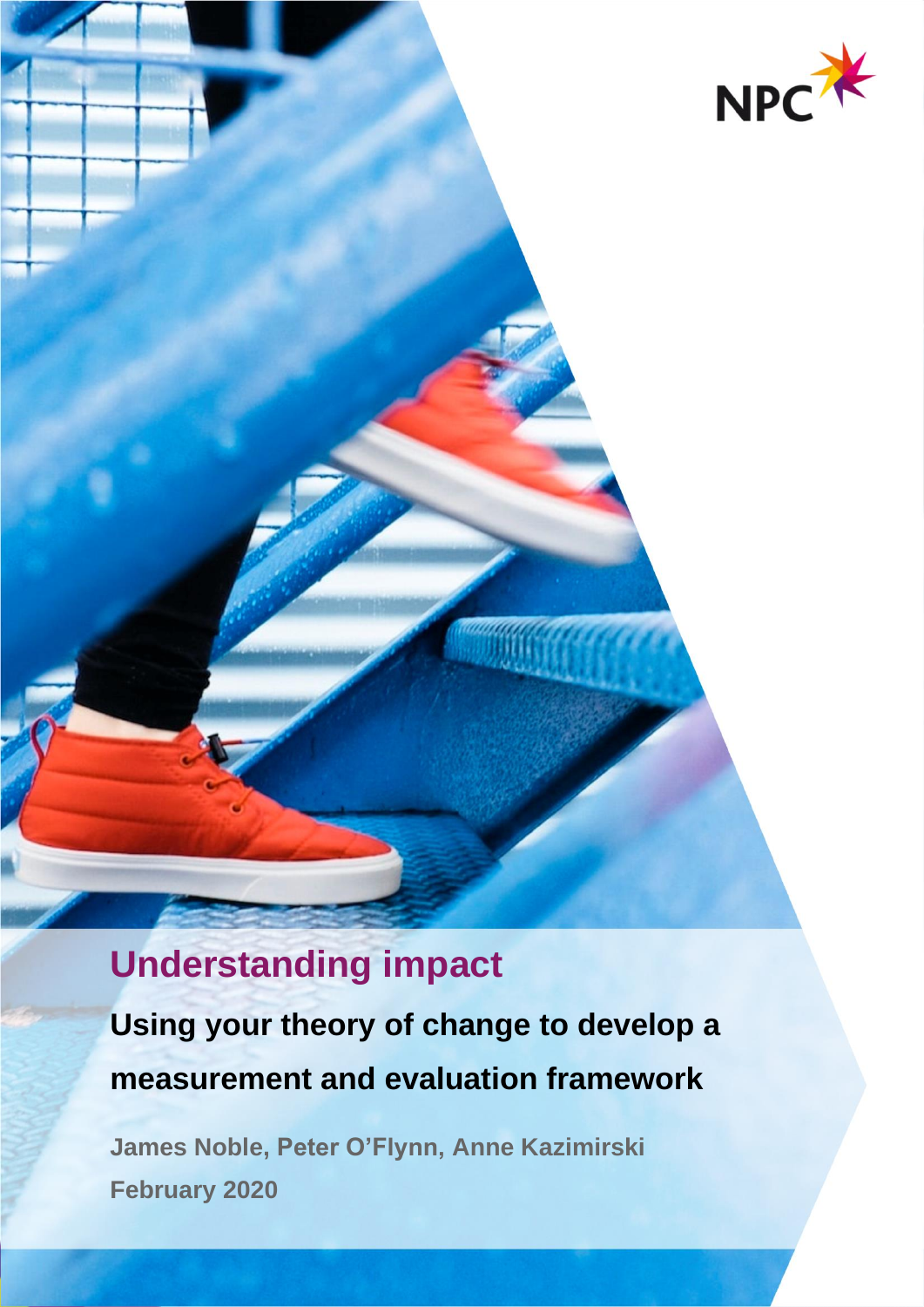## **Contents**

We are grateful to Esmée Fairbairn Foundation for their generous support for this work.



 $\overline{\textbf{K}}$ 

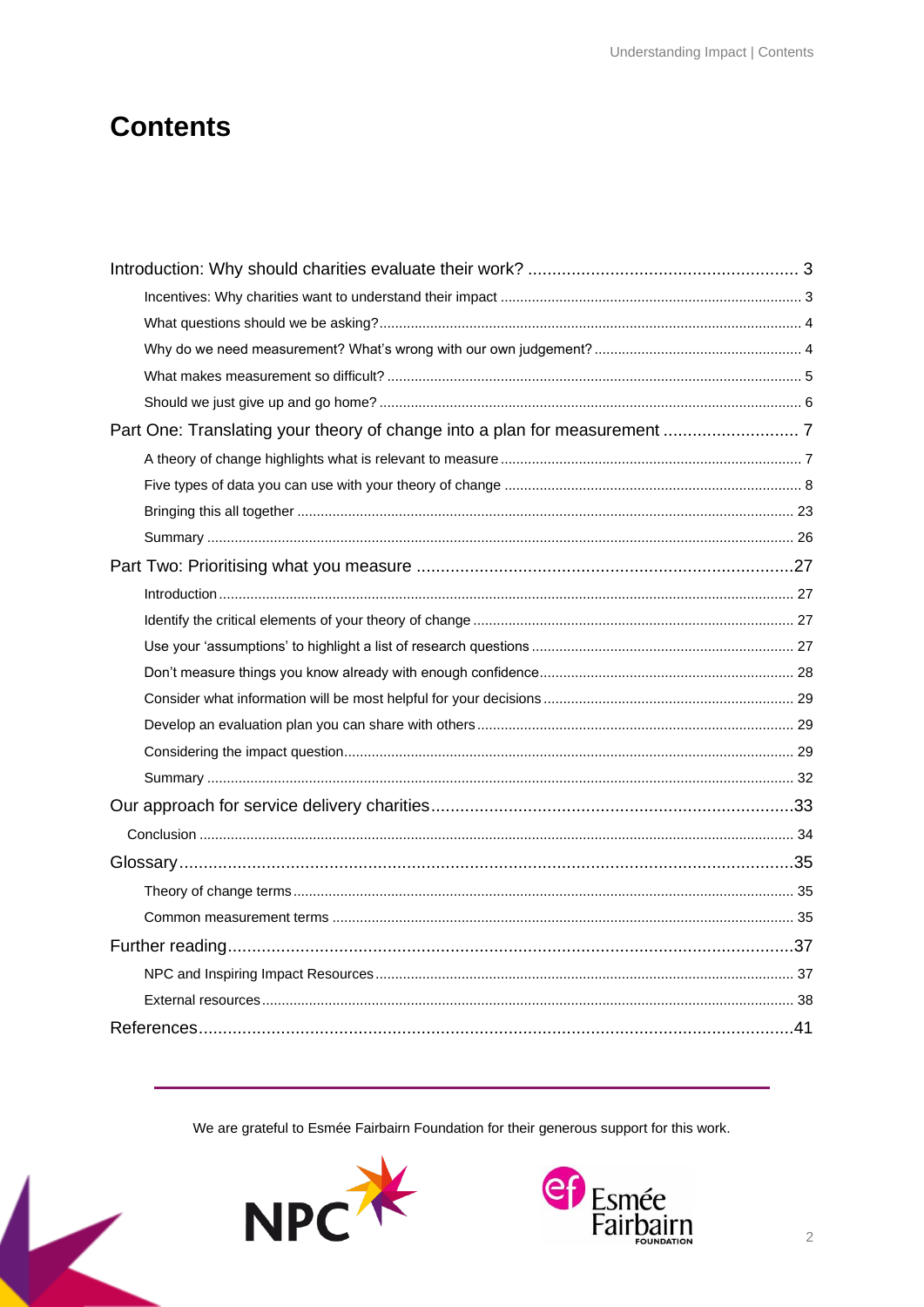## <span id="page-2-0"></span>**Introduction: Why should charities evaluate their work?**

This guide is for charitable service providers who seek to evaluate their work or measure their impact. When we talk about 'measuring' we mean using data and evidence, both quantitative and qualitative, to gain useful insights about a charity's work. At heart, measurement is about understanding whether your project or service has made a difference in people's lives. If yes, how so? If not, why not?

We begin by outlining how to turn your theory of change into a plan for measurement, the five types of data you will need from service users, and the additional information that will be helpful to you. Finally, we explore how to prioritise what to measure. We've also included seven factsheets on our website offering a closer look into specific aspects of measurement.

We've written this guide for smaller charities and charitable services, especially those who are new to this or have limited budgets or capacity for data collection. We focus less on campaigning activities, systems change, or shared evaluation approaches, but much of what we say here will be relevant to any evaluation of social impact.

This guide follows on from *[Theory of change in ten steps](https://www.thinknpc.org/resource-hub/ten-steps/)*, which we want you to use as the basis for any measurement process. As in our *[ten steps](https://www.thinknpc.org/resource-hub/ten-steps/)* guide, we bring together a wide range of knowledge into a comprehensive approach to help you achieve something worthwhile without getting lost in the process.

Helping you to maximise the difference you make is central to our work at NPC, with measurement being one of our core consultancy services for charities and funders. In our 2014 guidance, *[Building your measurement](https://www.thinknpc.org/resource-hub/npcs-four-pillar-approach/)  [framework: NPC's four pillar approach,](https://www.thinknpc.org/resource-hub/npcs-four-pillar-approach/)* we described the fundamentals of measurement as:

• Mapping your theory of change.

Choosing your level of evidence.

• Prioritising what you measure.

• Selecting your sources and tools.

We argued that practical decisions about *what* you measure and *how* to measure it should be informed by your priorities, who you want to be interested in the results, and what is actually achievable. Since our 2014 guidance was published, we've helped hundreds of organisations to understand their impact, through direct support or training. By working with so many charities, we're continually uncovering new ideas and techniques. This updated guide builds upon everything we've learnt, and draws on our other NPC papers on this topic. We include new advice on how data should be collected, analysed and used, and discuss what an evidence-based organisational culture could look like.

## <span id="page-2-1"></span>**Incentives: Why charities want to understand their impact**

In our experience, charities have two main drivers for wanting to do 'measurement':

- **Learning** from information to improve effectiveness and achieve more for beneficiaries.
- **Showing** funders and supporters what they have achieved.

Learning is undoubtedly the right motivation. Focussing on 'learning' rather than 'showing' helps charities to: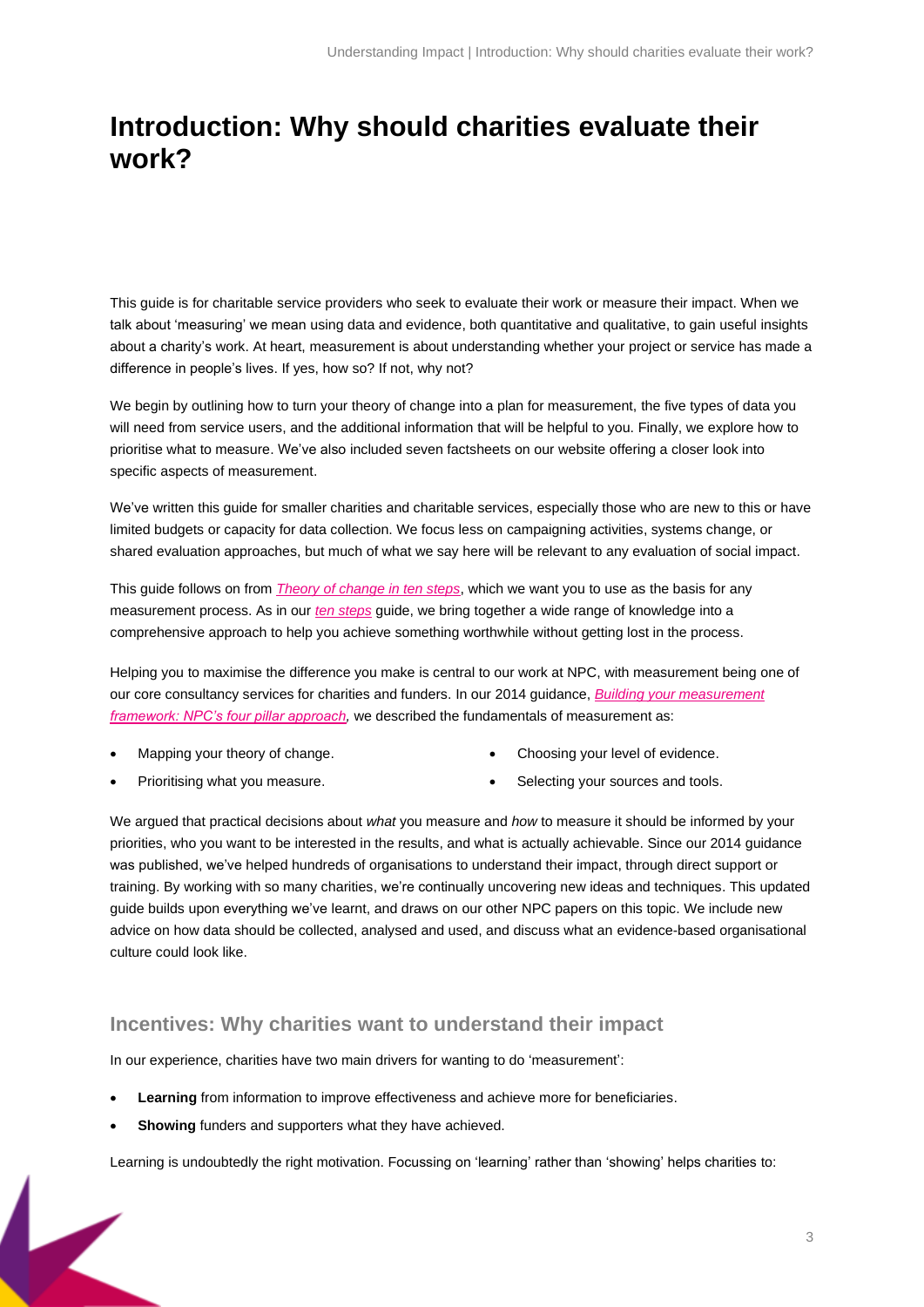- **Improve day to day practice and efficiency** by being open to new information and change.
- **Make better decisions** by learning which activities are likely to be most effective.
- **Respond more intelligently** to the complexity of the social issues they are trying to influence.
- **Become more accountable and credible** through recognising that things can always be better and being open to feedback.
- **Be more open** about success and failure.

Conversely, too much focus on 'showing' can lead you to eschew these benefits because they don't suit your narrative. Only presenting results that put you in the best light will cloud your thinking of what could be better.

### <span id="page-3-0"></span>**What questions should we be asking?**

The [Results Based Accountability approach](https://clearimpact.com/results-based-accountability/) (RBA) condenses the range of things we *could* ask to three core questions:

- How much did we do?
- How well did we do it?
- Is anyone better off?

We think this is a helpful overview so we will refer to these questions regularly. We add to them in Part Two when we discuss how to define specific questions applicable to your circumstances.

### <span id="page-3-1"></span>**Why do we need measurement? What's wrong with our own judgement?**

Whatever you're doing it's likely you'll have a sense of whether it's working or not, whether you are making a difference and what could be better. But there are good reasons to choose a more systematic approach:

- You won't always be able to see or understand all the effects of what your organisation or programme is doing, especially if you are a larger organisation or running a longer-term programme. You need insights across programmes and from everyone involved.
- You can't assume things based on what you happen to see or hear. You have to talk to people. You can't generalise from one or two cases, so you should try to talk to a range of people, including those who drop out or do not attend. It's not enough to rely solely on those who volunteer their views.
- People will leave or move on from services. So, unless you put effort into research, you will not see how influential your project has been long term.
- Your judgements might be wrong. There are charities who, while well-intentioned, have delivered projects which are ineffectual, even harmful. Evaluation data should give you day to day insights to help you adapt your programme or service to meet changing needs.
- It is hard to be impartial if you are involved in designing and delivering something. Good evaluation is more objective because there are standards against which data collection and analysis can be assessed.
- Your stakeholders are unlikely to be persuaded by your own judgement. They need a stronger and more diverse selection of evidence. Good evaluation supports accountability, so donors, taxpayers and beneficiaries can be confident that money is being spent wisely.

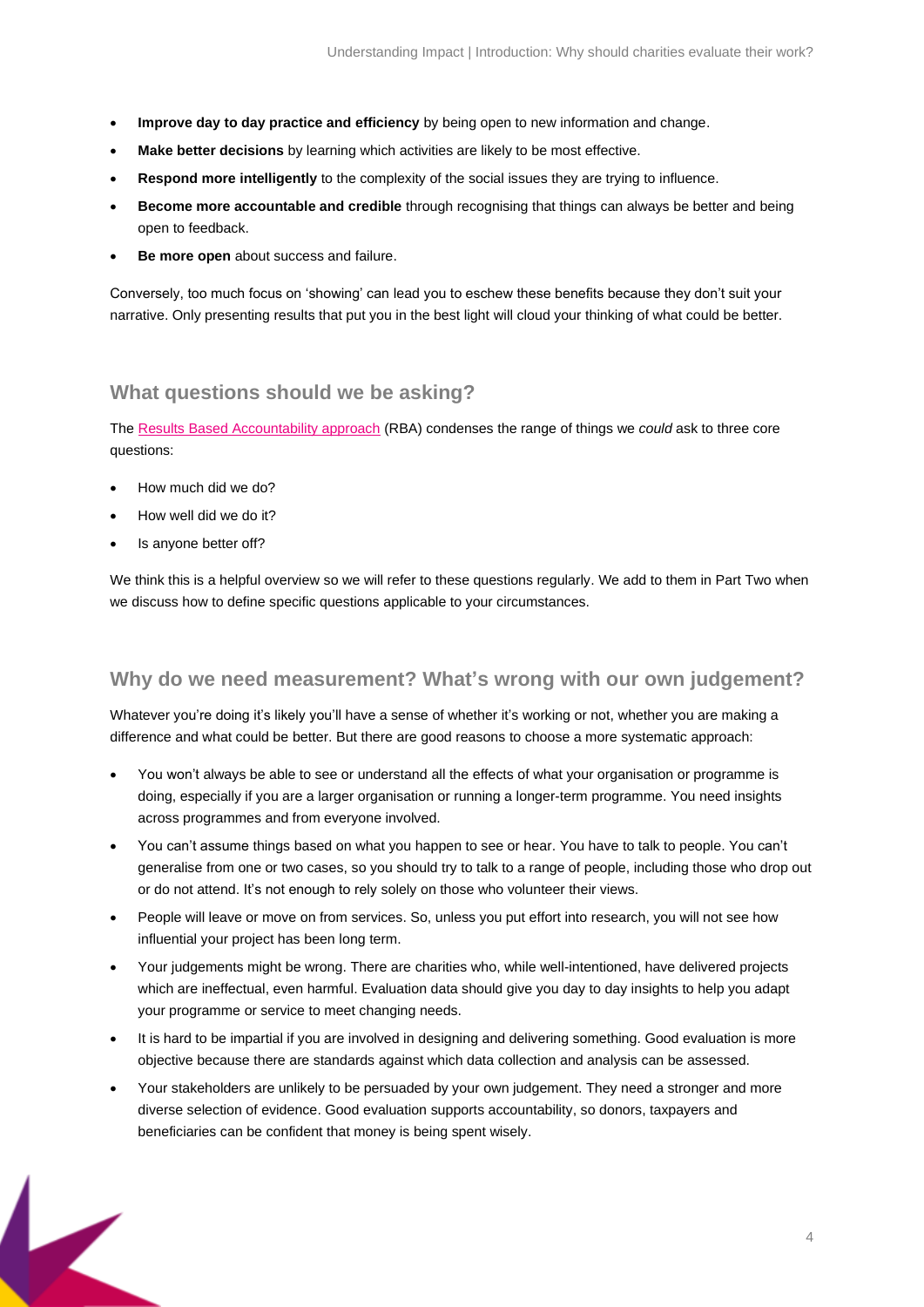### <span id="page-4-0"></span>**What makes measurement so difficult?**

The root of the measurement problem is that the three RBA questions above get progressively more difficult to answer. Asking whether anyone is any better off thanks to your intervention gives charities a real headache. Why is this? There are two inherent difficulties:

#### **1. The data collection problem**

**It's hard to collect reliable data from people about things that have changed.** To be 'better off' means change needs to be sustained. This is what we mean by 'outcomes', and to a greater extent 'impact'. The challenges to collecting this kind of data are:

- The people experiencing outcomes and impact are probably no longer available to tell us what changed. They are busy living their lives. Collecting data therefore demands a lot of effort to get hold of people and persuade them to answer your questions. This is particularly hard with transient groups like students or homeless people, who quickly move on, or with people whose employment or family life is too busy for them to respond.
- Charities often aim to achieve change that is personal and therefore less obviously observable. For instance, changes in knowledge, attitudes, or feelings of wellbeing and security. Measuring these things demands selfreflection by service users which they might be unwilling or unable to do. You often need quite sophisticated methods to collect this kind of information.

Some service users, such as very elderly people, very young children, or people with severe disabilities, will struggle to tell you about the outcomes they are experiencing.

These factors mean collecting any data about outcomes and impact is normally difficult and often costly. Moreover, to actually measure these things quantitatively we need to collect data on a large enough scale to draw statistically significant conclusions. There are some fortuitous circumstances, such as accessing data collected by schools or hospitals, but for most charities this is a challenge. Our [data labs](https://www.thinknpc.org/examples-of-our-work/initiatives-were-working-on/data-labs/) project was set up to solve this, and you can find out more on our website.

#### **2. The attribution problem**

**Even if you can measure it, how can you determine how much of the change which took place was down to you?** People are complex and ever-changing, as are the societies in which we live. By contrast, the effects of social programmes are generally fleeting and highly variable across individuals and contexts. Even if you are able to collect some outcomes and impact data, you still have the problem of identifying the effect of your own work alongside everything else going on.

This is the attribution problem. It is the most difficult and contentious aspect of evaluation. Charities often encounter it without realising. For example:

- A charity is teaching maths to children. Are the improvements it measures higher than it would normally be expected as children get older and learn more?
- A charity is raising awareness of a health condition. How much of the improvements it measures are down to their efforts rather than the work of others?
- A charity is working with people leaving prison to prevent reoffending. Its results compare well to the national average for reoffending, but were they working with people less likely to reoffend in the first place?

There are multiple ways to respond to the attribution challenge, which we cover in Part One in our discussion of the five types of data. These include experimental or quasi-experimental approaches in which a group of service users (the treatment group) are compared to another group as similar as possible except that they didn't receive the service (control group). If the treatment group has a different outcome to the control group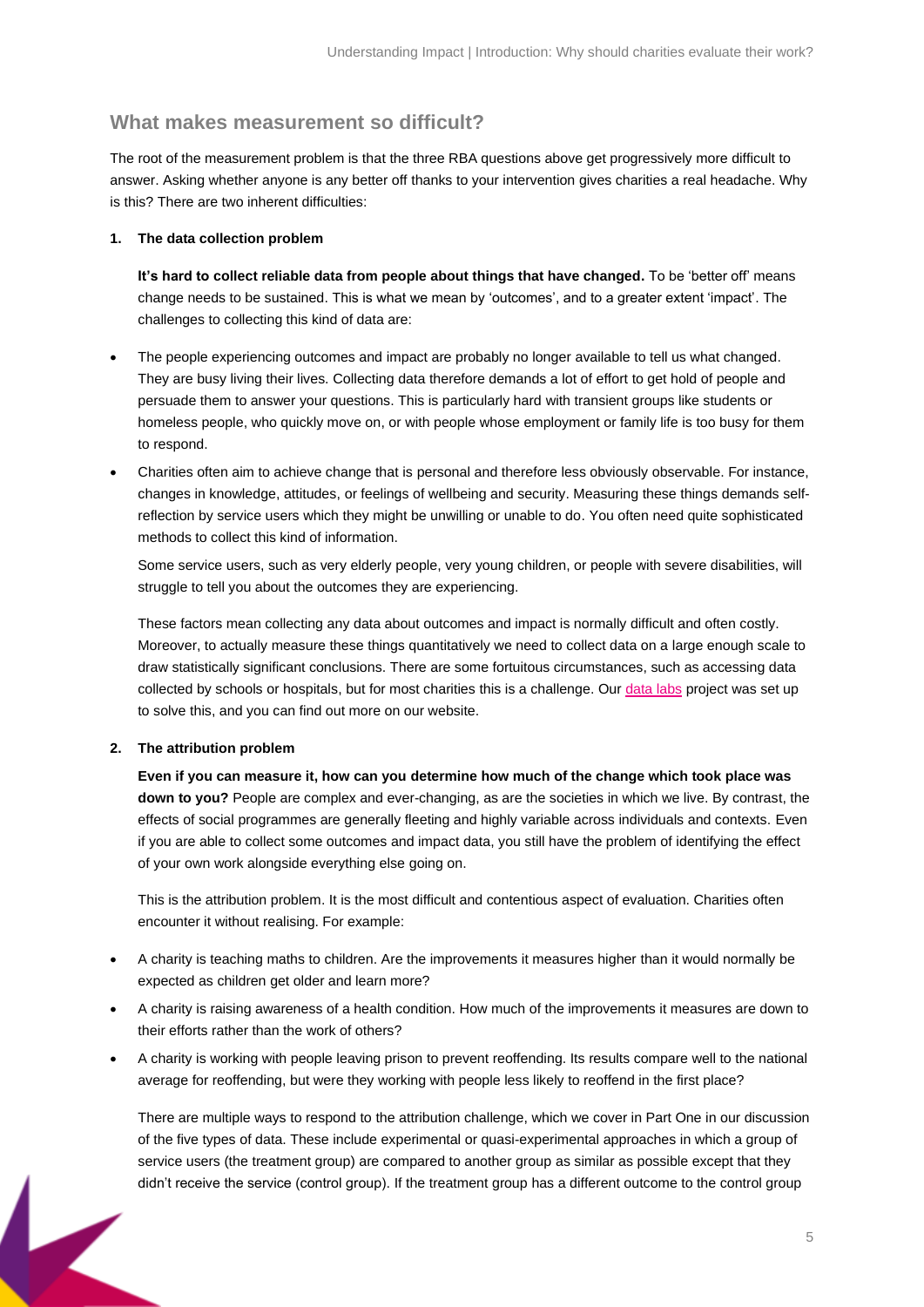then this is likely due to the impact of the service. This is the basis for ou[r data labs](https://www.thinknpc.org/examples-of-our-work/initiatives-were-working-on/data-labs/) initiative which uses government data to create virtual control groups.

Unfortunately, for most charitable programmes, getting to the point where you have enough data from both treatment and control groups to demonstrate a statistically significant difference is neither financially nor practically viable. Even if you could achieve it, your results would still only be specific to that context.

Given the complexity of the world, most evaluators now recognise that merely asking 'what works' is oversimplistic. At the very least, we should be asking 'what works, for whom, in what circumstances?'<sup>1</sup> .

## <span id="page-5-0"></span>**Should we just give up and go home?**

At this point you might be thinking that pondering these problems are a pessimistic way to begin. But the fact is that any organisation working on a measurement framework needs to face up to them, and to appreciate that they are burdens all organisations share.

The good news is that these challenges are only applicable to the 'is anyone better off?' question. Moreover, we've found there are usually ways to tackle this modestly and manageably. Meanwhile, the questions 'how much did we do?' and 'how well did we do it?' are eminently answerable and will deliver plenty of useful information.

So, a positive note upon which to begin is that charitable organisations can get this right and develop measurement frameworks that have a positive effect on their work and promote greater impact for beneficiaries. This is not a farfetched aim.

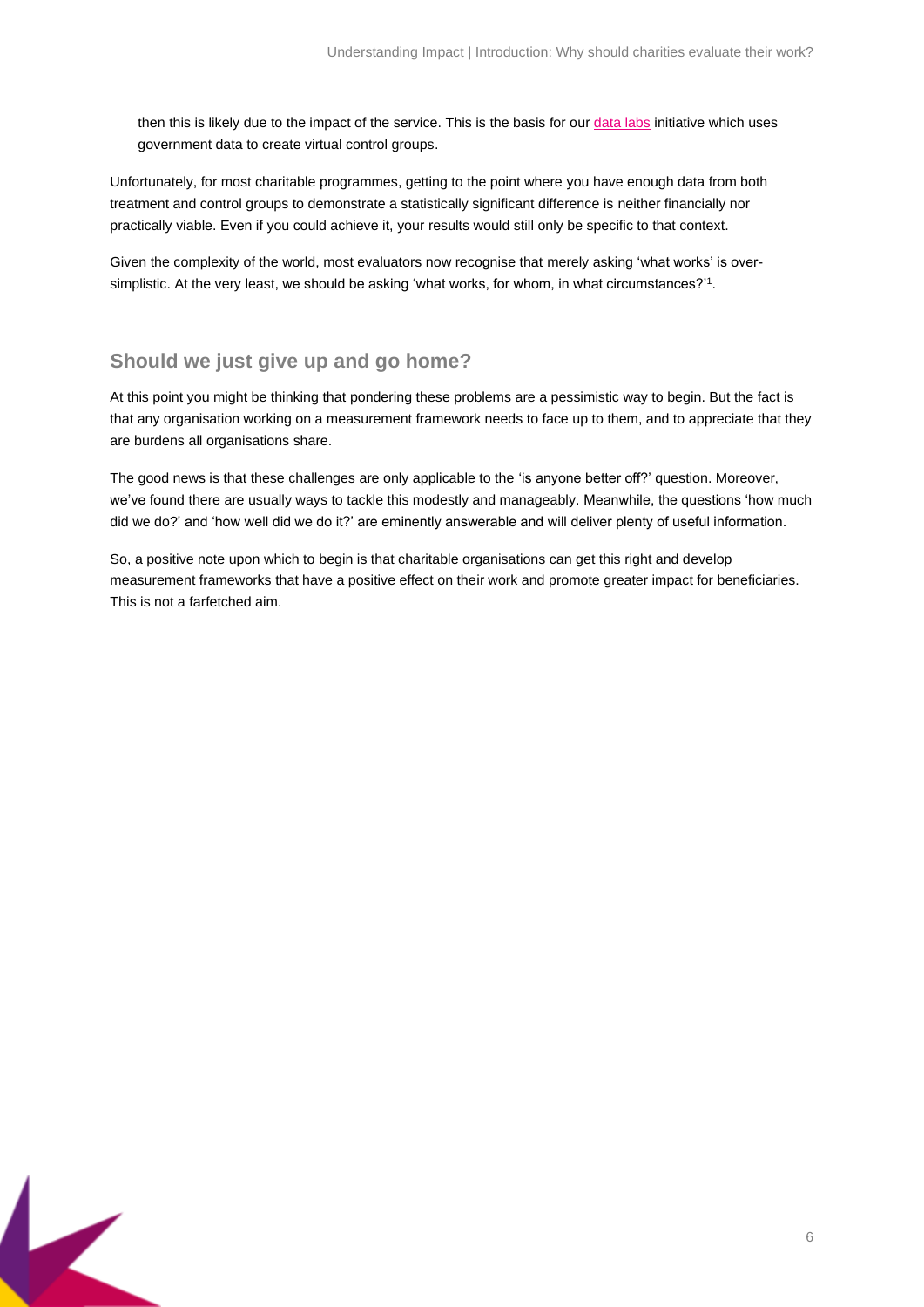## <span id="page-6-0"></span>**Part One: Translating your theory of change into a plan for measurement**

The best place to start thinking about your measurement framework is your theory of change. Theory of change is a process for how charities think about and describe what they aim to achieve and how they hope to achieve it. At NPC we think of theory of change as the foundation of strategy. Our *Theory of [change in ten steps](https://www.thinknpc.org/resource-hub/ten-steps/)* guide is a great place to start.

In summary, the ten steps are:

- **Step 1: Situation analysis:** What is the issue you hope to tackle? What does your organisation offer?
- **Step 2: Target groups:** Who are the people you can help or influence the most?
- **Step 3: Impact:** What are the sustained or long-term changes you want to see?
- **Step 4: Outcomes:** What shorter-term changes for your target group might contribute to impact?
- **Step 5: Activities:** What are you going to do?
- **Step 6: Change mechanisms:** How will your activities cause the outcomes you want to see?
- **Step 7: Sequencing:** In what order do outcomes and impact might occur?
- **Step 8: Your theory of change diagram:** How do you reflect and communicate your intentions to others?
- **Step 9: Stakeholders and 'enabling factors':** Who (and what) are the amplifiers and inhibitors to you achieving your desired impact?
- **Step 10: Assumptions:** Does your theory of change stand up to scrutiny?

One of the main reasons for doing a theory of change is to inform your evaluation and data collection activities. In this chapter we show you how to do this by considering the data you could collect around your theory of change.

### <span id="page-6-1"></span>**A theory of change highlights what is relevant to measure**

Your theory of change represents an agreed picture of what you want to deliver and how you want your target groups to benefit. It narrows your focus from potentially measuring anything towards a clear list of what is relevant. For example, a youth charity might have agreed priority outcomes for service users that include 'greater awareness of what is going on in the community' and 'increased willingness to take part in things', but not 'a better understanding of how to use social media'. The first two would therefore be relevant to measure, whilst the third would not be.

A subtle trap to avoid is thinking that your only 'measurement' task is to *test* your theory of change. This risks limiting your understanding because you cannot anticipate everything. Crucially:

- Context for people is rich and varied. While you might think you have a good grasp of your 'problem' (step one in the theory of change), there will always be more to learn, barriers to overcome, stories to hear etc.
- People will experience your work uniquely and may benefit in ways you couldn't expect.
- You need to ask people how things could be different.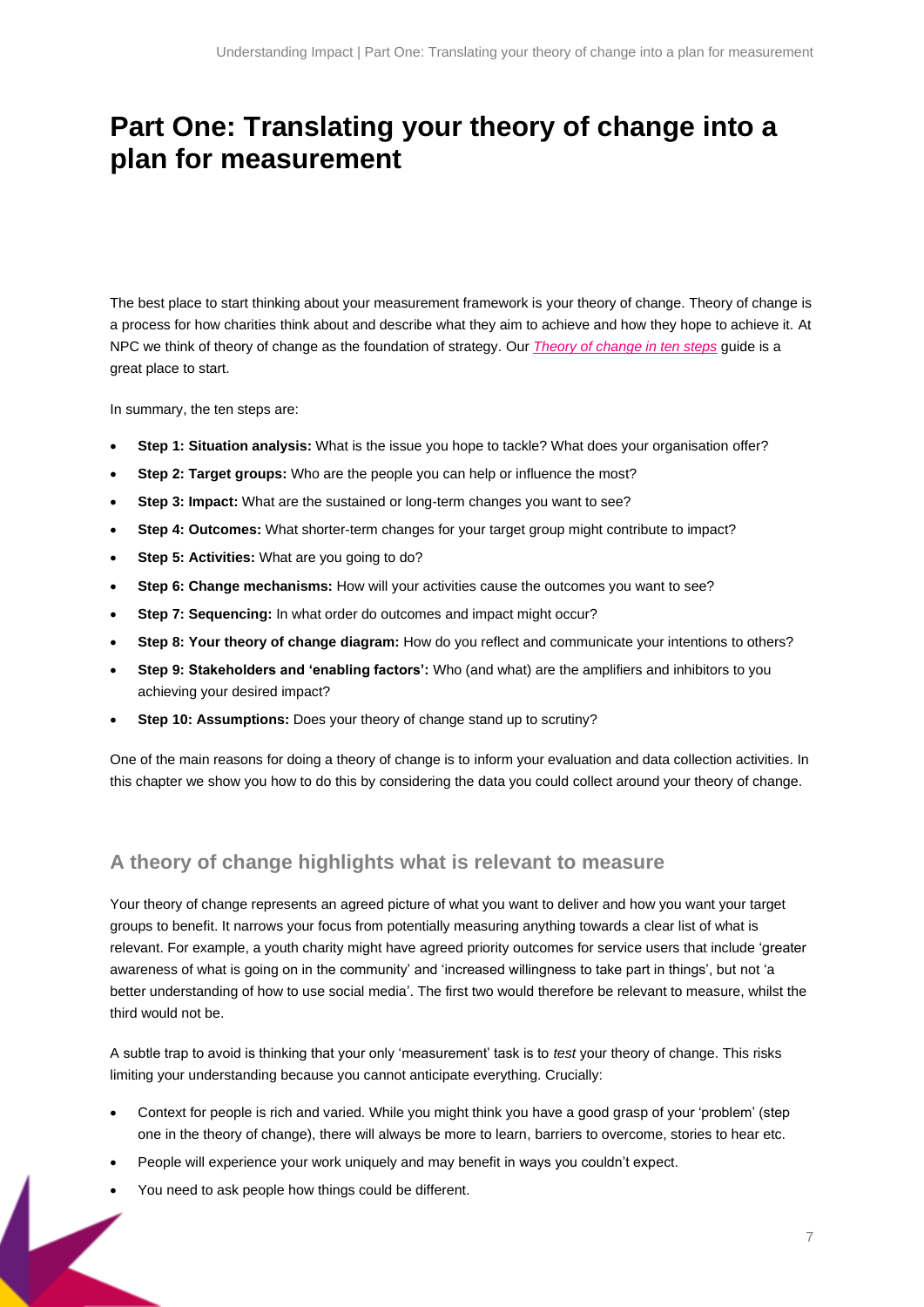In the example above, it might turn out that some beneficiaries really need to know how to use social media better or that your service helps them do that. It would therefore become a relevant point to measure, despite staff initially not thinking it would be. If you don't give users the opportunity to give feedback in their own terms you will not find this out. So, you need ways to hear peoples' stories and experiences in their own words through qualitative approaches and open-ended questions. Asking these kinds of questions gives people a proper voice.

This goes back to our introductory argument that measurement should be driven by 'learning' rather than 'showing'. A charity driven by 'showing' might only ask about the things in the theory of change because their motivation is to show the theory of change works. It's all they care about. A charity driven by learning will want to learn about the things in the theory of change and keep an open mind about what else might be going on.

### <span id="page-7-0"></span>**Five types of data you can use with your theory of change**

It helps to appreciate that there are only a few types of data that any charity *could* collect for performance management or evaluation. From our experience, we've found the most helpful information from service users tends to fall into one of [five types of data:](https://www.thinknpc.org/blog/5-types-of-data-for-assessing-your-work-an-explainer/)

- **User data:** Is your service effective at reaching the intended target group?
- **Engagement data:** How effective is your service at continuing to engage your target service users?
- **Feedback data:** What do people think about the service?
- **Outcomes data:** How have people been influenced or helped by your service in the short-term?
- **Impact data:** Have the outcomes achieved (above) helped people to change their lives for the better?

In addition, there are two types of internal data that you should collect, which link closely to engagement data:

- **Output data:** How much have you produced or delivered?
- **Quality data:** What is your own assessment of how well you do things?

You should also consider what is already known about the area in which you are working:

• **Background evidence:** What can existing knowledge tell you about the problem and people's needs? This could draw upon all types of data.

Helpfully, each type of data corresponds to a different step in theory of change, as shown in the table below. Note though the difference in sequence. Our *[ten steps](https://www.thinknpc.org/resource-hub/ten-steps/)* guide is written in the order in which you answer the different questions, whereas the table below is arranged according to the order in which people will experience them.

Whenever NPC supports a charity to do a measurement framework, we work through these types of data and background evidence to ensure we cover all the right questions and don't miss anything out. Our examples have service delivery in mind, but the framework can also be applied to campaigning and advocacy.

8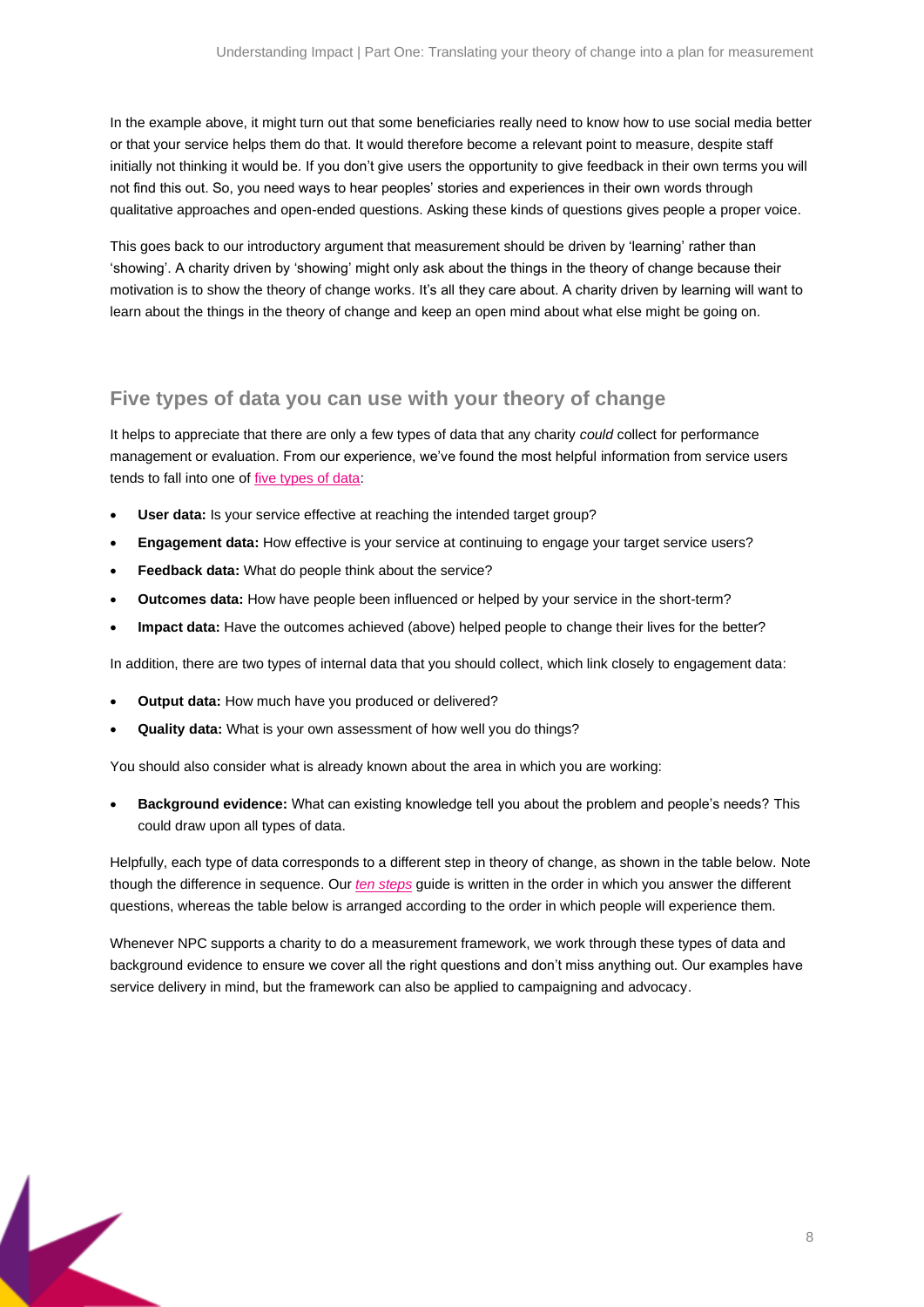| Step in the theory of change      | <b>Corresponding type of data</b>                                                                                                                 |
|-----------------------------------|---------------------------------------------------------------------------------------------------------------------------------------------------|
| process                           |                                                                                                                                                   |
| <b>Step 1: Situation analysis</b> | Background evidence: Existing knowledge of the problem and people's<br>needs                                                                      |
|                                   | Any kind of existing information about the scale and causes of the<br>problem                                                                     |
|                                   | Previous research into possible solutions and existing evidence on<br>$\bullet$<br>similar programmes                                             |
|                                   | Consultation with stakeholders and those affected to help develop<br>your ideas                                                                   |
| Step 2: Target group              | User data: Background information about the people you reach:                                                                                     |
|                                   | Their characteristics<br>$\bullet$                                                                                                                |
|                                   | Issues they face or experience                                                                                                                    |
| <b>Step 5: Activities</b>         | Engagement data: The extent to which people engage with your<br>activities:                                                                       |
|                                   | Frequency, timing, duration of engagement and mix of activities                                                                                   |
|                                   | The quality of engagement                                                                                                                         |
|                                   | Output data: The quantity of what you produce or deliver<br>Quality data: Your own assessment of how well you do things                           |
| Step 6: Mechanisms and quality    | Feedback data: What people thought of the project                                                                                                 |
|                                   | Whether activities are experienced in the way intended? What they<br>$\bullet$<br>thought and felt while using the service?                       |
|                                   | What the 'quality' was like?<br>$\bullet$                                                                                                         |
|                                   | How did they rate it overall? Would they recommend it to a friend?                                                                                |
|                                   | Specific likes / dislikes. How could it be better?                                                                                                |
| <b>Step 4: Outcomes</b>           | Outcomes data: Short-term changes or benefits your target groups may<br>get from the project (e.g. changes in knowledge, attitudes and behaviour) |
|                                   | Have peopled started to make the positive changes you intend?<br>$\bullet$                                                                        |
|                                   | How else have people benefited from or been changed by the<br>project?                                                                            |
|                                   | Which parts of the service have helped, for whom in what<br>circumstances                                                                         |
| Step 5: Impact                    | Impact data: Sustained, meaningful change                                                                                                         |
|                                   | Has any lasting or sustained change been achieved?                                                                                                |
|                                   | Has the wider community benefited in some way?                                                                                                    |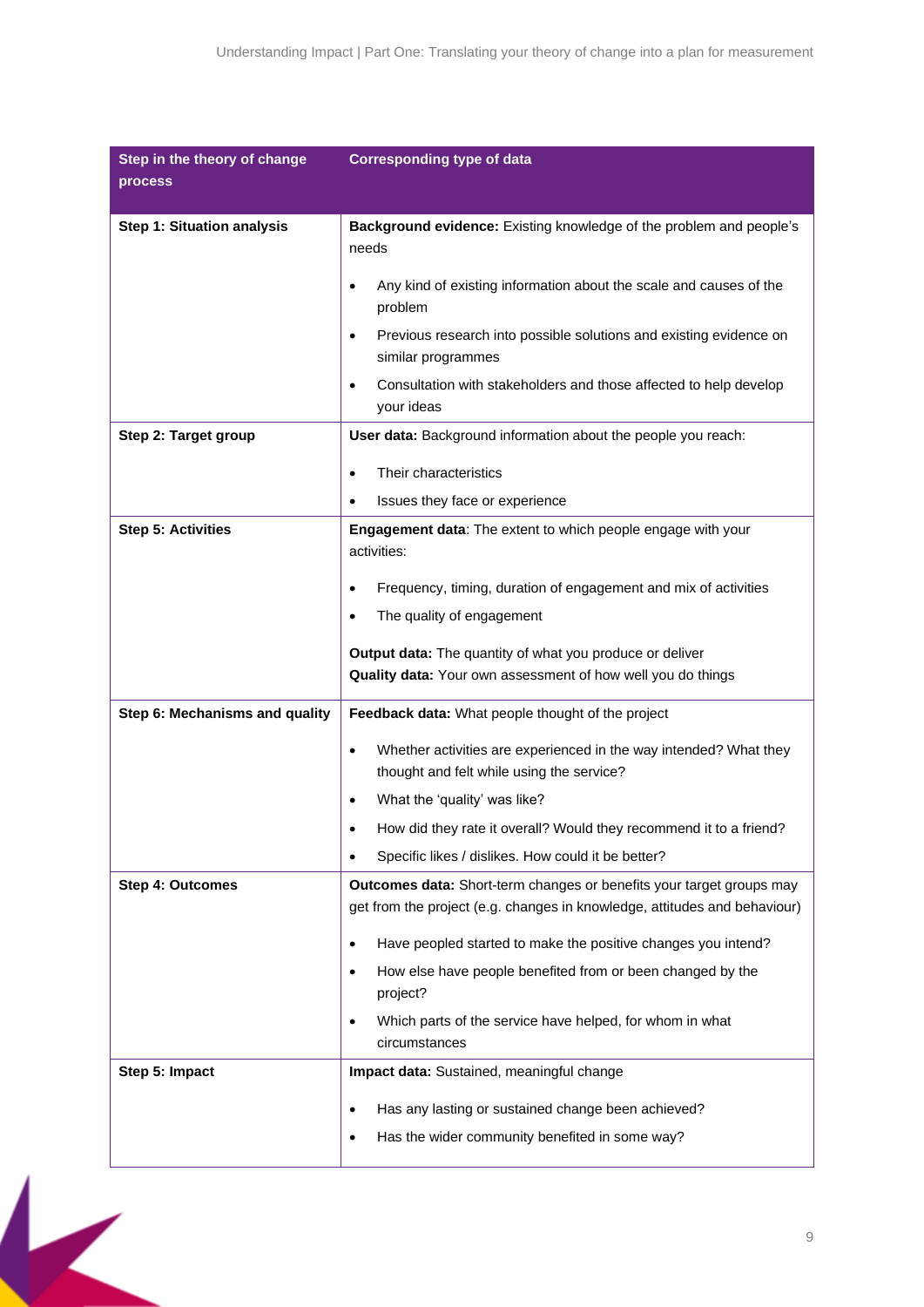Over the following pages we explain each type of data in detail. In each case we discuss the following questions:

- What is it?
- What are the key questions?
- Why is it important?
- What are the challenges?
- How do we collect it?

Then in Part Two we go on to discuss ways to prioritise different questions and types of data.

#### **Background evidence**

#### **What is it?**

Background evidence can draw from any of the five types of data. It refers to any existing external data, research, evidence or information that might inform, support or improve your work. No matter what you are working on there will always be something relevant you can find and use.

#### **What are the key questions?**

The main types of background evidence you can look for are:

- **Data from official or other sources that can tell you about the scale of the problem, levels of need and which communities it might be best to target.** There are nearly always official statistics available to help you look at the scale and prevalence of an issue. This data is much easier to access than it used to be. Look at government research, statistics, publications, and community data produced by local authorities.
- **Information about your target beneficiaries, the challenges they face and what they think will be most valuable.** You might find existing research or the results of a previous consultation, but you could also conduct your own primary research with potential beneficiaries. This could range from surveys and focus groups to full involvement in your theory of change process and [co-production.](https://www.thinknpc.org/resource-hub/implementing-and-evaluating-co-design/) Consultation is always valuable, and in situations where there are lots of unanswered questions it will be vital. This is separate from user data in that it is about understanding the situation rather than evaluating your intervention.
- **Academic insight, theories, or hypotheses.** It's good to be familiar with the latest academic thinking in your area and draw upon it. For example, in criminal justice [desistance theory](https://www.clinks.org/publication/introducing-desistance)<sup>2</sup> is a prevailing model so a lot of charities seek to align themselves with it. Academic insight is especially valuable because it tends to relate to the connection between outcomes and impact, which is the hardest part of a theory of change to evidence yourself (see below).
- **Previous research or evaluations of similar interventions**. You might be able to find published evaluations of similar projects to your own. If not, there might yet be research from different contexts or settings that help you think about your own work. This could include international research and evaluations of projects that are different but share some common elements.

#### **Why is it important?**

The more background evidence you have underpinning your theory of change, the stronger it will be and the more confidence you and others will have in it. Familiarity with background evidence saves time and effort, because any aspect of your theory of change that is well supported by research does not need to be tested again. For example, if your intervention aims to get people exercising more, you do not need to show how exercise improves health and wellbeing, because that is already well-evidenced by research.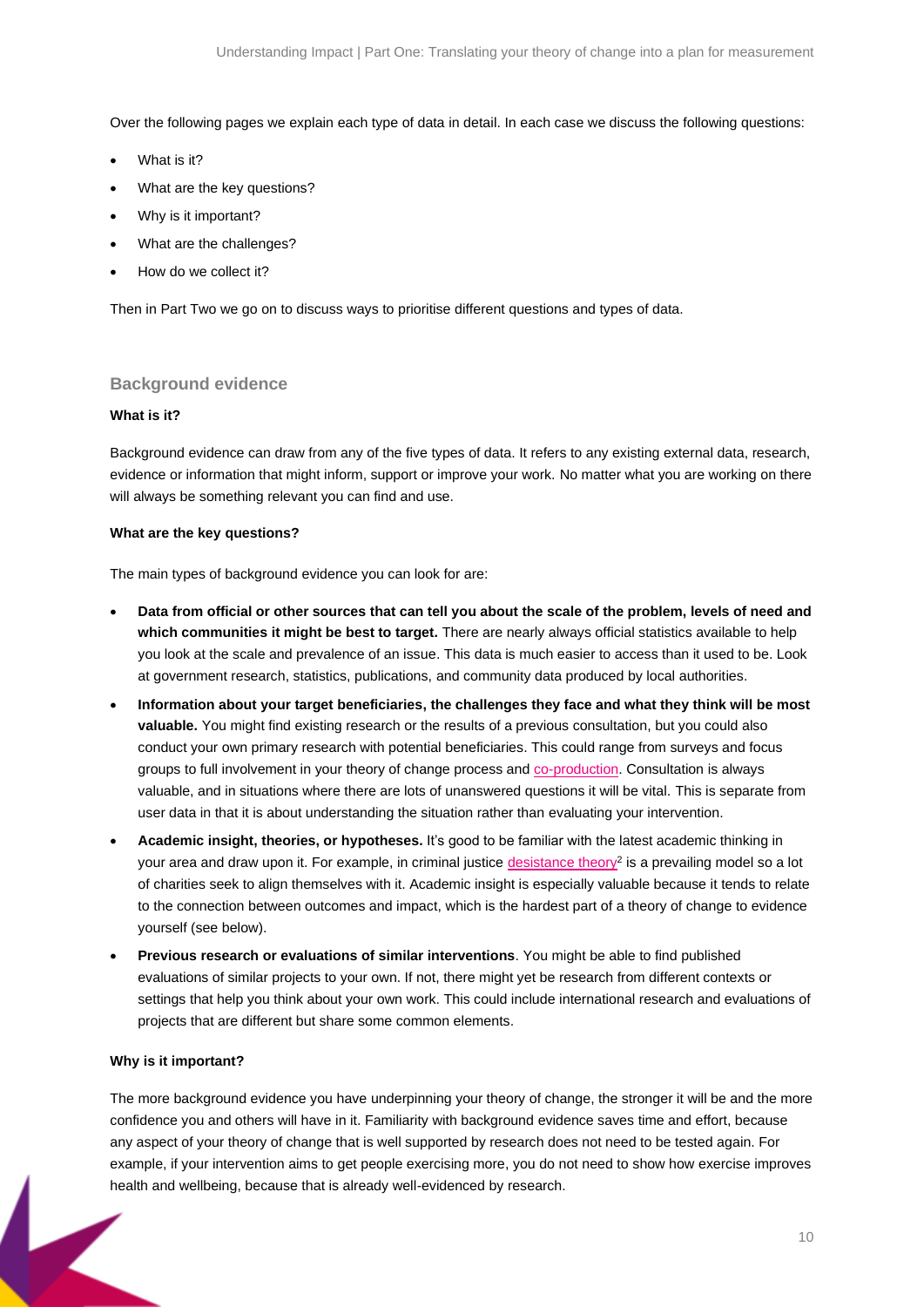#### **How do I collect it?**

Doing a theory of change is a good prompt to explore background data because you can use it to inform the process through a better understanding of your 'situation' and the most likely solutions. Beyond this, you should routinely look for relevant publications that might support your work or encourage you to reflect.

Your first port of call should be online searches, which should help you find the data that is most relevant. If you are lucky you might find that someone has summarised or synthesised evidence for you. In many policy areas in the UK we now have ['What Works Centres'](https://www.gov.uk/guidance/what-works-network) that have taken on this task. These would be a good place to start.

How long it takes ranges from commissioning a systematic literature review through to an afternoon spent searching online and looking at research summaries. The first option is better, and we have seen some charities do this, but either option is better than nothing.

#### **What are the challenges?**

It can be daunting to engage with research if you don't have an academic background. Much of it is not even accessible because journals want you to pay for it, although working papers can sometimes be available through websites such as [ResearchGate.](https://www.researchgate.net/)

Alternatively, you may be able to get help from academics themselves. Some charities have developed good links with universities and secured help from students and academics at little or no cost. For academics there may be an opportunity to further their own interests through the work you are doing. It doesn't hurt to ask.

#### **But make sure you don't cherry-pick**

When looking for external evidence it can be tempting to select only the sources which support your model. This will give a distorted picture of the external evidence base and the extent to which your programme aligns with it. The most robust way to prevent cherry-picking is to conduct a systematic literature review of what has already been said on the topic. This is a lengthy and costly process, out of reach of most charities. If this isn't an option, it is still important to look widely for potentially relevant evidence, including drawing on systematic reviews that have already been conducted, and present a balanced picture of what you find.

#### **In reviewing external evidence, attention to context is key**

Knowing that a model has delivered successful results in other settings cannot guarantee that it will do the same in yours. To understand how changing the context could influence the strength of supporting external evidence, you should pay close attention to enabling factors within your theory of change. These are the elements which need to be in place for you to achieve outcomes, such as the policy context, levels of need, delivery partners, and infrastructure.

#### **User data**

#### **What is it?**

User data is information about the characteristics of the people who use or sign-up to your service. User data can be collected early on in your relationship with people, ideally at referral or sign-up.

#### **What are the key questions?**

The user data you need should be directly informed by the characteristics of your intended target group defined in step two of the theory of change. Remember that target groups can either be the ultimate beneficiaries of your work or others through whom you want to work to reach beneficiaries indirectly (such as teachers or doctors). It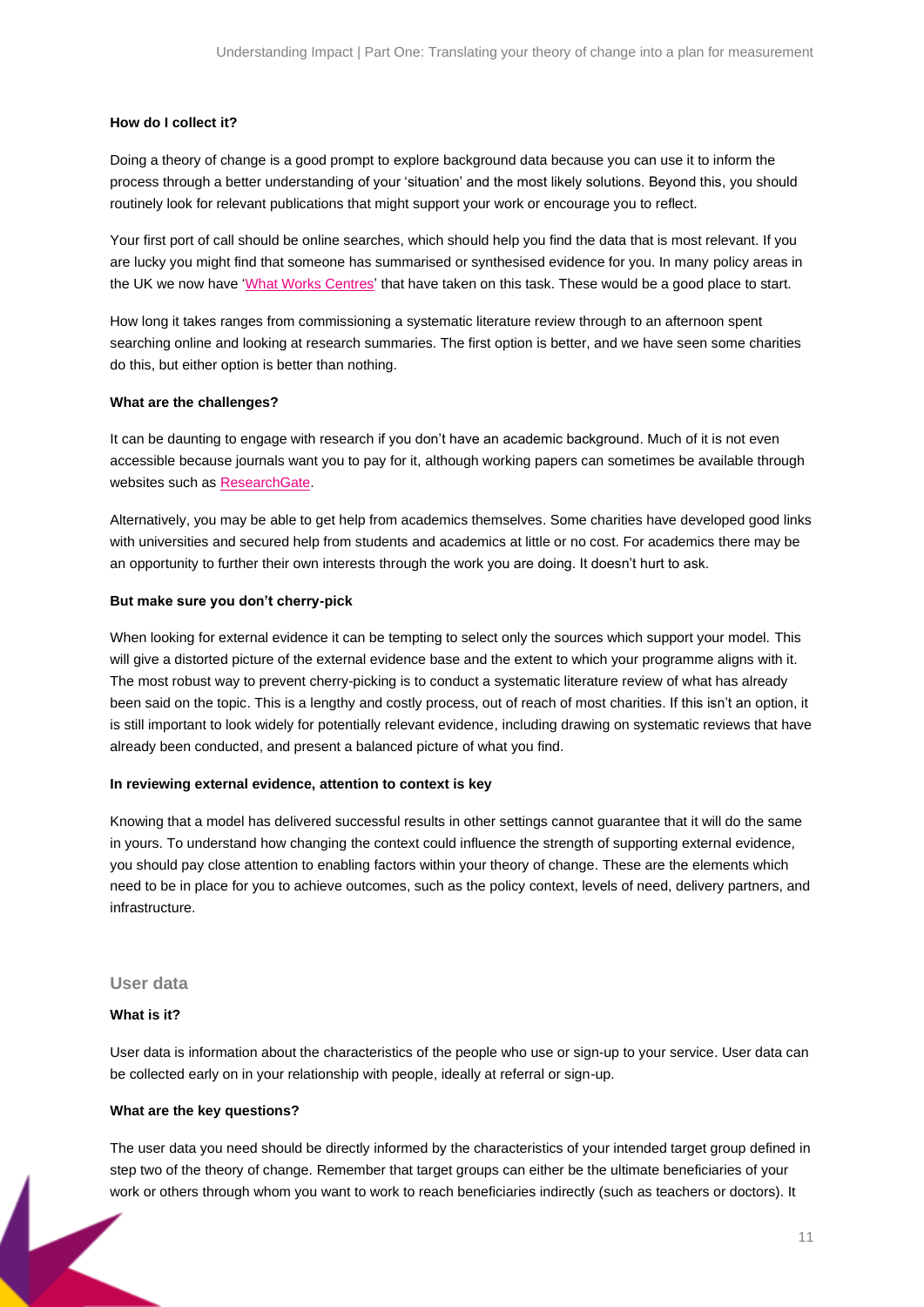should be straightforward to translate this directly into the information you collect from people when they first encounter your project. The key question is:

- What are the characteristics of the people you reach?
	- − **Objective characteristics:** Gender, age, ethnicity profile, educational level, housing status, income.
	- − **Subjective characteristics:** Current attitudes and aspirations.

Capturing these characteristics lets you find out whether you are reaching the people in your target group and identify who you are not reaching.

In addition, you might also want to ask wider questions like:

- What are the experiences of the people you are reaching? What issues do they face? What is their story? What else is going on that might affect their engagement, outcomes and impact? This may overlap with data collection on baseline outcomes (see section on outcomes data).
- What other services are they engaging with? What have they engaged with in the past?

These questions will help you to understand your service users and their needs better, as well as providing contextual data to help you understand some of the other information you collect. You may have already considered some of these questions in step nine of the theory of change, which asked you to consider 'enabling factors' and things that might affect how people could benefit from your work.

#### **Why is it important?**

- **User data encourages us to check we are reaching the right people.** For example, if your service aims to reduce loneliness you need to know that you reach people who are lonely. This is sometimes overlooked. Often there's plenty of demand for a service and it's tempting to be satisfied with that. But it's always important to challenge yourself on whether you are reaching those whose needs are greatest or whom you can help the most. When charities consider this they usually think about types or groups of people they feel they could reach more. Very often these are the most vulnerable people from the most disadvantaged and marginalised parts of society. By collecting user data, we *challenge ourselves* on whether we are reaching the right people.
- **User data is the first meaningful indicator of success you have.** Showing that you can effectively reach the right people is an important goal in its own right, particularly in areas like youth outreach, prison work, or health interventions with disadvantaged groups.
- **User data enhances analysis.** By collecting user data, we position ourselves to identify any variations in how different types of people engage with services later. It lets us compare demographics, feedback, and factors associated with success and failure.
- **User data helps us measure and understand 'need'**. As highlighted above you can use the opportunity of collecting user data to ask wider questions about people's experiences. This information can inform how you deliver services or campaigns.

For example, we worked with a parenting charity that collected extensive information about the issues parents were facing, like debt and housing concerns, and used this to influence their local authority. Frontline organisations are uniquely placed to collect this information. When measured over time it can be a powerful resource revealing how things are changing.

#### **What are the challenges?**

There are two opposing challenges around collecting user data:

There are always many relevant questions you could ask.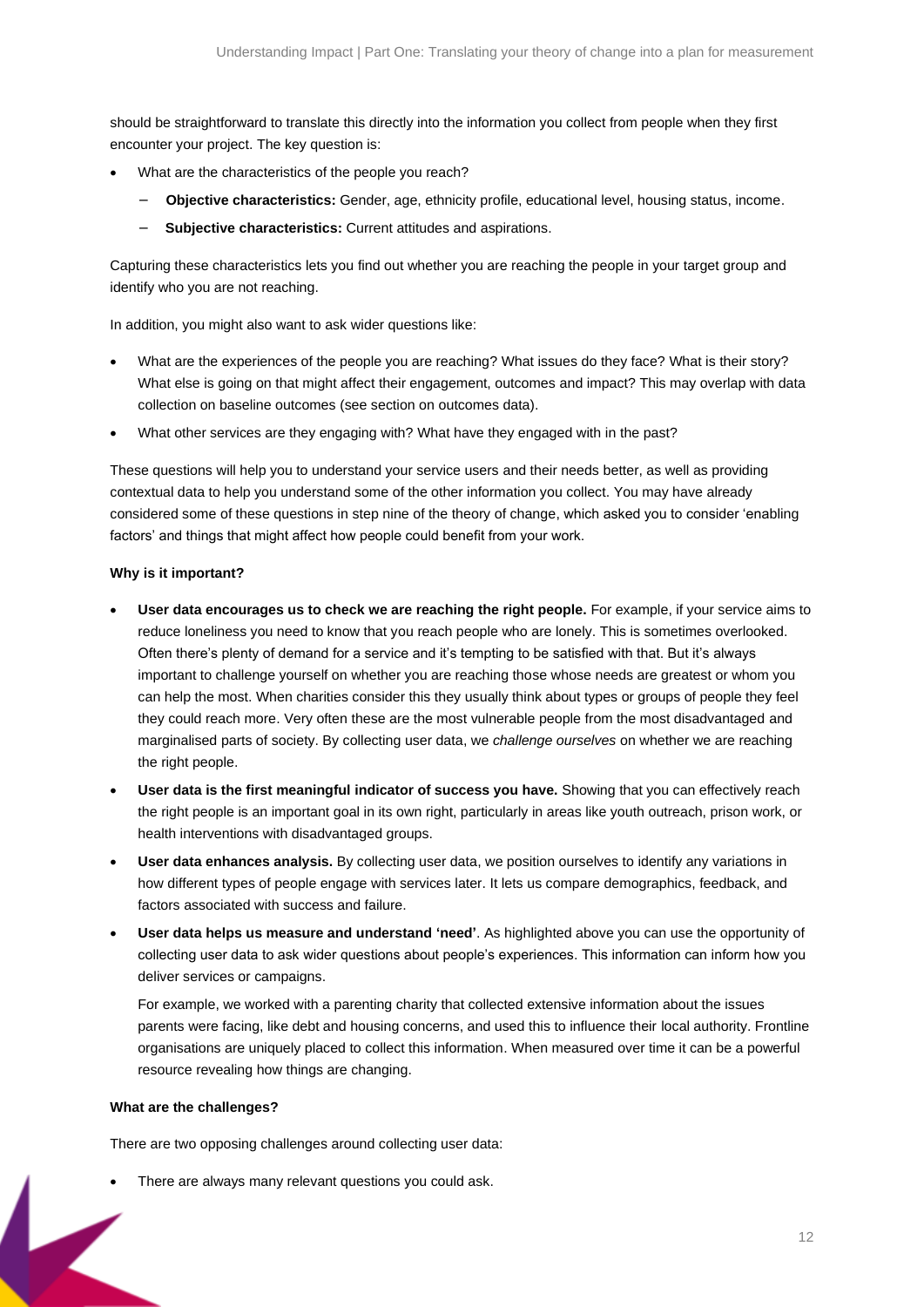• Collecting user data is time-consuming and may involve intrusive questions, especially in the early stage when trust needs to be built. Aggressive data demands can discourage people from returning.

You need to find the right balance between the information you need and not harming the service itself. Sometimes it is necessary to delay asking people questions until you have established a stronger relationship.

#### **How do I collect user data?**

You should collect user data routinely from everyone you encounter as early as possible in your relationship with them. This is because:

- You are trying to understand reach. If some people drop out almost immediately you will not get an accurate picture unless you do it quickly.
- You have the opportunity to collect it, because people are accustomed to being asked questions when they sign-up with a new organisation.

The obvious way to collect this data is to have a sign-up form with relevant questions. For example, 'How old are you?', 'What is your ethnic group?', 'How often do you feel lonely?'. In some situations, it might be possible to also get user data from partners or referrers who are already working with people and have asked those questions before. This is always worth pursuing if it seems possible—whilst still complying with data protection legislation.

Ideally, all user data should be entered into a database or client management system against which all further data for that individual can be recorded.

#### **Outputs and quality data**

#### **What are they?**

Alongside engagement data, outputs and quality data look at your processes and what you deliver. We think of them as separate from the five types of data because they are collected internally rather than from your service users.

- **Outputs** refer to the quantity of what you produce, for example how many sessions you deliver, how many leaflets are produced, how many services are provided.
- **Quality** refers to judgments of how good your work is based on information on service delivery.

#### **What are the key questions?**

To count your outputs, simply tally the number of things you produced, irrespective of who engaged. For example, the number of sessions you delivered.

For judging quality, there are both quantitative and qualitative measures you can use. Quantitative measures could include:

- Time to answer calls.
- Time spent per individual.
- Clients seen within a day of referral.
- Availability of different options.
- Proportion delivered by trained volunteers.

Meanwhile, qualitative assessment of how good things are could include: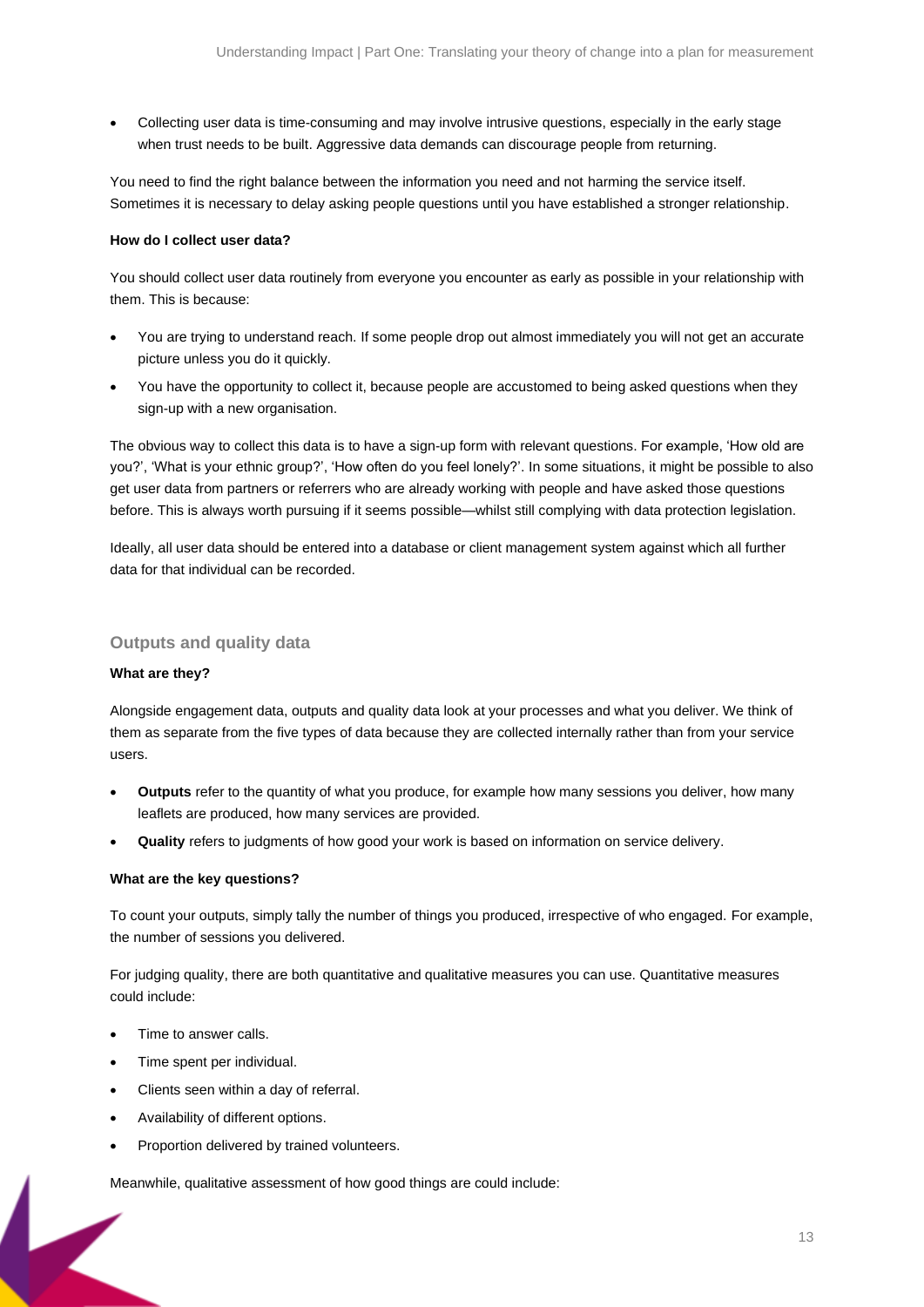- Peer review of processes.
- Self-reflection of practice by staff. This is more difficult as it is subjective.

#### **Why are they important?**

Counting outputs usually isn't very important or enlightening. Indeed, a common criticism of charitable data collection and evaluation in the past has been the tendency to rely too heavily on outputs. The only real value of output data is:

- To provide a simple understanding of what you have done. For example, to inform a funder about the quantity of things taking place.
- To combine with other types of data to highlight the likely scale of achievements.

Judging quality is useful to check you are meeting your own standards and aims, or those which apply to your sector, and identify ways in which you could improve.

#### **What are the challenges?**

Output and quantitative quality data is mostly easy to collect. Qualitative quality data will take more effort as that will entail some resources to undertake.

#### **How do we collect them?**

You will probably need to spend a bit of time making sure you have a system in place to count outputs, especially if you are working across multiple sites.

Appropriate systems for quality data will vary a lot depending on what type of service you are providing.

#### **Engagement data**

#### **What is it?**

Engagement data follows closely from user data. It relates to how the people you reach use your services, in particular whether those you reach continue to engage, and engage in the ways you hope. Engagement data relates most closely to step five (activities) in your theory of change process.

#### **What are the key questions?**

Like user data, engagement data can be divided into:

- **Objective**: Frequency, timing and duration of engagement and the mix of activities they engage in.
- **Subjective**: The quality of engagement:
	- − How do people seem to respond? Are they actively listening and taking part or are they just present?
	- − What kind of relationship do you establish with people?

Engagement data addresses the key question of whether a project is effective at retaining people and delivering the intended activities with them.

#### **Why is it important?**

The importance of engagement data is obvious. Logically people need to engage with your work for it to have any chance of success, so you need to collect data to check and show that this happens. Like user data, engagement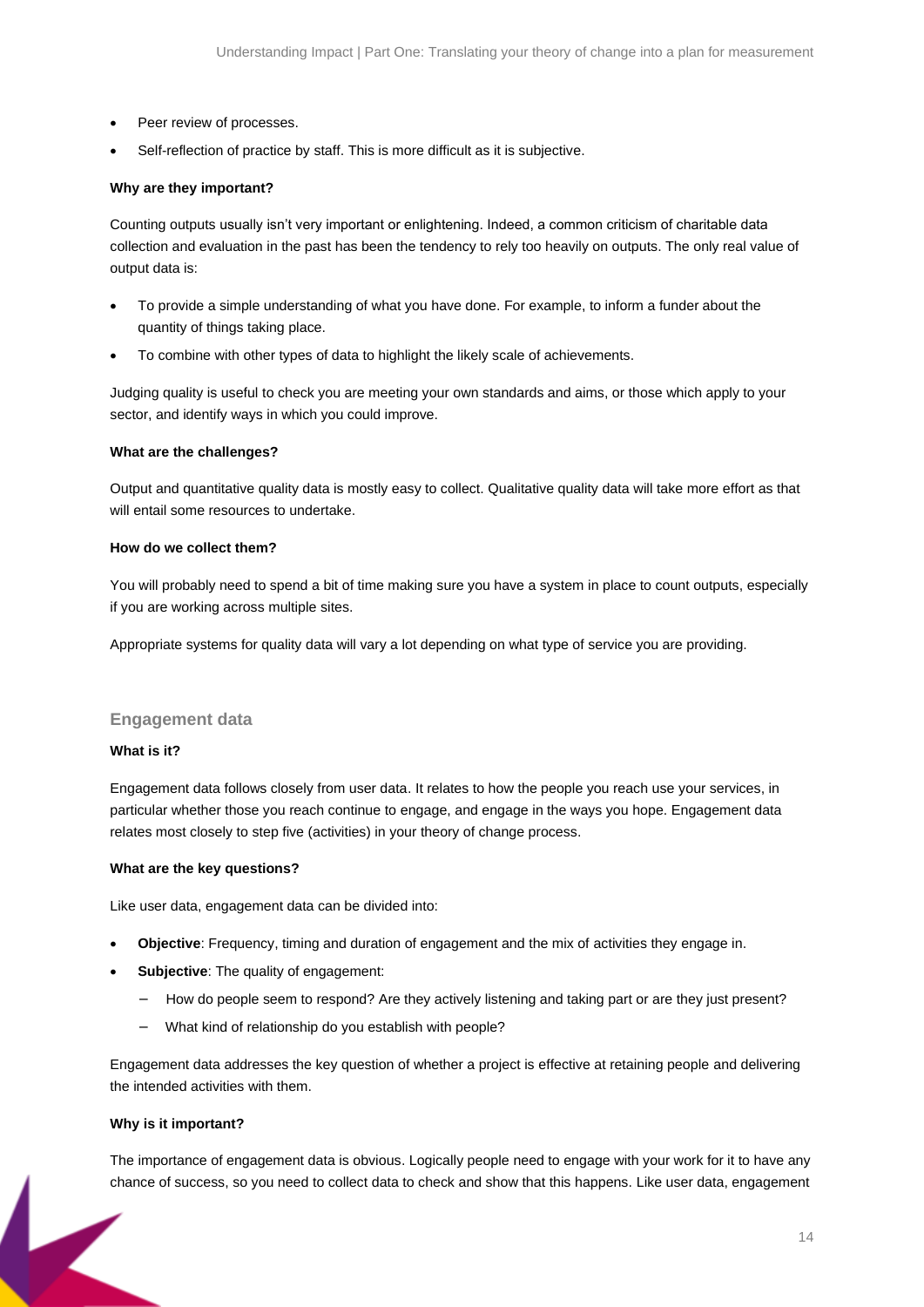data provides an early indication of success. If the data says people are not engaging as much as you expect then something is going wrong and needs attention.

Good engagement data will enhance your analysis possibilities. When linked to user data you can start exploring what types of people come back and continue to work with you. If it is linked to feedback and outcomes data (see below) then you can begin investigating the relationship between duration and quality of engagement and likelihood of success.

#### **What are the challenges?**

As with all data collection, time and effort is an issue. Some charities, especially those delivering light touch interventions like events or advice services, decide that a simple register or record of contact is all they can manage. But any service that works with people for longer should track engagement by individual users using a case management system.

#### **How do we collect it?**

Objective engagement data is relatively easy to collect. The main method will be staff or volunteers entering data during or soon after their interactions with service users. For example, recording who attends a particular session.

As with user data, you should collect engagement routinely for everyone you work with. It should be part of your basic monitoring processes and ideally entered into a case management system.

It gets more complicated when you want to go beyond recording whether someone has shown up. For example, how long they stay and what they do. You will need to decide how important this is to your theory of change.

For good data collection we suggest you:

- Make data entry as easy as possible.
- Ask staff or volunteers how they think data should be collected.
- Encourage data to be entered as-and-when rather than storing it and entering it in bulk.
- Ensure staff are consistent in the data they enter.
- Try to move to an electronic rather than a paper approach to minimise data entry.

Your approach to both user data and engagement data should be closely linked. Ideally it will be done in the same system. This will increase efficiency and help you to look at how reach and engagement are related, such as who is coming back and who isn't, and what strategies you can put in place to retain those who you think will benefit the most.

#### **Feedback data**

#### **What is it?**

Feedback is what people think about your services. Feedback lets you test whether your service is experienced as you intended, which should be clear from the mechanisms and quality section of your theory of change (step six), but it's also about giving people a voice. Feedback data is an opportunity for people to share what they think *in their own terms*. Which is the right thing to do **and** how you get the best information on how to improve.

Feedback does not only come from your users. You can also collect it from staff, volunteers and other stakeholders. Don't forget non-users or those who drop out. You can learn a lot from them about how to improve.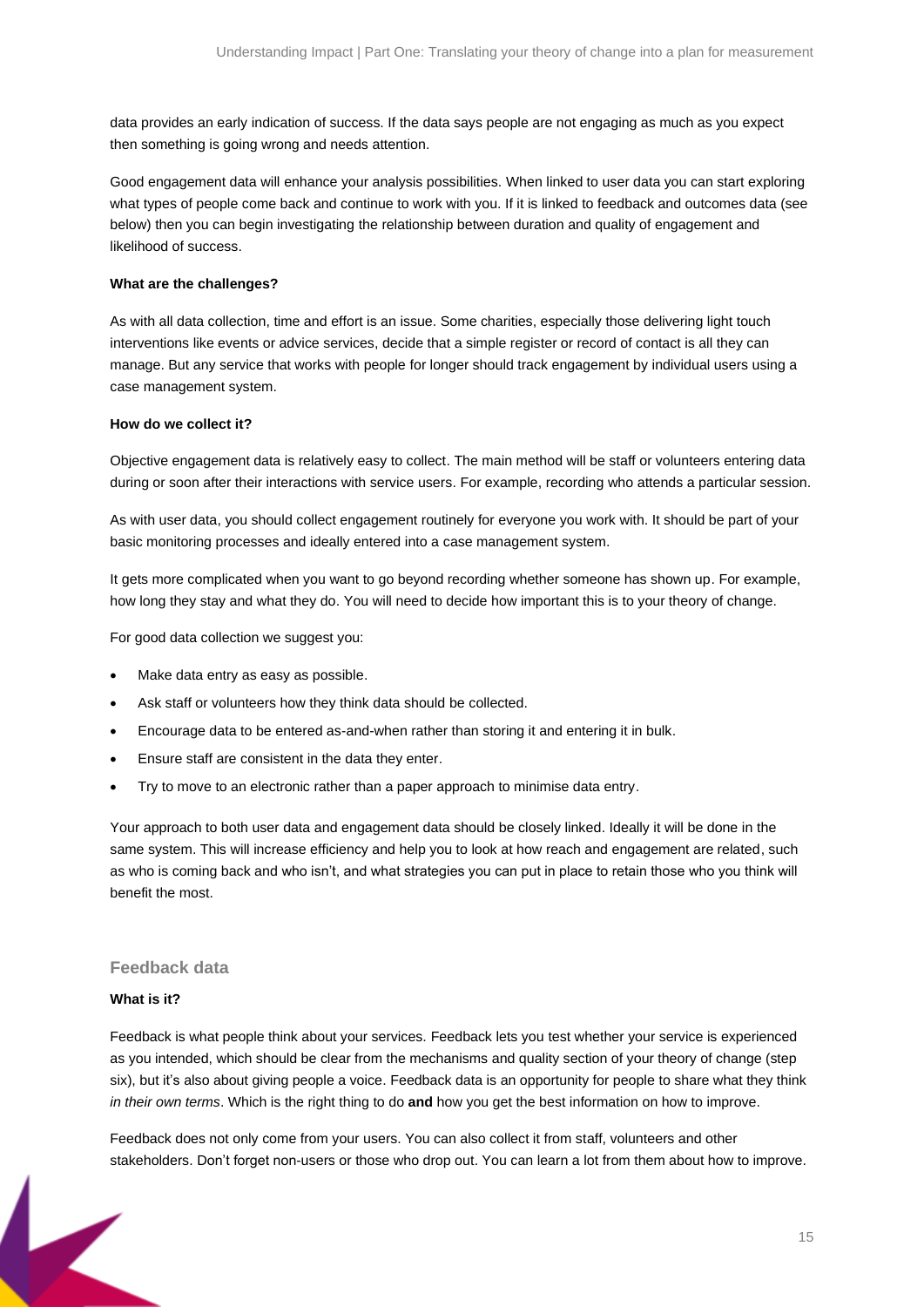#### **What are the key questions?**

You will want to check that your services are experienced in the way you intended. Your feedback questions will therefore be partly determined by the mechanism and quality section of your theory of change (step six). To do this, start by asking 'closed' questions directly about those things, as opposed to open questions. For example, in a mentoring project it will be things like feeling comfortable, a sense of trust, feeling listened to and so on. For an advice service you will want to know if people felt the service was quick, polite, relevant, and useful.

We also recommend that you ask some general questions to rate the service overall using a 0-10 scale:

- How satisfied or dissatisfied are they?
- Would they recommend it to someone else?

You should also ask open-ended questions that allow people to answer in their own words and give you suggestions for improvement.

- How did they find out about your service? What attracted them to it?
- What aspects do people rate the best and worst?
- How do people think the service could be improved?

#### **Why is it important?**

Feedback data helps you test your service model to establish whether your service gets the reaction you want and whether it is beginning to work in the way you intended, which will help you think about ways to improve.

#### **What are the challenges?**

We have the usual concerns about overburdening staff and beneficiaries, but with feedback we can worry about this a bit less because people usually like to be asked their opinion on things.

The key challenge is to get **representative** feedback. It's often the most positive and most negative who respond. The main job in designing a good feedback system is to figure out how to get the views of people who *don't normally volunteer to be consulted,* including those who drop out or disengage. This comes down to putting effort into reaching out to these people and designing feedback forms that are short and feel relevant.

#### **How do we collect it?**

Feedback data can be informal or formal:

|                    | Informal feedback                                                                                                                                         | <b>Formal feedback</b>                                                                                                                                                                                                                                          |
|--------------------|-----------------------------------------------------------------------------------------------------------------------------------------------------------|-----------------------------------------------------------------------------------------------------------------------------------------------------------------------------------------------------------------------------------------------------------------|
| <b>Description</b> | Encouraging users to share their<br>views over time and in different ways.                                                                                | Using structured methods like questionnaires<br>or interviews.                                                                                                                                                                                                  |
| Why it's useful    | You will get suggestions for improvement<br>and an early indication of where things<br>could be better. Users might feel listened<br>to and more engaged. | You can direct people towards the specific<br>questions you are interested in, encourage<br>more people to take part and collect feedback<br>from a more representative group. Formal<br>feedback will also be more persuasive for<br>stakeholders and funders. |

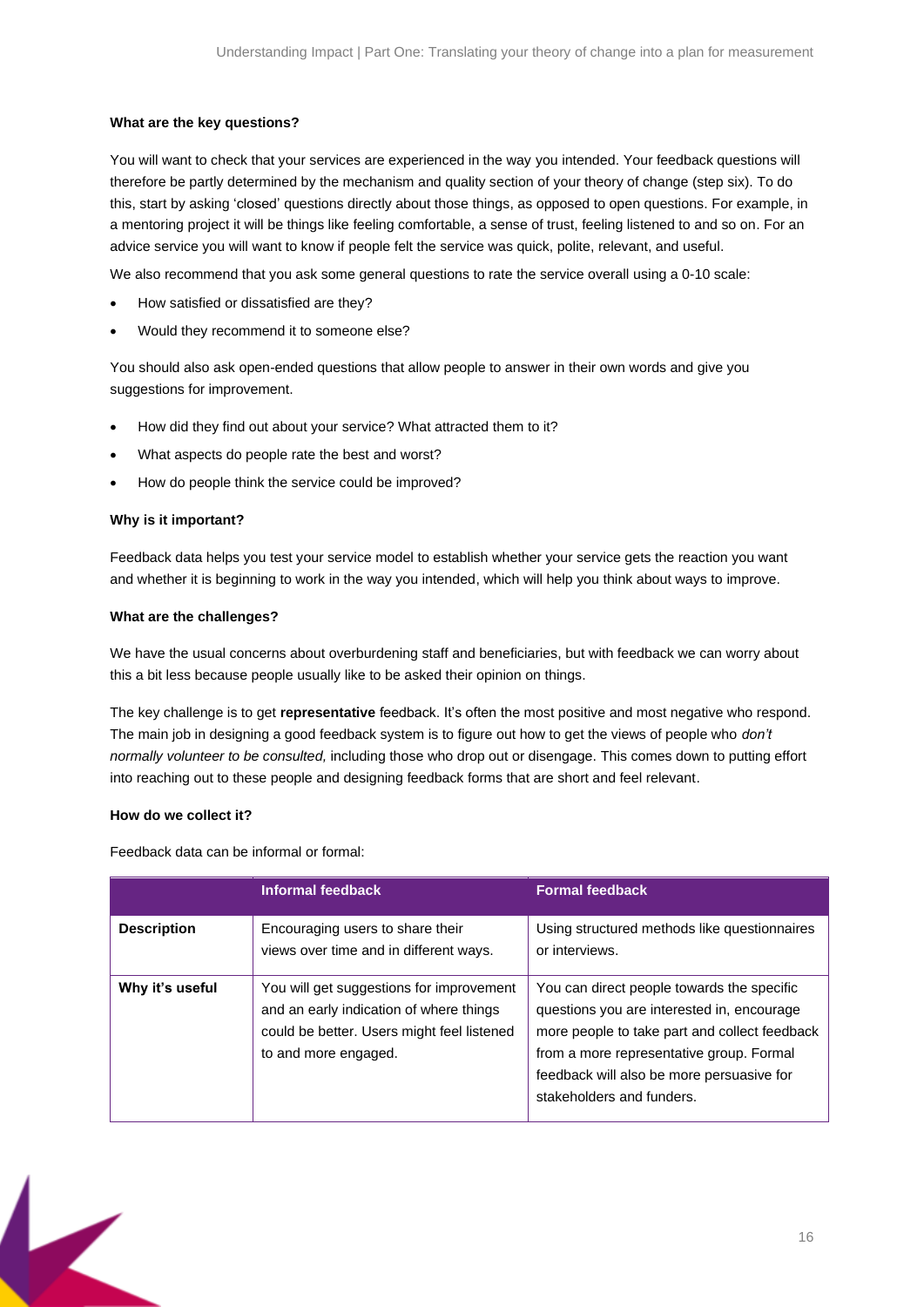| <b>Example methods</b>        | Pop-up surveys<br>$\bullet$<br>'Show of hands'<br>Satisfaction tokens<br>Suggestion boxes<br>Social media comments<br>Just asking people<br>٠ | Surveys<br>$\bullet$<br>The data that staff or volunteers collect<br>٠<br>about peoples' progress<br>Focus groups<br>$\bullet$<br>In-depth interviews<br>٠<br>Observation/ethnography<br>Interviews with other stakeholders<br>٠                                                                    |
|-------------------------------|-----------------------------------------------------------------------------------------------------------------------------------------------|-----------------------------------------------------------------------------------------------------------------------------------------------------------------------------------------------------------------------------------------------------------------------------------------------------|
| <b>Suggested</b><br>frequency | All the time. Users should feel<br>that you are interested in their views and<br>have a range of opportunities to share<br>them.              | Formal feedback can be more infrequent<br>because no-one wants to answer surveys all<br>the time. Different options for delivering a<br>feedback questionnaire are discussed in the<br>outcomes section below. You will probably<br>want to ask for feedback and outcomes data<br>at the same time. |

#### **Introducing outcomes and impact data**

The final two types of data will give you the greatest headaches. These are where the two challenges of collection and attribution mentioned in the introduction really start to matter. It's important to understand the distinction between them, particularly when doing a theory of change. Hence, when it comes to discussing the challenges and approaches, we address the data collection challenge by talking about outcomes, and the attribution challenge by talking about impact.

Given the challenges and costs involved in collecting outcomes and impact data, charities should always ask themselves whether they need to do it. We would go as far as to say that for smaller individual organisations, especially those providing light touch interventions, outcomes and impact data should be seen as the exception rather than the norm. The next chapter on prioritising discusses this further.

#### **Outcomes data**

#### **What is it?**

Outcomes data is about how people have been influenced or helped more immediately in the short-term by your service or campaign. It is directly linked to the outcomes section in your [theory of change](https://www.thinknpc.org/resource-hub/ten-steps/) (step four). The best way to think about outcomes is as changes in attributes (knowledge, attitudes and behaviours) that people retain within a short time of your service. For example, a few days or weeks.

#### **What are the key questions?**

As with feedback, you will want to ask 'closed' questions directly about the outcomes that you said you wanted to achieve in your theory of change. For example:

- If you are working with young people, are they feeling more confident about their future or less so? Are they more engaged in their local community or less so?
- If you are working with people with a health condition, do they feel more knowledgeable about that condition, more able to cope? Do they engage with health services and manage their condition more effectively?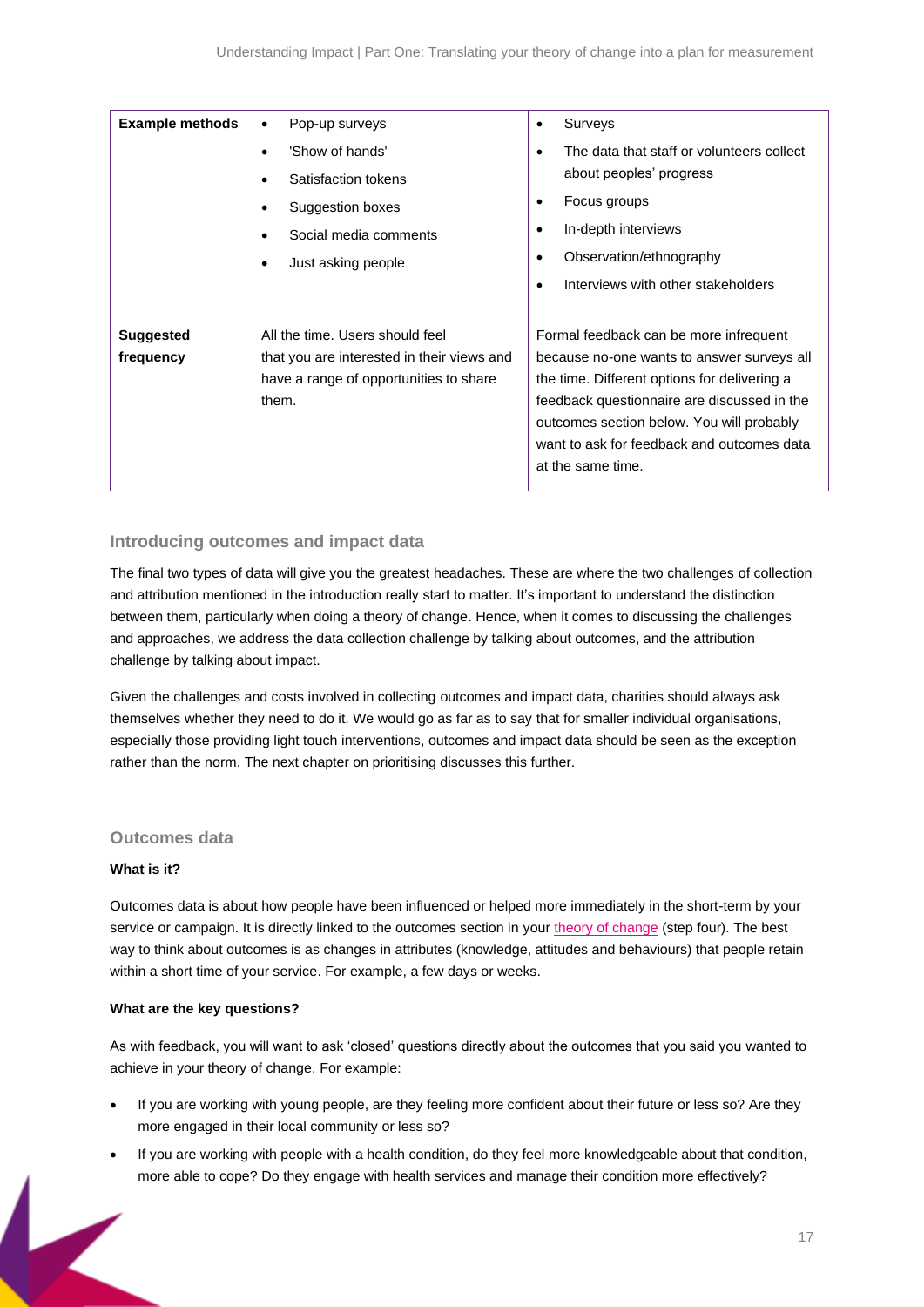• If you are campaigning for a change in policy, do more people understand the issue, agree with your perspective, and take whatever actions they can to support that change?

As with feedback data, you should also ask more open-ended questions that allow people to answer in their own words. These questions are subtly different to feedback questions, as they are specifically about what people have done, rather than what they think of your service.

- What is different now? Have you made changes?
- How, if at all, has our service helped?
- How would things have been different without our service?
- Which aspects of our service have helped?

#### **Why is it important?**

Outcomes data starts to indicate whether you are really making a difference for people, whether they are gaining resources, benefits or assets from the service. Funders and donors are likely to be interested in outcomes because it tells them that their money is making a difference.

If there is good existing evidence supporting the link between outcomes and impact in your theory of change then evidence of outcomes will give you confidence that your service users will enjoy positive long-term change (impact). Outcomes are signs that your service is having an effect, so it is always appealing to measure them.

#### **What are the challenges?**

Collecting outcomes data is harder than collecting user, engagement and feedback data. This is because the people experiencing the effects of your work may no longer be in contact with you. Even if you still see people, it can be hard to persuade them to spend time answering your questions.

The changes you hope to achieve are often internal (like a new way of thinking) or unseen (like new behaviours or social groups). These are sometimes referred to as soft outcomes. People may not realise how they have changed or may not want to tell you. Therefore, as well as being time consuming and potentially intrusive, it is difficult to find the right questions to get a good quality response.

As with feedback, trying to get representative data on outcomes is an important challenge. Charities will be able to get outcomes information in the form of case studies about some 'success stories', which is nice for communications, but less valid for performance management or evaluation because you don't know how representative these stories are. Respondents to charitable data collection will typically be the most favourable people, or those who have been helped the most (perhaps alongside a small number of people at the other extreme). It means you always need to work hard to get people to answer questions and to engage those who don't normally volunteer to be consulted.

Finally, there are other common sources of bias to be aware of and to try to avoid:

- **Confidence bias:** Something we hear repeatedly is how people report high levels of confidence, wellbeing and aspiration at the start of an intervention and then reduce their scores as they start to trust services more or because of self-reflection and learning how far they could improve. There's no easy answer to this, other than really stressing how much you want honest answers from the start or making data collection a joint exercise between a worker and a beneficiary, such as the [Outcomes Star](http://www.outcomesstar.org.uk/about-the-star/what-is-the-outcomes-star/)<sup>3</sup> approach. Good training is essential to ensure consistency.
- **Courtesy bias:** Many people will give the answers they think you want to hear, out of politeness or because they think negative answers might have bad effects for staff or for themselves. This is very common. As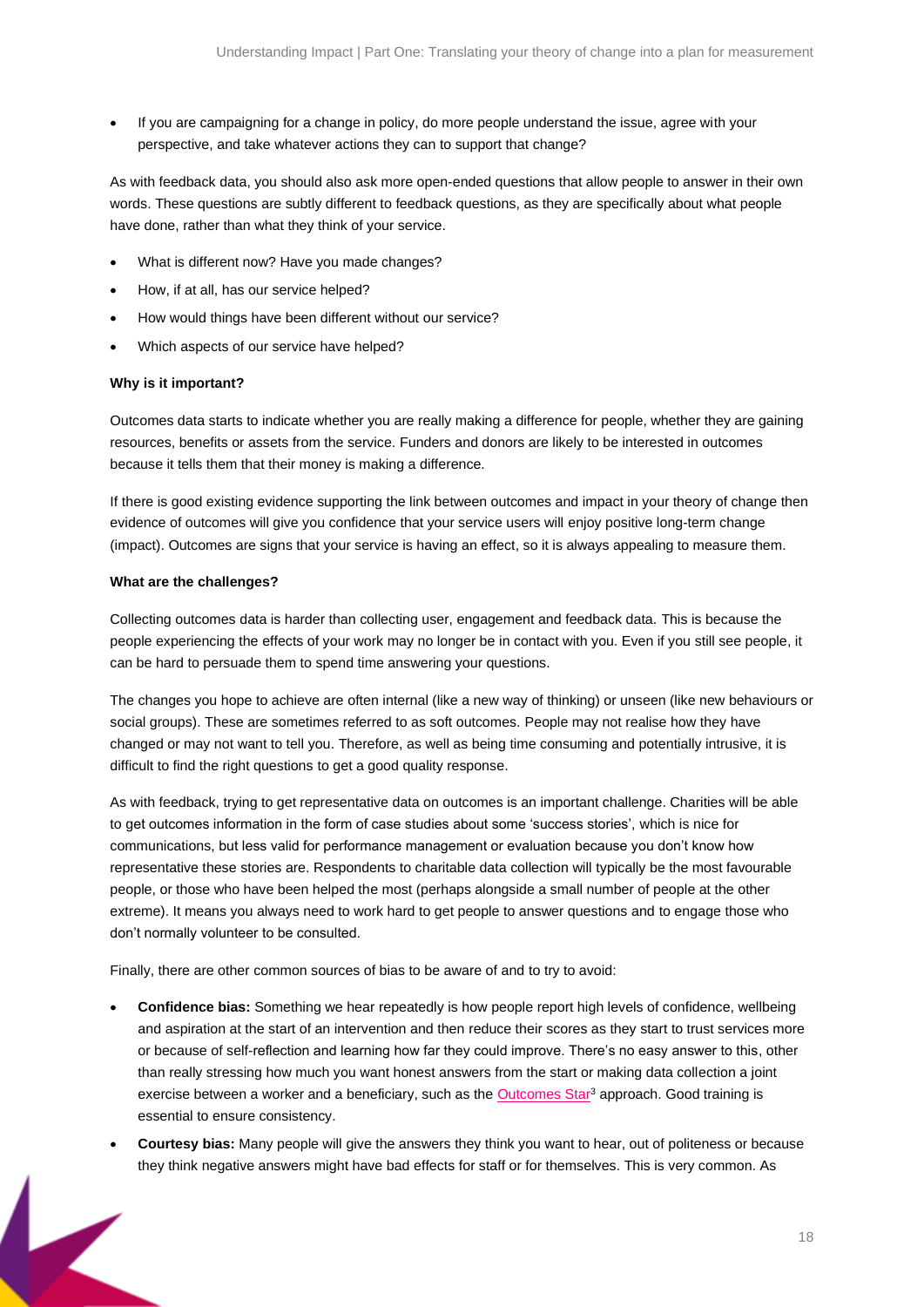above, the only solution is to try hard to make sure people understand the purpose of the data collection and to be as honest and candid as possible.

• **Impatience bias:** Longer questionnaires are particularly vulnerable to people getting bored and not completing them or answering them in a slapdash way. Obvious solutions are to keep things short and give questionnaires to people at the right times. You can also change the order in which you ask questions so it's not always the same questions at the end which get missed.

#### **How do I collect outcomes data?**

Outcomes data can be collected through the same methods as formal feedback (and possibly at the same time). Beyond this we have six top tips:

#### **1. Use approaches that have been designed before**

Helpfully, in most areas of charitable work you will find there have been previous attempts at measuring what you are interested in. There are often established outcomes tools or frameworks. Over the last few years, many service providers have come to realise that they are working towards the same outcomes and impact. For example, most youth organisations have similar outcomes and there is consensus about what is important. This commonality is the basis for [shared measurement](https://www.thinknpc.org/themes/measure-and-manage-impact/evidence-and-shared-impact-measurement/) initiatives like th[e Youth Investment Fund](https://www.thinknpc.org/examples-of-our-work/initiatives-were-working-on/youth-investment-fund-learning-and-impact-programme/) learning project, which reflects the fact that there are a many good reasons for collecting outcomes data in a consistent way.

Your first port of call should be to review what's already available to see if any are suitable. Ideally you will find an outcome tool that you can adopt wholesale. Alternatively, you can also take questions from different tools and build your own. However, a 'pick and choose' approach will mean you won't benefit as much from any testing or validation of those tools, which will reduce the validity and credibility of your data.

A downside of many of the most respected tools is that they have many questions and take a long time to complete. They are designed for use in academic studies so charities often struggle to administer them. They can feel like overkill and the quality of data you end up with might be poor because it is so hard to get people to fill them in. Hence, we would argue that unless your intervention has a reasonable prospect of getting a representative sample, you should be careful about using longer outcomes tools.

#### **2. A before-and-after approach**

The best approach to using any outcomes tool, either off-the-shelf or one you have made yourself, is to ask the questions of your service users **'before-and-after'** the intervention. The first time to ask is when collecting user data. You should then repeat the same questions over time to measure change for individuals.

If you can't take this approach, or if it seems like overkill, then you will have to rely on questions that ask people to say what they believe has changed as a result of your intervention. This approach is more open to error. For instance, a health based dietary intervention may ask what someone had for dinner the night before, but it is very difficult for people to remember what they had for dinner a month ago.

#### **3. Think about what will work in practice**

Deciding on the right way to administer questionnaires or tools depends a lot on the strength of relationship you have with your service users:

• In situations where you have an ongoing and strong relationship with people, you might be able to build outcomes measurement into your routines. For example, a housing charity might use an outcome measurement tool, like the Homelessness Star, to start useful conversations with people. Similarly, a charity working in schools might be able to give out questionnaires termly in lessons.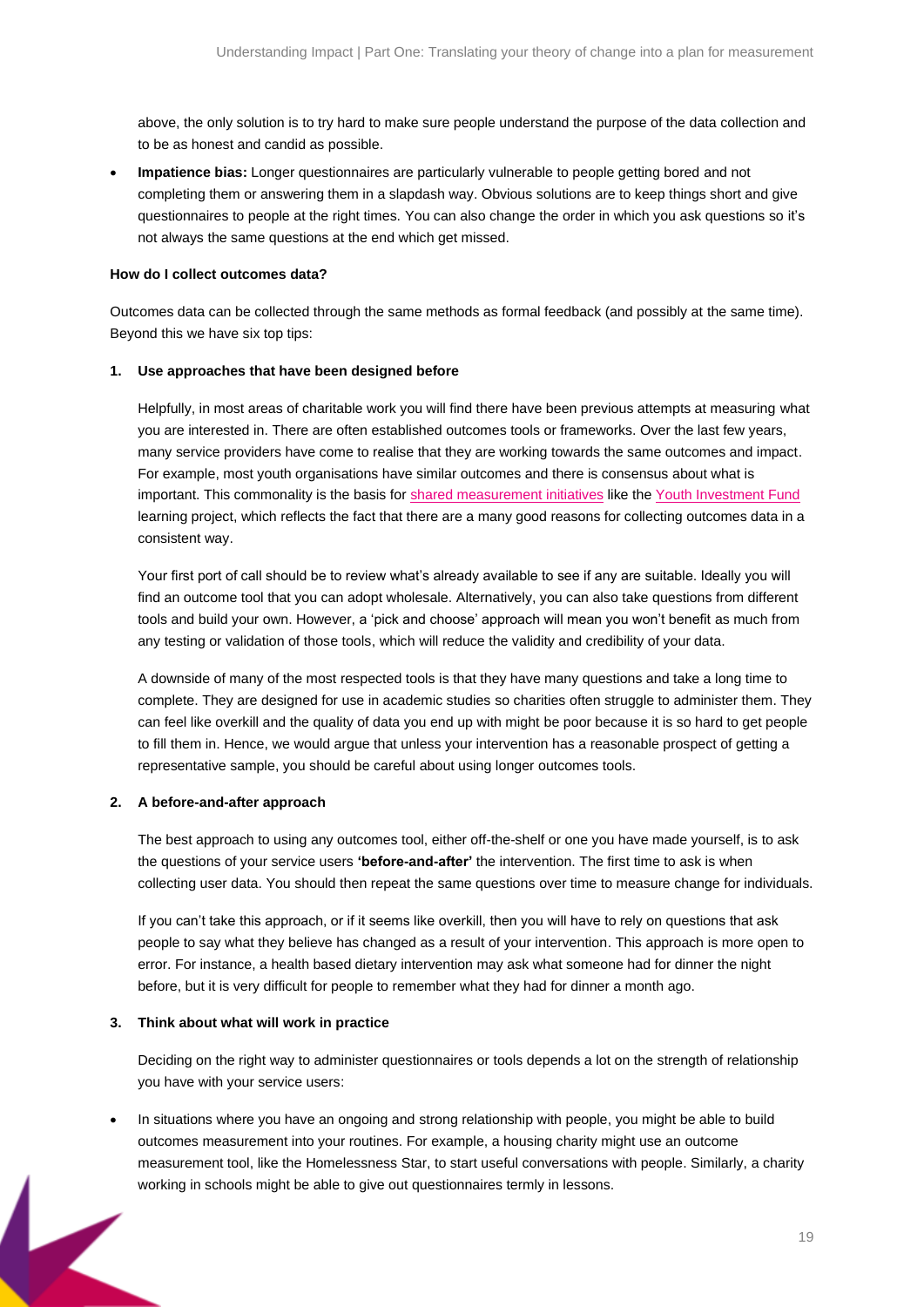- Alternatively, you could think about occasional surveys. For example, we worked with a charity that concentrated all of its efforts to collect outcomes data into one week in every year.
- Some services may only meet people once. For example, those that just provide information. Here the options are very limited. These organisations will find collecting outcomes data especially hard and may only be able to collect it there-and-then with one or two questions at most.

#### **4. Use staff or volunteer assessments or proxy information**

Aside from questionnaires or tools, you might be able to collect other observable indicators of change that can act as proxies. For example, do people interact more with others? Do they manage their health better? Do they seem happier?

The best way to measure outcomes is often for staff or volunteers to make judgements about how people are progressing. It's not a particularly strong methodology because it's based on interpretations, and it's a challenge to make these consistent. But it has the advantage of being feasible, because staff and volunteers should want to help you and will probably understand the kinds of changes you are looking to identify.

#### **5. Think about qualitative research and smaller studies**

Another good alternative is to conduct smaller scale studies and/or interviews or focus groups with samples of beneficiaries. This is especially useful if you can talk to people at a few different times to better understand how things change. We discuss this further in the following section on impact data.

#### **6. Think about sampling and question frequency**

It's important to consider whether you need to measure all beneficiaries' outcomes. Ideally yes, but this is likely to require lots of time and money, including good case management software and a well organised team who can collect and enter the data. In practice, it is usually a better option to concentrate your efforts on collecting better quality outcomes data from a sample of service users rather trying and failing to get it from everyone.

Similarly, it's important not to try to collect outcomes data too often because:

- Outcomes usually take time. You don't need to keep checking-in on people.
- Service users and staff will not want to spend all their time collecting this type of data.

Again, the right answer will depend on the type of relationship you have with your service users. Our overall advice is to ask for outcomes data as infrequently as possible and avoid asking too early.

#### **Impact data**

#### **What is it?**

Impact data is the long-term sustained change that people achieve as result of your services. In our *[ten steps](https://www.thinknpc.org/resource-hub/ten-steps/)* guide we discuss impact at step three. It is worth reviewing the criteria we applied to it there to see how it is distinguished from outcomes (step four).

#### **What are the key questions?**

The key question is: What lasting or sustained change has occurred?

This question implies a positive change, and indeed this is what you will particularly want to know. But you should also be interested in negative changes and collect data in such a way as not to miss these. In some situations, it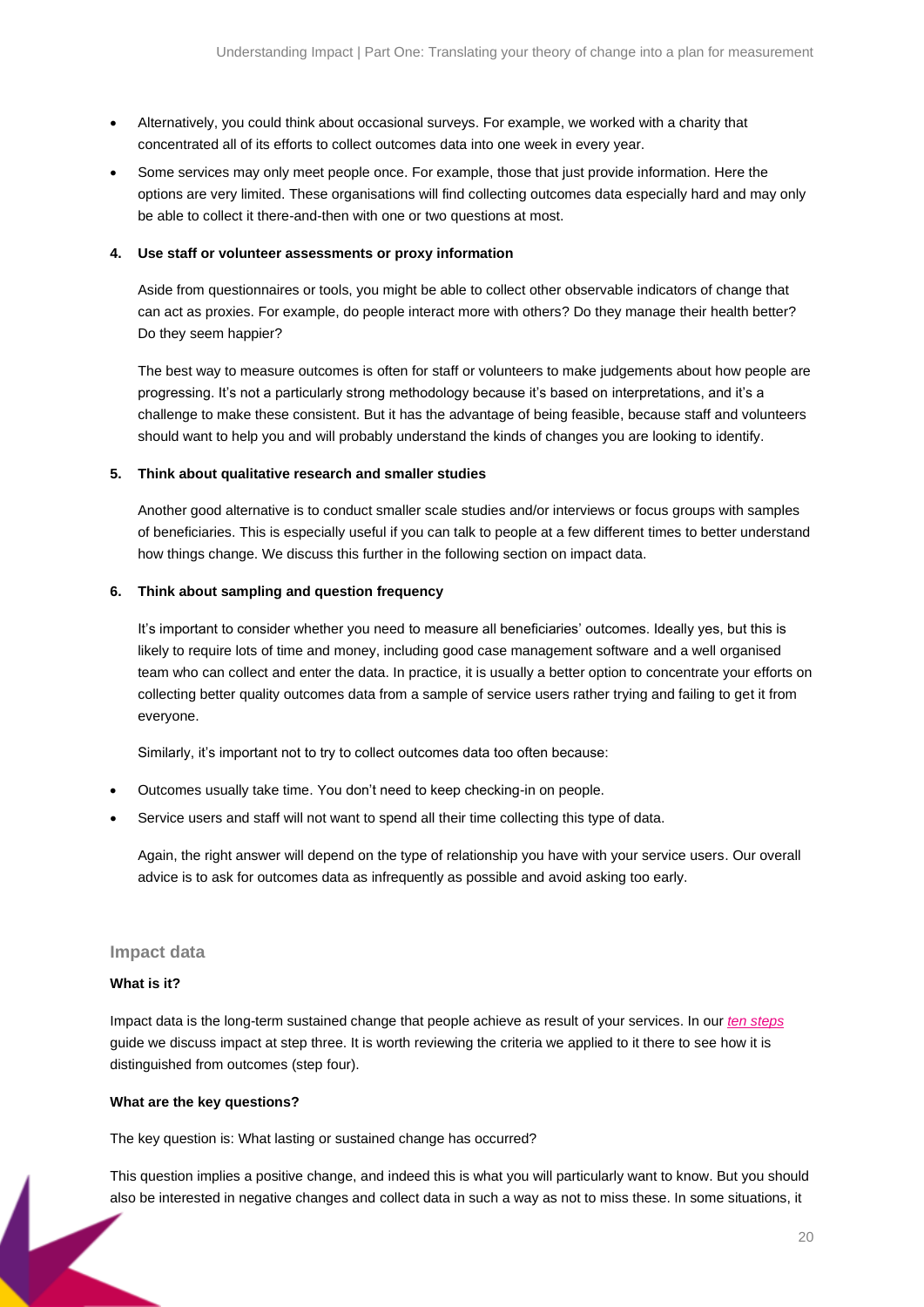is not so much a change as an achievement. For example, passing an exam, recovering from a health problem, recovering from substance misuse. It can also mean preventing things from getting worse, delaying the onset of problems or maximising wellbeing, or other benefits, in the face of difficulties.

The usual next question is: To what extent has our work contributed to this lasting change?

This introduces the attribution challenge that we explained in the introduction. We present some possible responses to it below.

Finally, you can also consider: Has the wider community benefited in some way? Although it is usually very difficult to see the effects of your work at the community level, unless your service is particularly large or you are working in policy or systems change.

#### **Why is it important?**

Data on impact is highly desirable. We all want to understand when we've made a difference and we want to tell people about it.

#### **What are the challenges?**

In one respect, the **data collection challenge** is harder for impact data than it is for outcomes data. This is simply because impact is further into the future so it will be even harder to stay in touch with people to ask them questions. By implication, there are many situations where impact measurement is simply impossible. For example, charities conducting open access youth work have no way to learn the long-term education or employment impacts of the people they work with other than anecdotally.

But in other ways collecting impact data is *sometimes* easier:

- Impact tends to be more observable, as by definition, impact is a substantial positive change. It is easy to see major changes like getting a qualification or job, staying out of hospital, or making a change in the law. It is more straightforward to ask someone about these things than it is for outcomes like self-esteem.
- Sometimes you will find relevant government or official data about impact. For example, the NHS collects data about patient outcomes, schools measure attendance and results, government conducts a wide range of different surveys about employment, wellbeing, health etc. Theoretically, all of this data could be useful to charities, but the challenge is getting access to this data in the first place, and then identifying your service users in it. Data protection means this is usually impossible, but there are exceptions. Charities working in schools might be able to get good data on attendance and exam results, while charities in the UK justice sector can get data on reoffending through the [Ministry of Justice Data Lab.](https://www.thinknpc.org/examples-of-our-work/initiatives-were-working-on/data-labs/) At a national level, NPC is working hard to establish better processes for all charities to access this kind of data.

Notwithstanding these points, the advice we gave above about collecting outcomes data is equally applicable to impact data. This leaves us with the **attribution** problem. How do we know it was our services that made the difference? Would change have happened anyway? We discuss some possible responses to this below.

#### **How do I collect impact data?**

There are different ways to respond to the challenges, which we list below. The first three options listed below are probably the best options for smaller charities to do by themselves, while options four and five should only be attempted with expert help. You may also have the opportunity to take part in shared evaluation initiatives through large grant programmes such as the [Youth Investment Fund](https://www.thinknpc.org/examples-of-our-work/initiatives-were-working-on/youth-investment-fund-learning-and-impact-programme/) or [Building Connections Fund.](https://www.thinknpc.org/examples-of-our-work/initiatives-were-working-on/the-building-connections-fund/)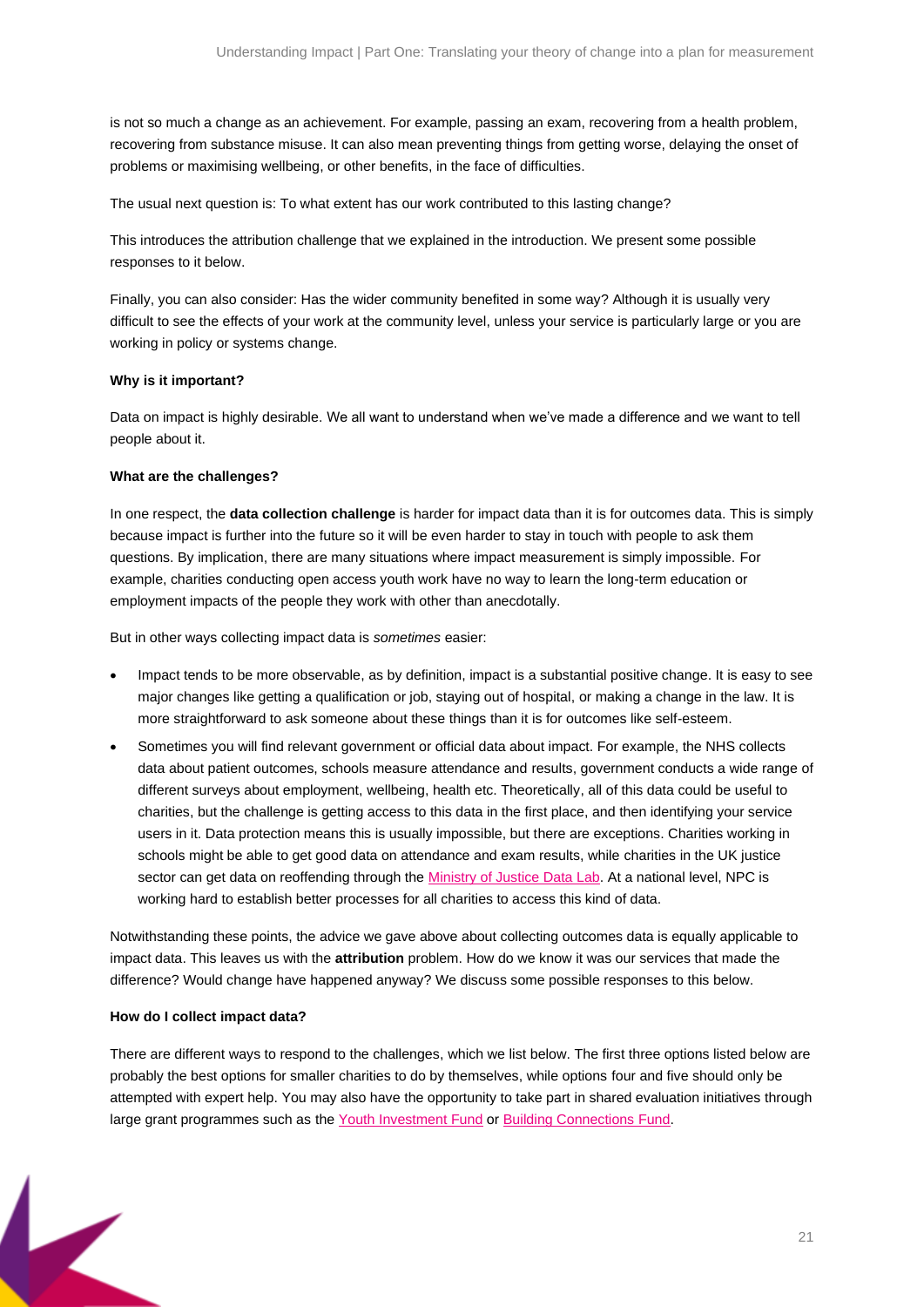#### **1. Draw upon the existing research**

You should have found some support for your project's model though your review of the existing research (background evidence), particularly around the links between short-term outcomes and long-term impact. For example, there is already strong evidence that:

- Exercise improves health.
- Support and recognition for carers prevents emotional strain.
- Encouraging parents to engage in their children's schooling has a positive effect on exam results.

You should not feel compelled to demonstrate such links all over again. You can use the existing research to do that for you. In an ideal scenario, you may have collected some good outcomes data and will use this research to assume or assert that some positive impact is a likely result. Keep in mind the context though. Knowing that a model has delivered successful results in other settings cannot guarantee that it will do the same in yours.

#### **2. Smaller-scale research**

Smaller-scale quantitative or qualitative research is typically easier and less costly to do than quantitative impact evaluation. It can provide good indicative information about potential outcomes and impact. For example, you should be able to collect some evidence of people's journeys and possibly the part your project has played in improving outcomes and impact.

This can be done for a sample of service users rather than everyone. But if you are using a sampling approach it is important not to only talk to those beneficiaries who engage or benefit the most, as this will create overly positive results that lack credibility. Rather, we suggest selecting people randomly, and keeping in touch with those who do not engage as well.

The attribution challenge can also be partly addressed through qualitative research:

- You can simply ask people what they think would have happened without the service in question, and whether there are other reasons for improvements in their lives, such as other support or significant life changes. For example, people leaving prison can reflect on what would have happened without any help. This is obviously quite speculative and will not provide 'proof' of impact but the answers are often quite revealing.
- More sophisticated qualitative approaches<sup>4</sup>, like The Qualitative Impact Assessment Protocol (QuIP)<sup>5</sup>, Process Tracing<sup>6</sup> and Qualitative Comparative Analysis<sup>7</sup>, can be used to look for patterns in fairly large qualitative datasets, to understand the factors associated with change. Again, these approaches fall short of 'proof' but are increasingly respected as a meaningful and relatively robust response to a difficult question.

#### **3. Accessing data from other sources**

There may be data about your wider target population that you can use as a benchmark. For example, we know the national average levels of wellbeing for different population groups. How does the group you are working with compare? Can you see change against this average as your project continues?

Finding data that helps you contextualise your results might be an option. For example, a health charity might find data from a national survey about the awareness of a condition to compare service users to.

As noted above, there may already be data about your beneficiaries that you can use to study outcomes and impact. For example, the NHS have data like hospital admissions data which could tell you whether your service users have been able to make a positive change. Although this data can be hard to access, it is worth speaking with your partners or commissioners to see what is feasible.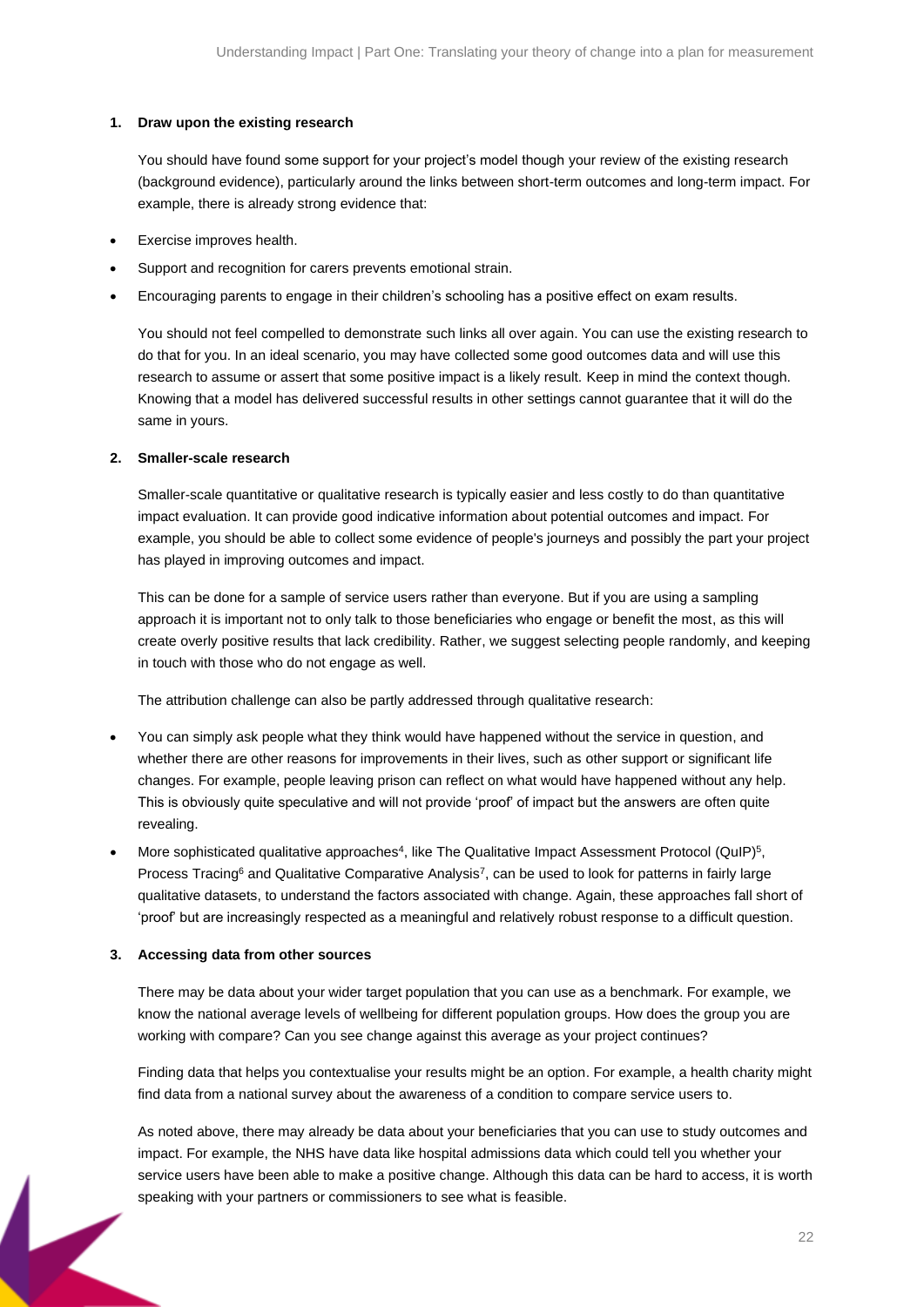Another type of secondary data that charities sometimes use to talk about impact is population level data. For example, if you are working in a school to raise attainment you might look at the exam results for the whole school, or if you are working on wellbeing you might look at data from the Office for National Statistics about happiness in a local authority area. This is useful, but it's very unlikely to help a charity understand its impact because any effect of its work will be lost amongst all the other things happening in that wider population. To make a claim about impact in population data, you will either need to demonstrate that your service is transformational or that you have reached the majority of people in that community.

#### **4. Identifying opportunities to find control groups**

There will be people in your target group who are not receiving your service. They can be a 'control' group to compare your service users to. Within this option there is a big range, from weaker approaches that find control groups amongst people who haven't volunteered for a service, through to the supposed 'gold standard' of research, the Randomised Control Trial, in which people who volunteer for a service are assigned to a 'treatment' or 'control' group and compared in the same way that medical researchers test new treatments. The more likely options available to charities are as follows:

- If you have a waiting list for your project, you could collect a small amount of data from those on it and look at how this data changes compared to those who receive your service (this is known as a wait-list design).
- Similarly, if you can't deliver to an area or community yet, you could collect data from this community and compare it to a community where you do deliver (known as a 'natural experiment'). It is difficult to collect data from non-users, so this is generally only an option when an organisation is already delivering some services to a population and your project is an additional service.

#### **5. Commission an impact evaluation**

The fifth option is to commission an impact evaluation from independent researchers. This costs money so is usually only necessary or feasible when a project is reaching enough people and has sufficient budgets for robust research. When the time comes, we strongly recommend getting expert help to do it properly.

### <span id="page-22-0"></span>**Bringing this all together**

Having described the different types of data, let us conclude this chapter by giving you some templates for bringing all this information together. The following table summarises the discussion above in terms of the different methods you might deploy for each type of data we discuss above. We hope you find this to be a useful checklist and that it helps prompt ideas.

| Types of data you could<br>collect from service users              | Quantitative                             | <b>Qualitative</b>                                                                                                            |
|--------------------------------------------------------------------|------------------------------------------|-------------------------------------------------------------------------------------------------------------------------------|
| User data<br>Background information<br>about the people you reach. | Sign-up / registration / referral forms. | Sign-up interviews with service<br>users, open-ended questions on<br>referral forms, conversations<br>with referral partners. |

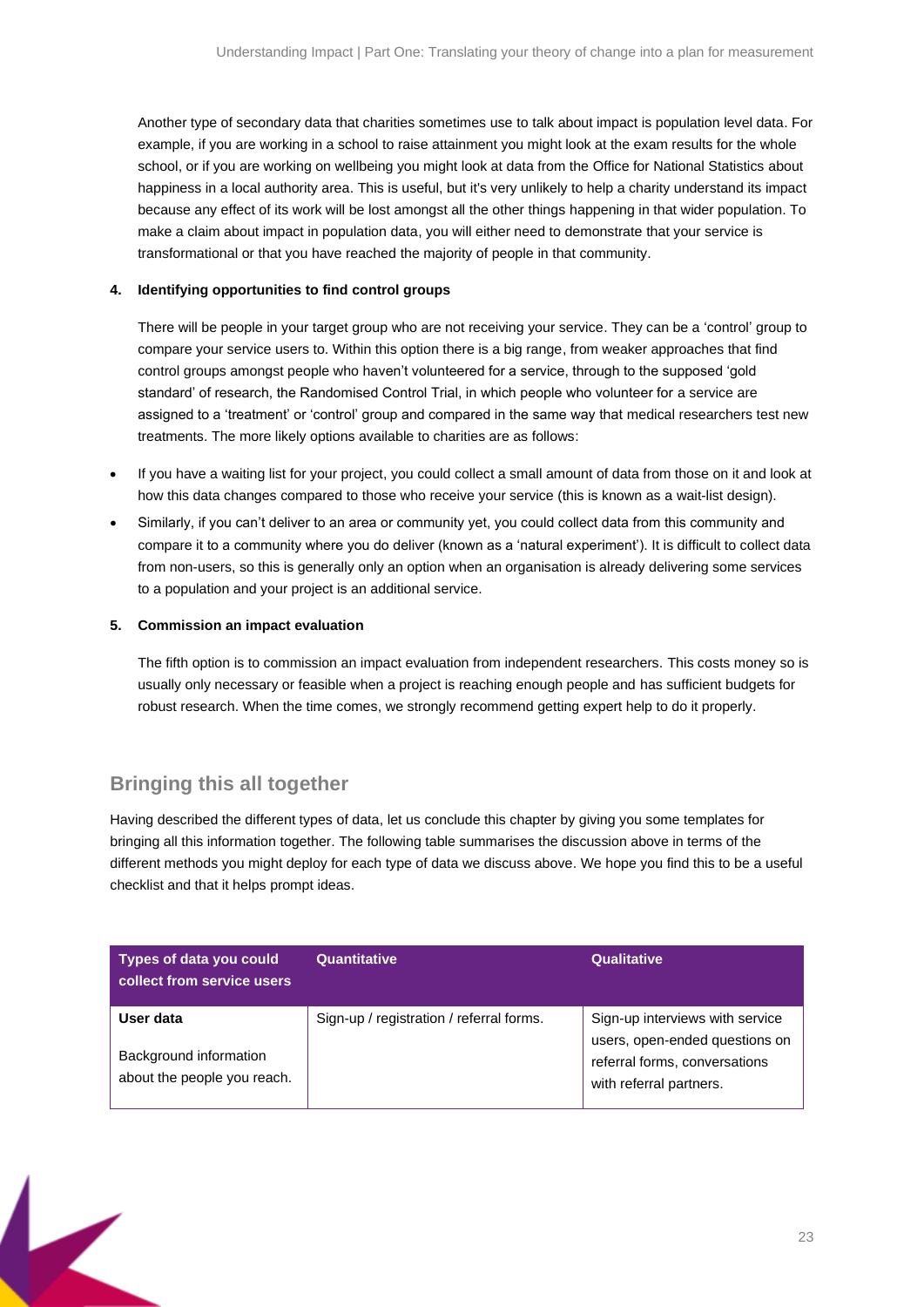| <b>Engagement data</b><br>The extent to which people<br>engage with your activities. | Counting outputs (sessions delivered,<br>guides produced, invitations sent).<br>Recording attendance and reattendance<br>by individuals.<br>Usage monitoring (attendance, website<br>hits, downloads, 'click throughs', calls to<br>helplines etc.).<br>Quality checking-time spent per<br>individual, clients seen within a day of<br>referral, availability of different options /<br>choices, proportion delivered by trained<br>volunteers. | Staff / volunteer processes for<br>assessing the quality of delivery<br>and engagement by individuals<br>(e.g. simple scales or qualitative<br>notes on how well someone<br>engaged). |
|--------------------------------------------------------------------------------------|-------------------------------------------------------------------------------------------------------------------------------------------------------------------------------------------------------------------------------------------------------------------------------------------------------------------------------------------------------------------------------------------------------------------------------------------------|---------------------------------------------------------------------------------------------------------------------------------------------------------------------------------------|
| Feedback data                                                                        | Informal approaches:                                                                                                                                                                                                                                                                                                                                                                                                                            | Informal approaches:                                                                                                                                                                  |
|                                                                                      | Pop-up surveys.                                                                                                                                                                                                                                                                                                                                                                                                                                 | Suggestion boxes.                                                                                                                                                                     |
| What people thought of the                                                           | 'Show of hands'.                                                                                                                                                                                                                                                                                                                                                                                                                                | Social media.                                                                                                                                                                         |
| project.                                                                             | Smiley face / satisfaction tokens.                                                                                                                                                                                                                                                                                                                                                                                                              | Case studies.                                                                                                                                                                         |
|                                                                                      |                                                                                                                                                                                                                                                                                                                                                                                                                                                 | Just asking people.                                                                                                                                                                   |
|                                                                                      | <b>Formal approaches:</b>                                                                                                                                                                                                                                                                                                                                                                                                                       |                                                                                                                                                                                       |
|                                                                                      | Surveys / questionnaires.                                                                                                                                                                                                                                                                                                                                                                                                                       | <b>Formal approaches:</b>                                                                                                                                                             |
|                                                                                      | Key worker assessments of people's                                                                                                                                                                                                                                                                                                                                                                                                              | Focus groups.                                                                                                                                                                         |
|                                                                                      | progress.                                                                                                                                                                                                                                                                                                                                                                                                                                       | In-depth interviews.                                                                                                                                                                  |
|                                                                                      |                                                                                                                                                                                                                                                                                                                                                                                                                                                 | Ethnography.                                                                                                                                                                          |
|                                                                                      |                                                                                                                                                                                                                                                                                                                                                                                                                                                 | Interviews with other                                                                                                                                                                 |
|                                                                                      |                                                                                                                                                                                                                                                                                                                                                                                                                                                 | stakeholders.                                                                                                                                                                         |
| <b>Outcomes data</b>                                                                 | Informal approaches:                                                                                                                                                                                                                                                                                                                                                                                                                            | Informal approaches:                                                                                                                                                                  |
|                                                                                      | Pop-up surveys.                                                                                                                                                                                                                                                                                                                                                                                                                                 | Suggestion boxes.                                                                                                                                                                     |
| Short-term changes or                                                                | 'Show of hands'.                                                                                                                                                                                                                                                                                                                                                                                                                                | Social media.                                                                                                                                                                         |
| benefits that your target                                                            | Smiley face / satisfaction tokens.                                                                                                                                                                                                                                                                                                                                                                                                              | Case studies.                                                                                                                                                                         |
| groups may get from the                                                              | <b>Formal approaches:</b>                                                                                                                                                                                                                                                                                                                                                                                                                       | Just asking people.                                                                                                                                                                   |
| project.                                                                             | Surveys / questionnaires.                                                                                                                                                                                                                                                                                                                                                                                                                       | <b>Formal approaches:</b>                                                                                                                                                             |
|                                                                                      | Key worker assessments of people's                                                                                                                                                                                                                                                                                                                                                                                                              | Focus groups.                                                                                                                                                                         |
|                                                                                      | progress.                                                                                                                                                                                                                                                                                                                                                                                                                                       | In-depth interviews.                                                                                                                                                                  |
|                                                                                      |                                                                                                                                                                                                                                                                                                                                                                                                                                                 | Ethnography.                                                                                                                                                                          |
|                                                                                      |                                                                                                                                                                                                                                                                                                                                                                                                                                                 | Interviews with other                                                                                                                                                                 |
|                                                                                      |                                                                                                                                                                                                                                                                                                                                                                                                                                                 | stakeholders.                                                                                                                                                                         |
|                                                                                      |                                                                                                                                                                                                                                                                                                                                                                                                                                                 |                                                                                                                                                                                       |
| Impact data                                                                          | Secondary data                                                                                                                                                                                                                                                                                                                                                                                                                                  | Follow-up / longitudinal research                                                                                                                                                     |
|                                                                                      |                                                                                                                                                                                                                                                                                                                                                                                                                                                 | with small samples.                                                                                                                                                                   |
| Sustained, meaningful                                                                | Follow-up / longitudinal research.                                                                                                                                                                                                                                                                                                                                                                                                              |                                                                                                                                                                                       |
| change.                                                                              |                                                                                                                                                                                                                                                                                                                                                                                                                                                 |                                                                                                                                                                                       |
|                                                                                      |                                                                                                                                                                                                                                                                                                                                                                                                                                                 |                                                                                                                                                                                       |
|                                                                                      |                                                                                                                                                                                                                                                                                                                                                                                                                                                 |                                                                                                                                                                                       |

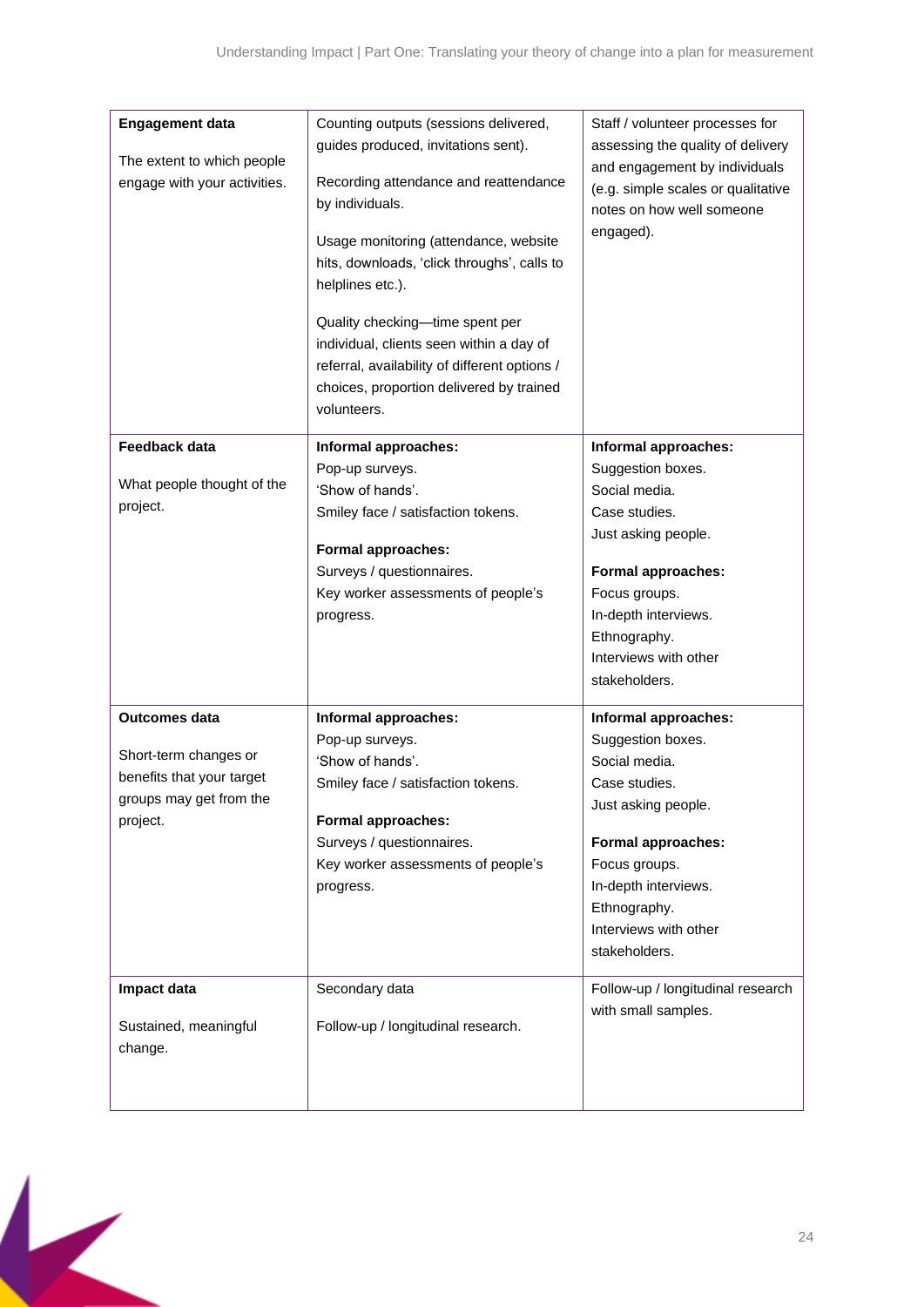How does this apply in practice? Below, we outline some of the indicators that may be applicable to a youth charity. Here we have assumed that the charity focuses on providing activities related to improving educational outcomes for young people at risk.

| Types of data you could<br>collect from service users                                                            | <b>Methods chosen</b>                                                                                                                        | <b>Indicators</b>                                                                                                                                                                                                                                                                                                                                                                   |
|------------------------------------------------------------------------------------------------------------------|----------------------------------------------------------------------------------------------------------------------------------------------|-------------------------------------------------------------------------------------------------------------------------------------------------------------------------------------------------------------------------------------------------------------------------------------------------------------------------------------------------------------------------------------|
| User data<br>Background information about<br>the people you reach.                                               | User forms during sign-up or core<br>information sent from referrals.                                                                        | Date of birth; Sex / Gender;<br>Location; Race, Ethnicity;<br>Household status; Schooling<br>(location); Schooling<br>(achievement to date).                                                                                                                                                                                                                                        |
| <b>Engagement data</b><br>The extent to which people<br>engage with your activities.                             | Electronic case management system.                                                                                                           | Assessment of how often young<br>people come to activities /<br>sessions (and how long for); time<br>spent with case workers per<br>individual; average referral time<br>until first meeting or service<br>provision.<br>Assessment of interest / boredom<br>by type of activity.                                                                                                   |
| Feedback data<br>What people thought of the<br>project.                                                          | Surveys or simple satisfaction rating<br>systems.<br>Informal methods-like social media,<br>one to one conversations or<br>suggestion boxes. | Extent of enjoyment of activities /<br>service. Whether they would<br>recommend the service to<br>someone else.<br>Qualitative feedback on facilitator<br>of activities; suggestion box on<br>how sessions could be better<br>applied, or games for the session<br>to make more fun.                                                                                                |
| <b>Outcomes data</b><br>Short-term changes or benefits  <br>that your target groups may<br>get from the project. | Focus Groups.<br>Surveys.                                                                                                                    | Changes in knowledge,<br>perception, attitudes and<br>behaviours with regards to<br>education.<br>Young people's views of the role<br>of the services in generating that<br>change (attribution) as opposed to<br>teachers, parents, or other actors.<br>Which aspects of the service have<br>helped which types of service<br>users in which circumstances?<br>And which have not? |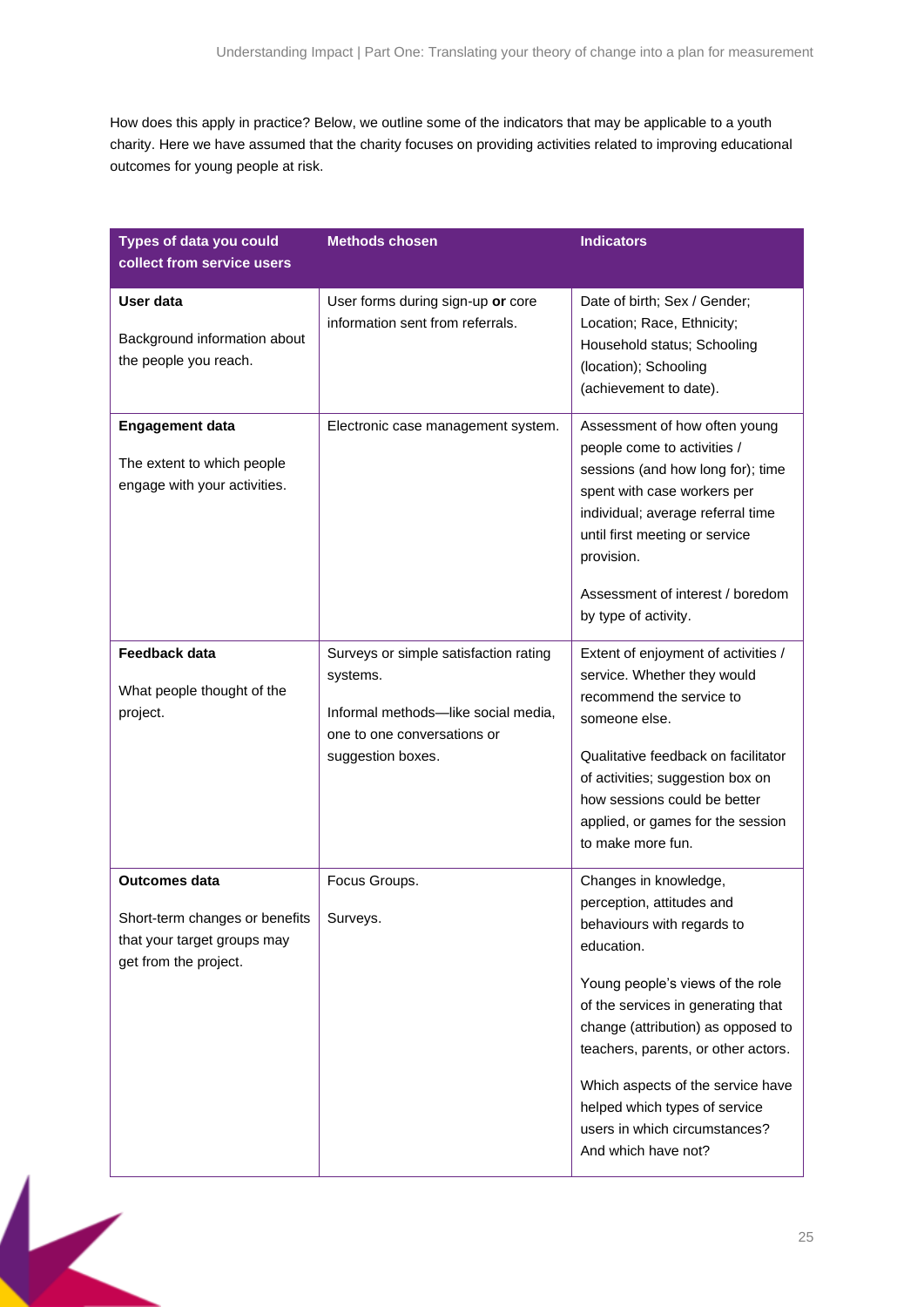| Impact data                   | Control group design for sample. | Increased educational attainment |
|-------------------------------|----------------------------------|----------------------------------|
| Sustained, meaningful change. |                                  | of a group of young people who   |
|                               |                                  | used the service compared to     |
|                               |                                  | similar young people on the      |
|                               |                                  | waiting list.                    |
|                               |                                  |                                  |

## <span id="page-25-0"></span>**Summary**

In this section we have described the five types of data you could collect, the benefits of each type of data and some of the issues each type raises. As we said at the beginning of the chapter, we use this framework whenever we are working with a charity on measurement framework because it ensures we cover all the necessary ground.

As shown, the challenges increase as we go through the five types of data until we get to impact at the end, with impact typically the most difficult type of data to collect. Collecting user, engagement and feedback data should be routine. They are the easiest to collect and offer you actionable insight on the questions of 'how much did we do?' and 'how well did we do it?', which will help you improve the services you offer.

Meanwhile, outcomes and impact offer more fundamental insights that will help you question your underlying theory of change, but this is not something you need to be doing all the time. Collecting this data can therefore be more occasional and exceptional.

In Part Two, we suggest an approach to balancing these considerations, which we think will work for most service delivery charities.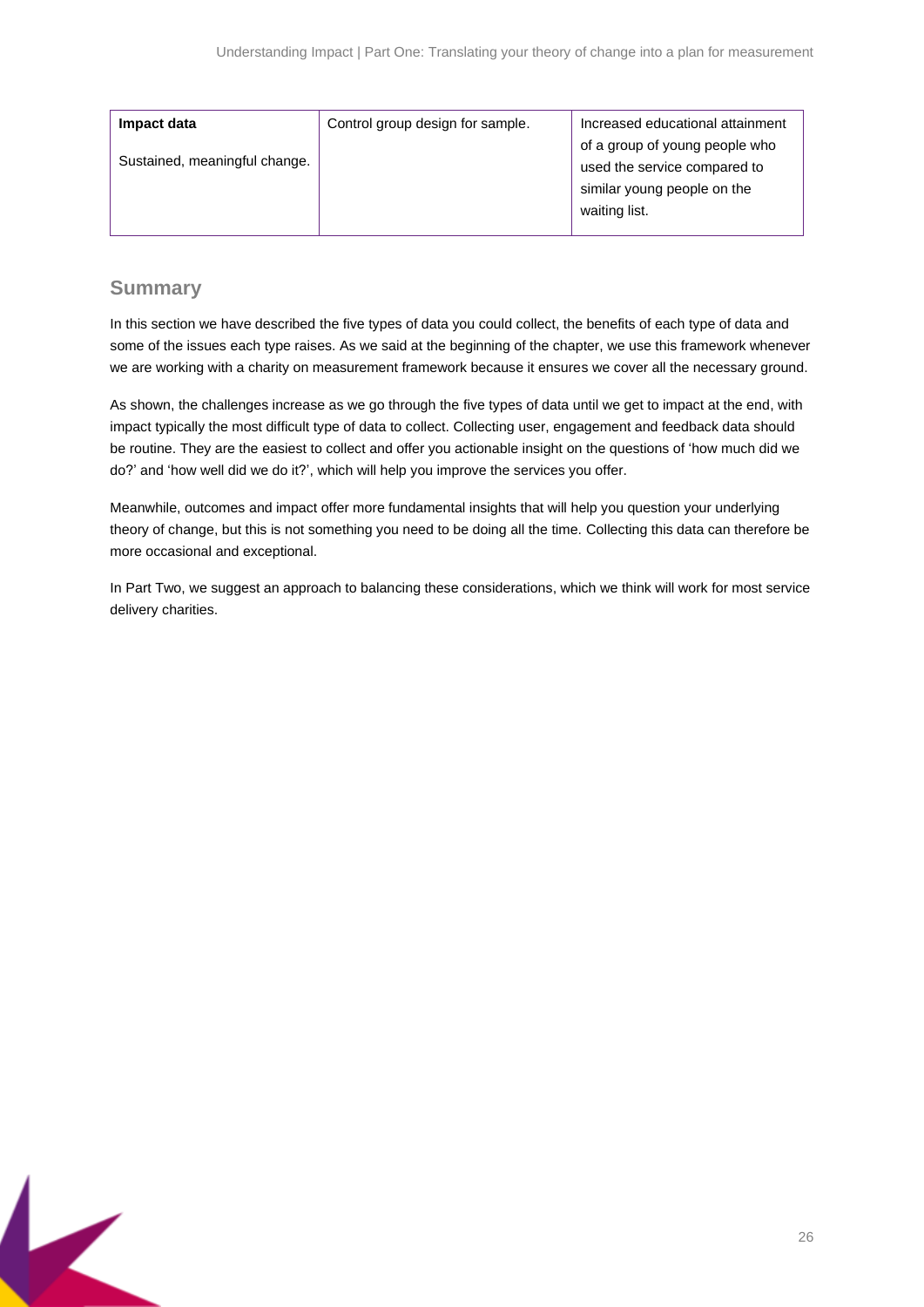## <span id="page-26-0"></span>**Part Two: Prioritising what you measure**

## <span id="page-26-1"></span>**Introduction**

In Part One we discussed how your theory of change highlights what data might be relevant, and how by applying your theory of change to the different types of data you can start to think about your measurement framework. But there is a further level of prioritising to do before finalising your plans.

Why is this needed?

- It's unlikely you will be able to afford the time or money to collect data about everything. Nor should you collect more data than you have the resources to analyse or use.
- You will have some important information needs, some less important and some things you know already with enough confidence.
- Your different stakeholders and audiences will want to know different things.
- You will face some practical barriers as some things are harder to measure than others.

In this chapter, we share some ideas on prioritising within your theory of change, to help you identify a more specific set of questions beyond just trying to measure everything. We conclude this quide by suggesting an approach that we think should work for most charitable organisations.

## <span id="page-26-2"></span>**Identify the critical elements of your theory of change**

It is sometimes possible to simply look at your [theory of change](https://www.thinknpc.org/resource-hub/ten-steps/) and identify the most important things. This might feel strange, because if something is less important you might wonder why it's in your theory of change at all. In reality, there is usually a hierarchy of importance, particularly amongst outcomes and mechanisms.

For example, on a youth employment programme you might have a range of outcomes like self-esteem, determination, autonomy, empathy, positive attitudes to work etc. All are potentially relevant, but you can identify that what all participants really must gain from the programme is a plan for what they need to do next and to have positive aspirations around that plan.

In this way, prioritising is just a simple exercise of asking yourself what is most important. Better still, you could ask volunteers or former service users what they feel are the most important things.

## <span id="page-26-3"></span>**Use your 'assumptions' to highlight a list of research questions**

A more sophisticated way to use your theory of change is to identify the key questions it raises, both for yourself and others (including funders). You should have already started to do this in steps nine and ten of your [theory of](https://www.thinknpc.org/resource-hub/ten-steps/)  [change,](https://www.thinknpc.org/resource-hub/ten-steps/) in which you will have written a list of your biggest concerns or risks. Helpfully, these are also your main research questions.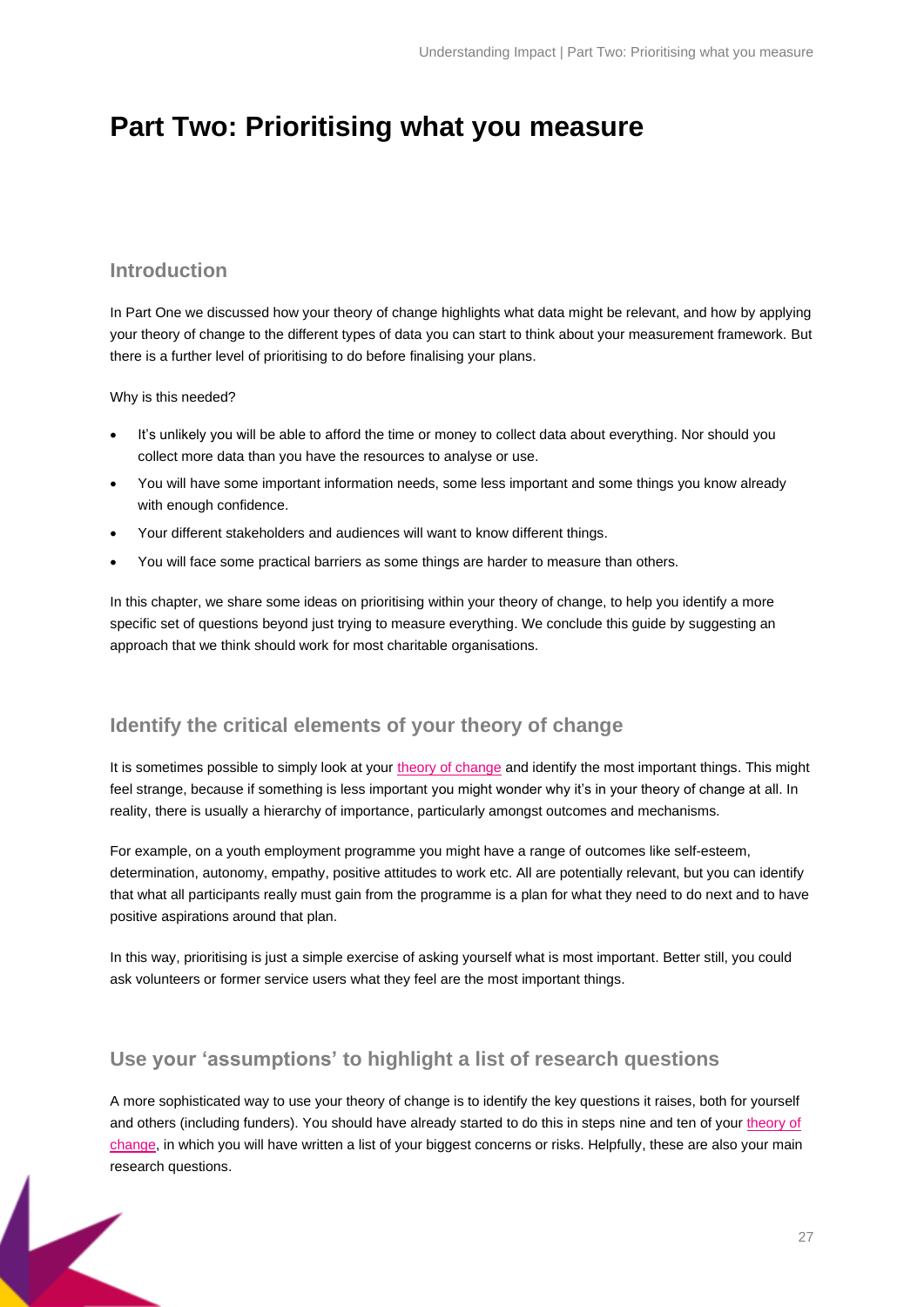A simple illustration of this in action is to imagine a simple theory of change for a school breakfast club:

Serve healthy breakfasts → Children eat healthy breakfasts → Children concentrate better in lessons → Children's attainment increases.

If we didn't prioritise, we'd measure all of these things. But if we also developed some 'assumptions', based on our thinking about where the theory of change is weak, at risk or untested, this would identify which are more important.

For example, for the school breakfast illustration, the assumptions are:

- 1. That we can produce a 'healthy breakfast' with the small kitchen and limited budget we have.
- 2. That targeted parents will bring children to the breakfast club in the first place.
- 3. That targeted parents will not feed them an unhealthy breakfast beforehand.
- 4. That we can get the children to eat our healthy breakfasts.
- 5. That the lack of healthy breakfasts is the cause of the concentration problems we have been seeing amongst some of our children.
- 6. That better concentration will lead to increased attainment for the children.

This represents a more refined set of questions than trying to measure everything that is relevant, so this gives us a better steer towards what types of data we need to collect. For example, we now know we'll need to observe who eats the breakfasts and how much they eat, and we need a way to measure concentration levels.

### <span id="page-27-0"></span>**Don't measure things you know already with enough confidence**

You almost certainly have some information already that can help narrow your focus, whether it is your own or from other people's research. To learn how to collect this, see the section on **background evidence** in Part One.

How much information you have available will depend on how new or innovative your service or campaign is. The development of your service or campaign will heavily influence your research questions. Ou[r proportionate](https://www.thinknpc.org/resource-hub/balancing-act-a-guide-to-proportionate-evaluation/)  [evaluation](https://www.thinknpc.org/resource-hub/balancing-act-a-guide-to-proportionate-evaluation/) paper provides more detailed advice on this.

#### **Taking stock of what you already have**

When thinking about performance management and evaluation we are usually doing so for existing services and campaigns. There is usually some evaluation history and existing data collection to consider:

- What data do I have and where is it held? Who is responsible for collecting and managing that data?
- How, if at all, is the data currently being used? Is it useful?
- Is the data accurate and consistent? Is there anything missing?
- Which data collection exercises have worked well? Which have not?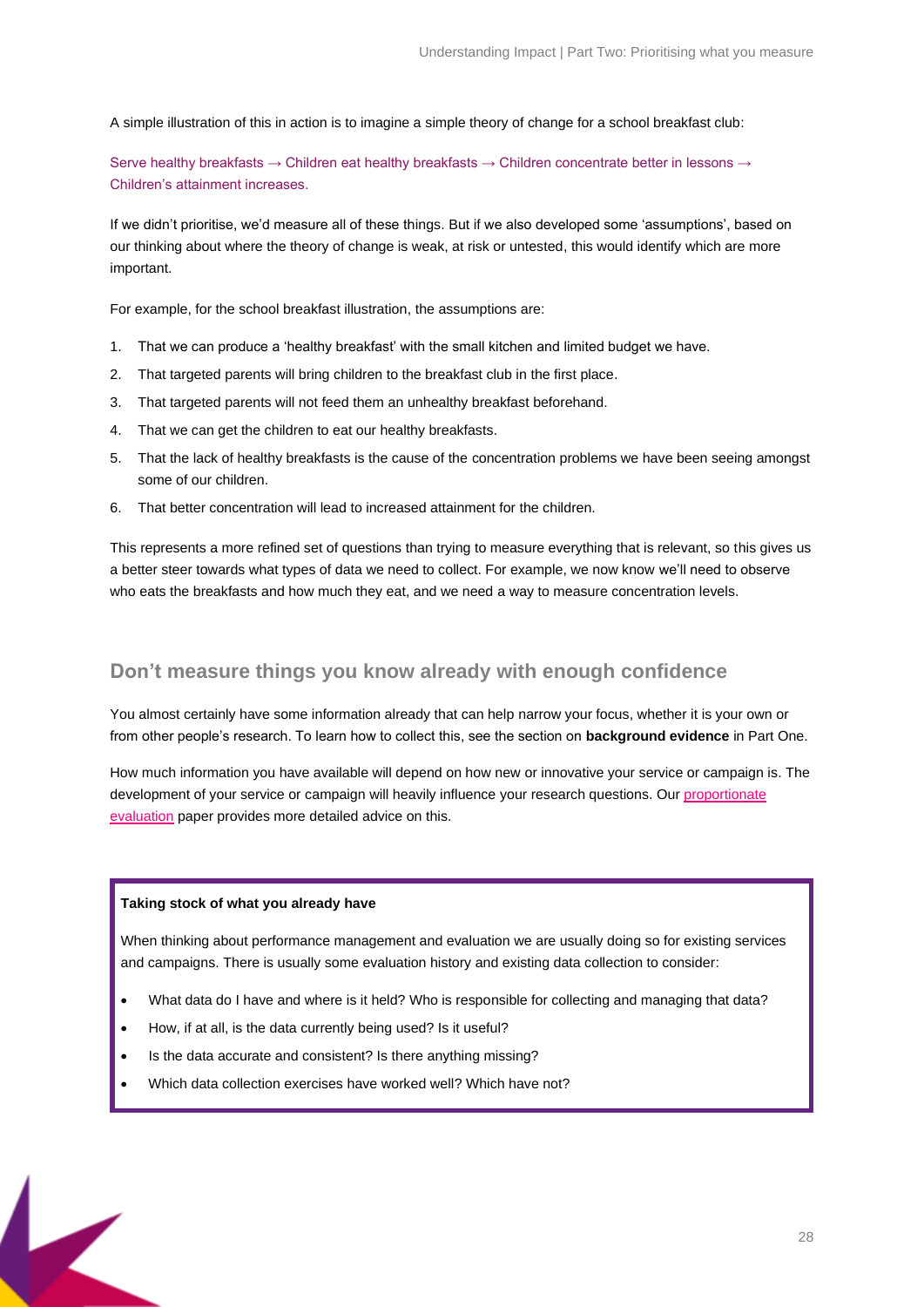## <span id="page-28-0"></span>**Consider what information will be most helpful for your decisions**

Possibly the best way to prioritise is to anticipate the most important decisions you and your stakeholders will need to make, and therefore what information will be most helpful for making better decisions.

For example, in the breakfast club illustration above:

- We will need to make a quick decision about whether the breakfast club is appealing to and engaging the right children, whether parents bring their children, and whether they eat their breakfasts. So, we need to keep detailed information about take-up.
- Assuming we do not reach everyone in our target audience right away, how are we going to increase its appeal? We will need information from non-users about their perceptions of the breakfast club and the barriers to engagement.
- Ultimately, both our funders and us will need to decide whether to keep running the service based on what it costs and whether it seems to be making a difference. So, we will need information that tells us the level of take-up and any changes in concentration levels and attainment amongst targeted pupils.

## <span id="page-28-1"></span>**Develop an evaluation plan you can share with others**

From all of the above, you should be able to start developing a measurement framework. This will list the main questions that you have decided are your priorities and build on the work you did in Part One, using the different types of data. This is a useful way to show others which methods and indicators you plan to use to answer the questions above.

## <span id="page-28-2"></span>**Considering the impact question**

The biggest decision charities need to make is how much to prioritise the 'is anyone better off?' question. In other words: 'impact measurement'.

We would obviously all like to know whether our work makes a difference, whether it achieves impact. But because of the inherent challenges discussed in Part One, in most circumstances getting this data will prove illusive. This point is still not widely accepted, and consequently the charity sector spends a lot of time agonising over this. The power dynamic between charities and their funders can fuel the problem.

In this section we run through the main arguments that determine how important impact measurement is in different circumstances, so you can weigh them up and figure out whether it is a priority for you. We conclude with a suggested approach to bringing these arguments together, in a way that we think is the best bet for most smaller charitable services.

#### **1. Impact measurement is** *morally* **the right thing to do**

There is a moral argument for answering the impact question. Charities use money and time given voluntarily by donors and service users, so we should feel obligated to test whether their resources are being put to best use, that they are making a positive difference, and not causing harm. Even in situations where charities are completely voluntary, it's hard to argue that we shouldn't try to make charitable work as effective as possible by studying what is achieved.

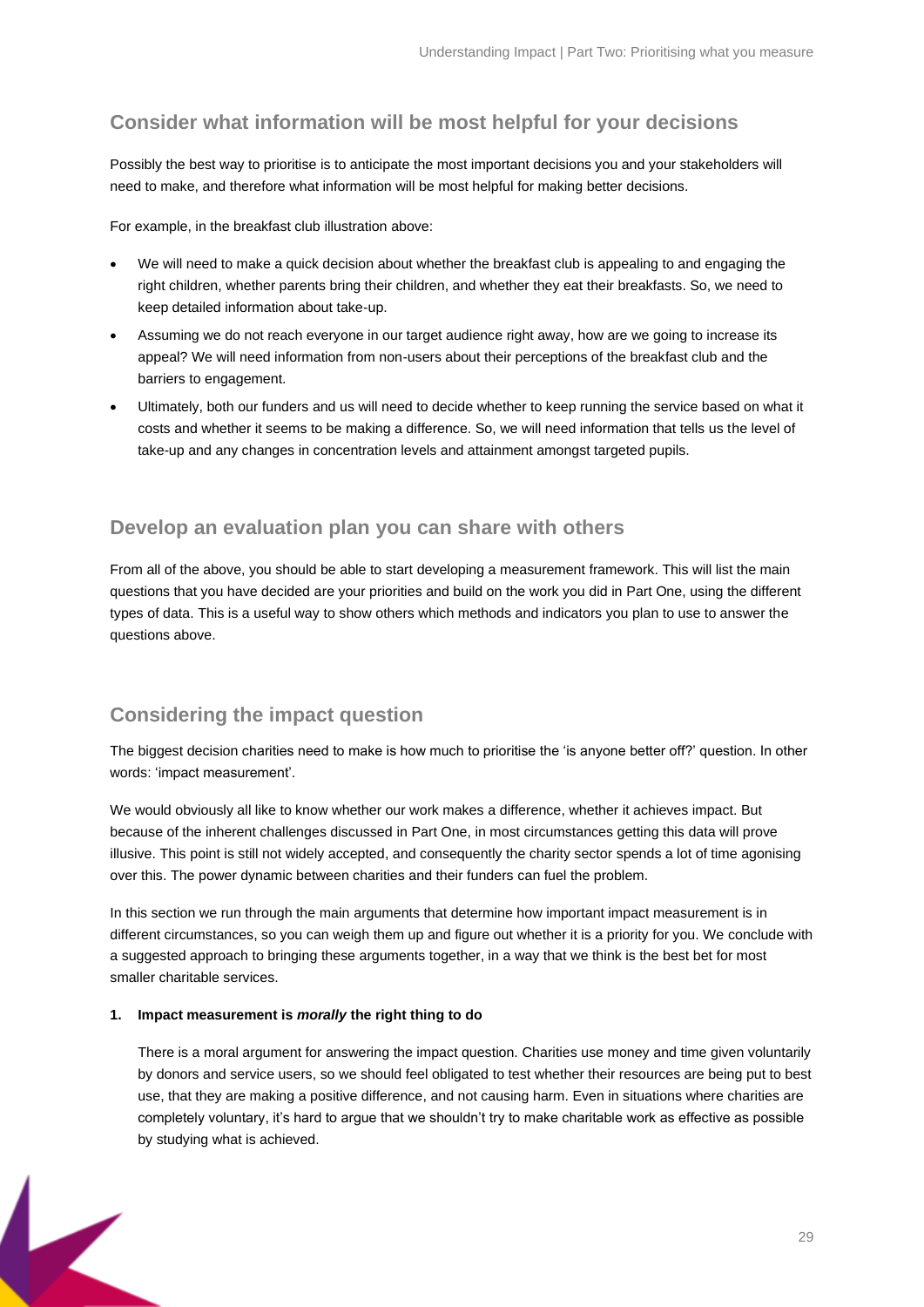The difficulty is that because measuring impact is difficult and takes time and resources, we quickly run into the counterargument that these resources would still be better spent on helping people. So, in a sense, while it's right to pose the question, it's wrong to spend all our time and money trying to answer it.

The solution is to find the right balance between what we would ideally like to know and what is possible and proportionate. So, for instance:

- We should only try to answer the impact question selectively and occasionally, when it is most pressing. And, once we have answered it with enough confidence, we do not have to keep asking it again.
- We should draw on all the information that already exists to make sure that we are only trying to answer questions that need answering. So, if there is already evidence around the connections in one part of the theory of change, this is not a priority for further measurement.
- When we attempt to measure impact, we should answer our questions well enough so that we can trust the results and so that the information can be useful to someone else.

In other words, do it occasionally but do it well and do it to support a growth in overall knowledge rather than to meet the needs of your organisation alone.

#### **2. To raise your profile and increase your funding**

This is a common motivation for impact measurement, especially for charities who rely on trusts and foundations, philanthropists, commissioners, or impact investors. They believe that having good impact data represents valuable currency in the ongoing battle to secure funds. Sometimes funders themselves make specific requests for impact measurement, they may even fund charities to do it.

Conversely, charities who rely on public donations or paid services tend to feel under slightly less pressure, because smaller donations come with less scrutiny.

We tend to think that it's wrong to pursue impact measurement only because you think it's what your funders want. Doing so will encourage you to want to 'show' rather than 'learn', which has negative consequences. In this worst-case scenario:

- You only choose approaches and questions that have the potential to demonstrate impact. Meanwhile, approaches that might help you learn or do better, like qualitative research, get ignored or deprioritised.
- You take on the most difficult questions, like trying to show impact statistically, and risk spending a lot of time and money but still ending up disappointed.
- You will struggle to report your findings objectively or honestly.
- It puts you in a competitive mindset. Rather than sharing what you have learned with others so that they might benefit, you will only release what puts you in a favourable light.

We would also question whether pursuing impact measurement for funding purposes will even have the effect you want. We talk to a lot of charities who *perceive* that funders are interested in impact but actually will be happy with other kinds of data. We recommend talking to funders and other stakeholders about what information they need and what questions they want answering. Streamline your data collection so it meets your internal needs as well as those of your external stakeholders. It is useful to explain to funders what your data collection decisions are based on, so that you can negotiate what to report on. Share your theory of change, evidence gaps, and evaluation questions, as well as any existing frameworks for your sector.

We are happy to see that more funders are getting better at having realistic expectations and are valuing charities who focus on learning and having a good learning culture, rather than those who boast about their achievements.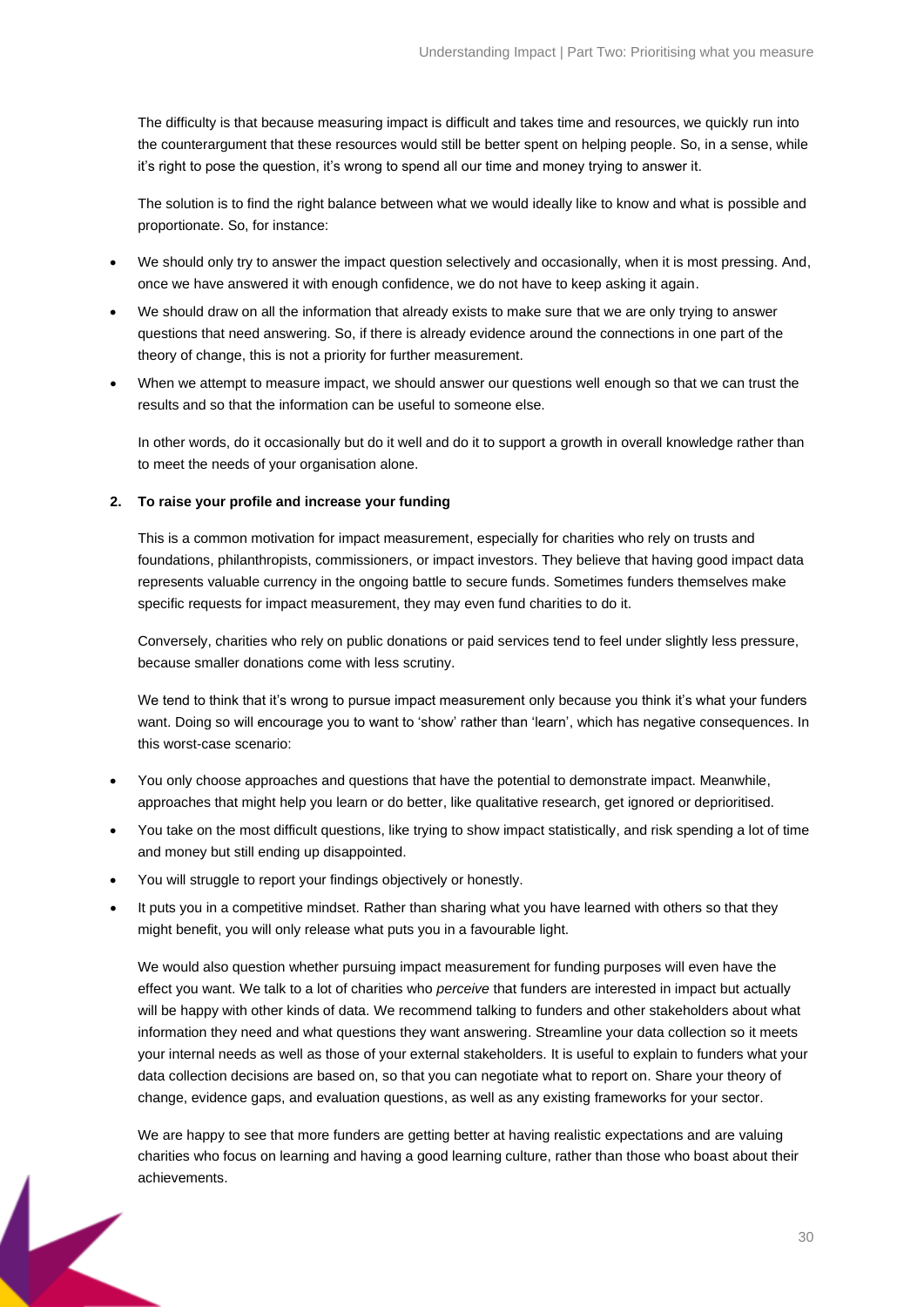#### **A word to funders and commissioners**

Funders should recognise the role they play and their potential to drive both good and bad practice. The important thing is to be conscious of how challenging the impact question is. What might seem like a simple information request might translate into a world of difficulty, stress and wasted resources.

In our view, funders and commissioners should make sure they understand what impact measurement is, only make data requests if they are prepared to help fund the data collection and are clear on how they are going to use the data. Moreover, it is best to focus on collaborative research projects that test big questions of general interest, rather than solely whether organisation A or B achieves impact, which may add very little to the evidence base.

#### **3. Impact measurement for learning**

The best argument for impact measurement is to learn something new that will clearly influence your work and the work of others providing similar services. To understand what information would be genuinely new and useful, you need to be up to date with the existing evidence base, so you don't repeat other research but can take an informed view about the questions you could usefully answer.

What this means in practice will vary very much depending on the sector or area you are working in and how novel your work is, as discussed in our guide to [proportionate evaluation.](https://www.thinknpc.org/resource-hub/balancing-act-a-guide-to-proportionate-evaluation/) As an illustration, we discuss some different scenarios below:

- Many charities provide mentoring for people leaving prison. It is something which has been researched and refined over many years. There isn't much new to be learned about good practice in mentoring, but there are enduring questions about its long-term impact on reducing reoffending that are hard for small charities to answer. These charities should try to measure impact, but they should do it together so that they can invest their combined resources into the highest quality research. Our [criminal justice research](https://www.thinknpc.org/themes/explore-causes-and-issues/criminal-justice-and-charities/) identifies the key areas where charities are making a difference.
- Many charities are trying to confront online bullying amongst teenagers. This is a relatively new phenomenon and research is still in its infancy. Lots of things are being tried, so it is important to look for evidence around outcomes and impact to help us quickly understand what the promising approaches are.

#### **4. There is an opportunity to do it**

Finally, it's worth noting that sometimes a fortuitous opportunity to measure impact arises because someone is already collecting data that you can use. This usually only applies in institutions like schools and hospitals where this kind of data is collected routinely, but even if the data exists it usually remains hard to get hold of and difficult to analyse.

The best thing charities themselves can do is be opportunistic and to engage with those who hold useful data to see if they will work with you to access it. Very often, data owners are also those people commissioning services, like the NHS and local authorities. We have seen situations in which commissioners ask charities for impact data that the commissioner already has. We want to see many more conversations between commissioners and providers about making data available and useful.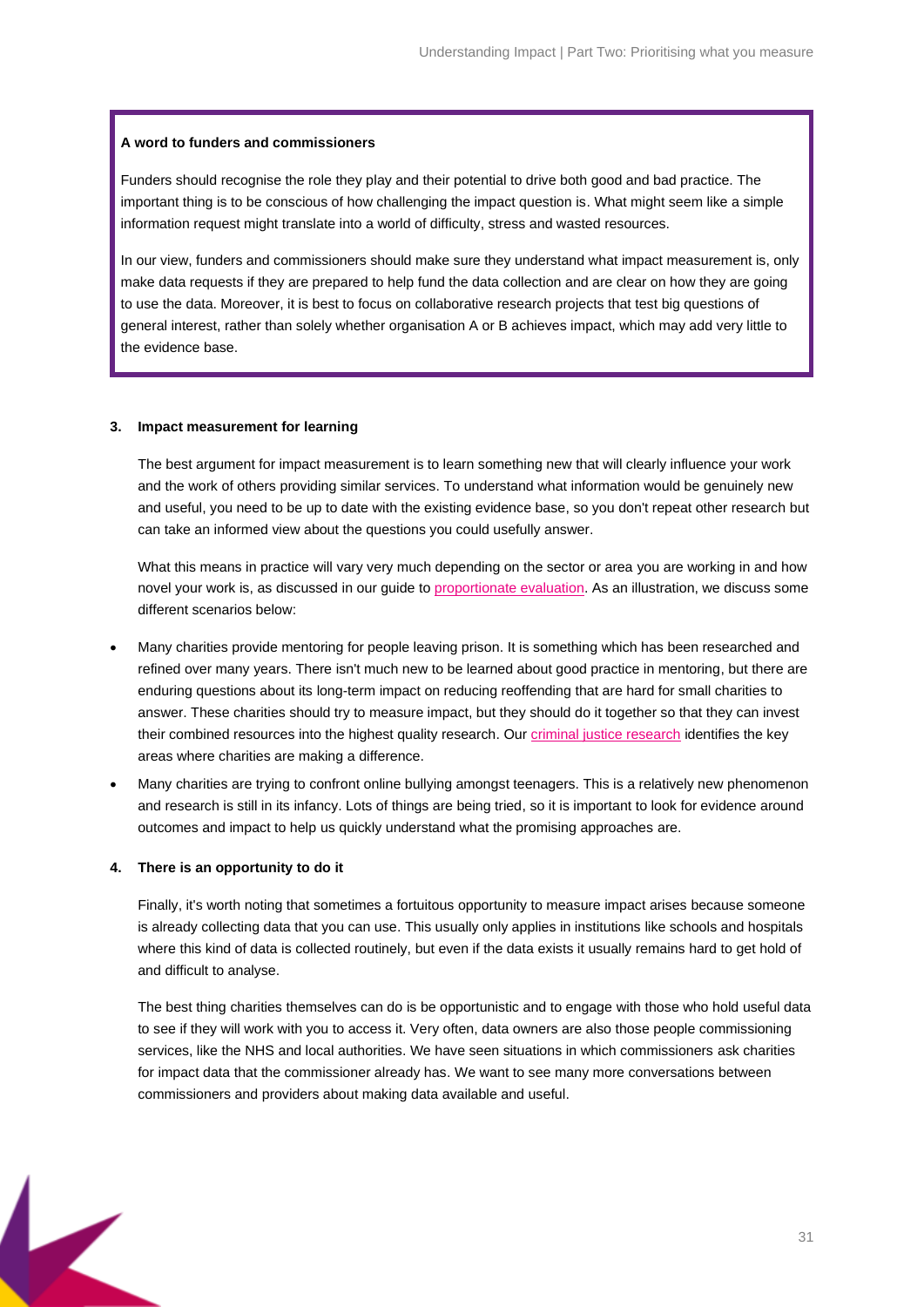### <span id="page-31-0"></span>**Summary**

The aim of this discussion has been three-fold:

- Firstly, we want you to appreciate that it's important not to jump into 'impact measurement'. Don't see it as something you must do all the time.
- Secondly, that the right motivation for impact measurement is to learn something new. This needs careful thought and a solid understanding of what the existing evidence base says before moving forward.
- Thirdly, that if you decide that you do need to measure impact then you should aim to do it well by combining your efforts with others, doing it infrequently but to the highest quality possible, seeking expert help and raising funds to do it properly.

#### **Think about stakeholders and understand their evidence needs**

Different stakeholders will have different priorities for the questions they want answers to, and different views about what counts as good evidence. Discussing evidence with them helps you to ask the right questions and prevents you from collecting data that isn't needed or useful. Funders and service deliverers may need to communicate and negotiate on evaluation plans, based on existing evidence and mutually agreed priority outcomes. No stakeholder will be totally predictable, but typical values are suggested below:

- **Frontline staff and volunteers** may see data collection as a burden, and will need convincing that it makes a difference. Measurement should provide useful learning for your staff, though this may vary depending on how well you understand your programmes already.
- **Beneficiaries'** perspectives are crucial and must not be overlooked. Research findings are important for keeping organisations accountable to beneficiaries, and provide helpful examples of how others have achieved their goals.
- **Commissioners** must balance budgets with needs. Indicating that your work supports outcomes that align with their strategic priorities is important, but the required standard of evidence is key. Commissioners are likely to value how outcomes can be supported within specific costs. This does not necessarily entail expensive data collection. Commissioners might be just as happy with forecasts or estimates using social value calculators.
- **Grant-makers and donors'** evidence requirements will depend on the kinds of organisation they're looking to fund and the outcomes that they're hoping to support. Certain approaches and metrics will be commonly recognised and align with funder interests. Strong, experimentally derived data might attract some funders, but many will be just as interested in programme theory and how change mechanisms might work (which could include qualitative data on outcomes). Funders often want grantees to develop a mutually beneficial approach to measurement and reporting. A good understanding of evidence needs and a plan for meeting them can significantly influence reporting criteria. NPC's research into funder impact practice found that evidence of impact plays a bigger role in renewing funding than initial grants.  $8$
- **Policymakers** will often be interested in evaluations that help answer questions related to programme efficacy ('what works') and will be influenced by government guidance prioritising quantitative data derived from a high-standard (counterfactual) research design<sup>9</sup>. Depending on the stage of policy development, policymakers will be interested in promising findings and answering broader questions, such as 'understanding behaviour change, value for money, unintended outcomes and longer-term impacts'.<sup>10</sup> If you're looking to influence policymakers, how you use your evidence may be just as important as the kind of evidence you produce.<sup>11</sup>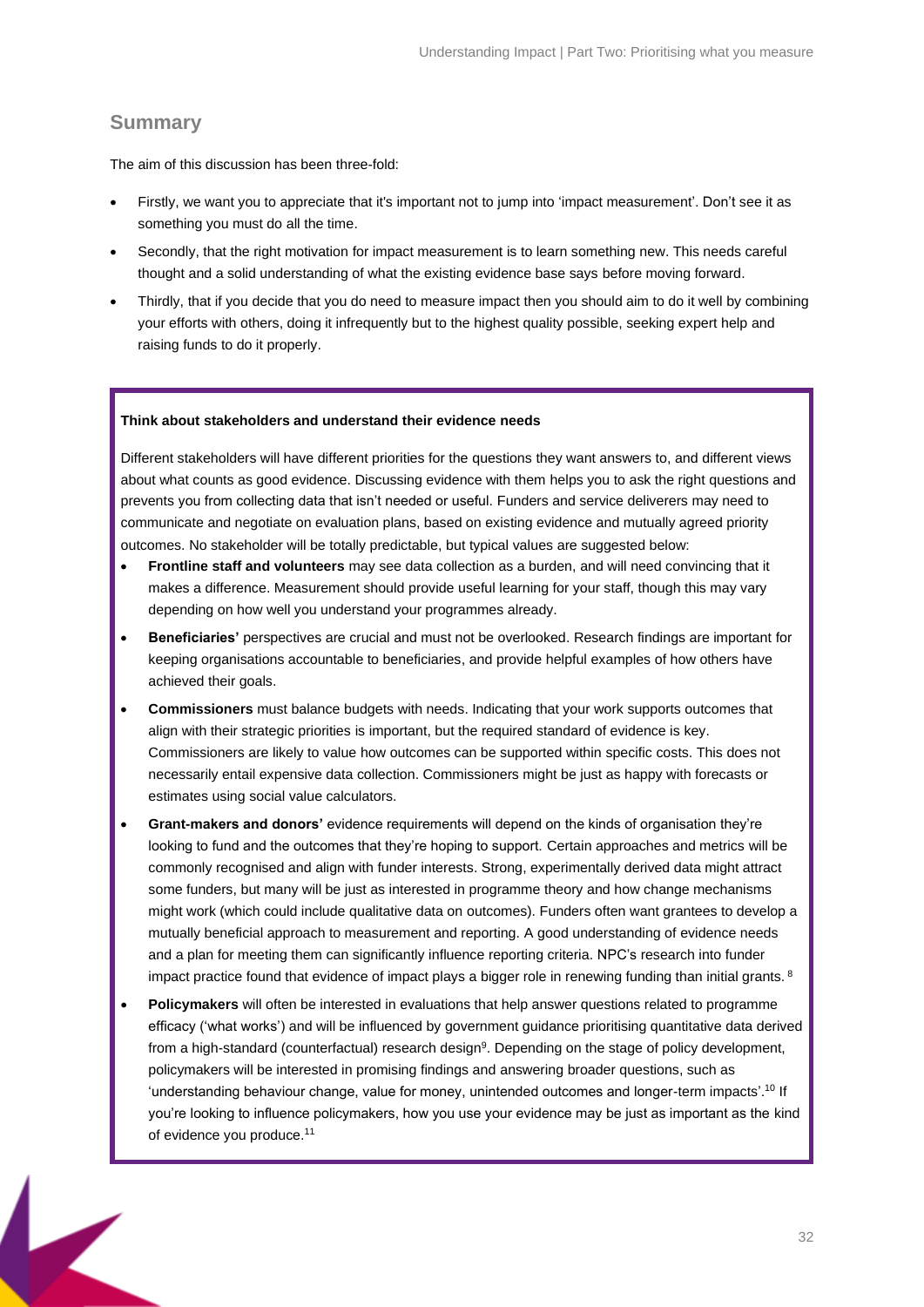## <span id="page-32-0"></span>**Our approach for service delivery charities**

Let us wrap up the discussion of the last two chapters with a suggested approach that we think works for many service delivery charities and reflects the advice we have given above. It can be summarised through the maxim:

#### 'A little from a lot, a lot from a few'.

This means collecting a little bit of user, engagement and feedback data from as many service users as possible, ideally from everyone, while concentrating your outcomes and impact data collection on smaller samples of representative service users. The idea is that:

- Collecting user and engagement data from everyone will tell you the scale of your reach, how many people you helped.
- Collecting feedback from everyone gives them a voice and maximises your opportunities to improve.
- Collecting outcomes and impact from smaller groups or samples can tell you the type and amounts of change your service is capable of, as well as further insights about how it works for people.
- So long as your sample is genuinely representative, you have the basis for combining user, engagement, outcomes and impact data to generalise about what your service has achieved. Whilst you cannot prove anything outright, you can have confidence that you are achieving what you intended. Seeking 'proof' of impact may not be proportionate or feasible for your intervention.
- Consider using a counterfactual or control group but use expert advice if it's an option for you.

Some important points to note about this suggested approach:

- The routine collection of user, engagement and feedback data should not be seen as especially taxing, it is just part-and-parcel of running a good quality service.
- The most challenging aspect is that data must be linked at the individual level, meaning that the feedback you get from someone can be linked back to data you collected about them at the outset along with data on their engagement in the service. The ideal scenario is that every piece of data from an individual can be brought together. This greatly enhances the analysis you can do, such as tracking individual changes over time, and the story you can tell. This is difficult because it raises data security and confidentiality issues. Furthermore, as your service grows, you will need a good electronic case management system.
- The occasional collection of outcomes and impact data can be done periodically, perhaps once every couple of years, or regularly but only for a sub-sample of service users.
- We cannot emphasise the need for representativeness strongly enough. It means that your research on outcomes and impact will have to include people who dropped out of the service, didn't really engage, and even those who disliked you. You need to cover all these different responses before you can generalise and say that this is what is typical. Unfortunately, the tendency in charities is to focus on success stories. Select randomly to achieve representativeness.
- Combine quantitative data, like engagement, with qualitative data, like people's stories. This is often called triangulation. The best attitude to adopt is seeing all data and information as potentially contributing to your learning and to the narrative that you want to convey about your service.

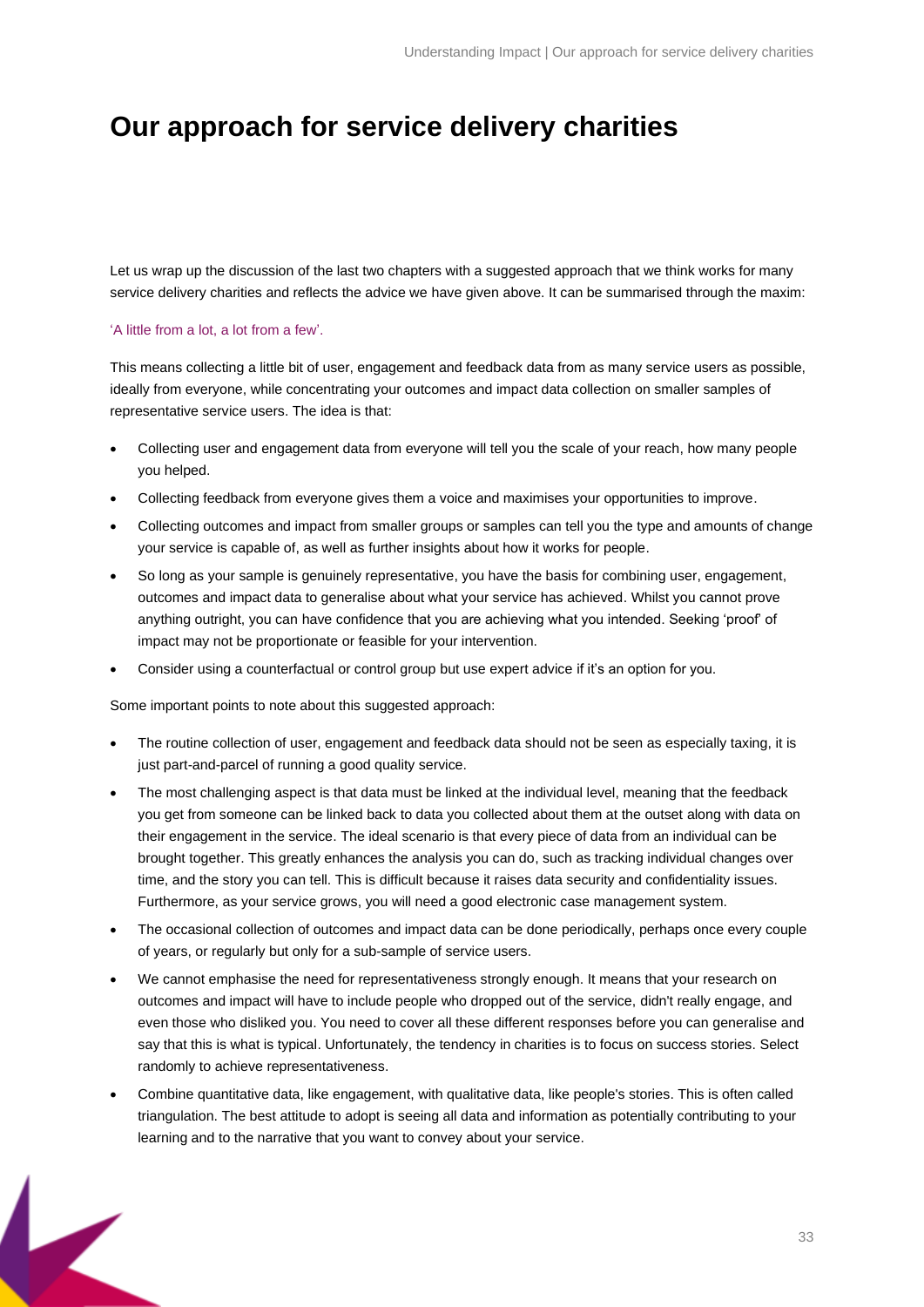## <span id="page-33-0"></span>**Conclusion**

 $\overline{\mathbf{K}}$ 

We hope that you find our advice helpful. Our mission is to support charities and funders to [maximise their social](https://www.thinknpc.org/about-npc/our-impact/increasing-charity-effectiveness/)  [impact.](https://www.thinknpc.org/about-npc/our-impact/increasing-charity-effectiveness/) As a charity ourselves, [we understand the challenges](https://www.thinknpc.org/what-we-do/challenge-and-inspire-the-sector/) of making something happen with limited time and resources, and have taken this into account in this guidance. As we are on our own journey to improve, we would very much like to hear your views about our advice, and what more we could do. Please contact [info@thinkNPC.org](mailto:info@thinkNPC.org) with your comments.

Remember that you do not need to address everything we have recommended that you think about in order to improve your approach to understanding your impact, and the best way to start is through testing approaches and working out what works best for you and your organisation. We wish you luck on your learning journey.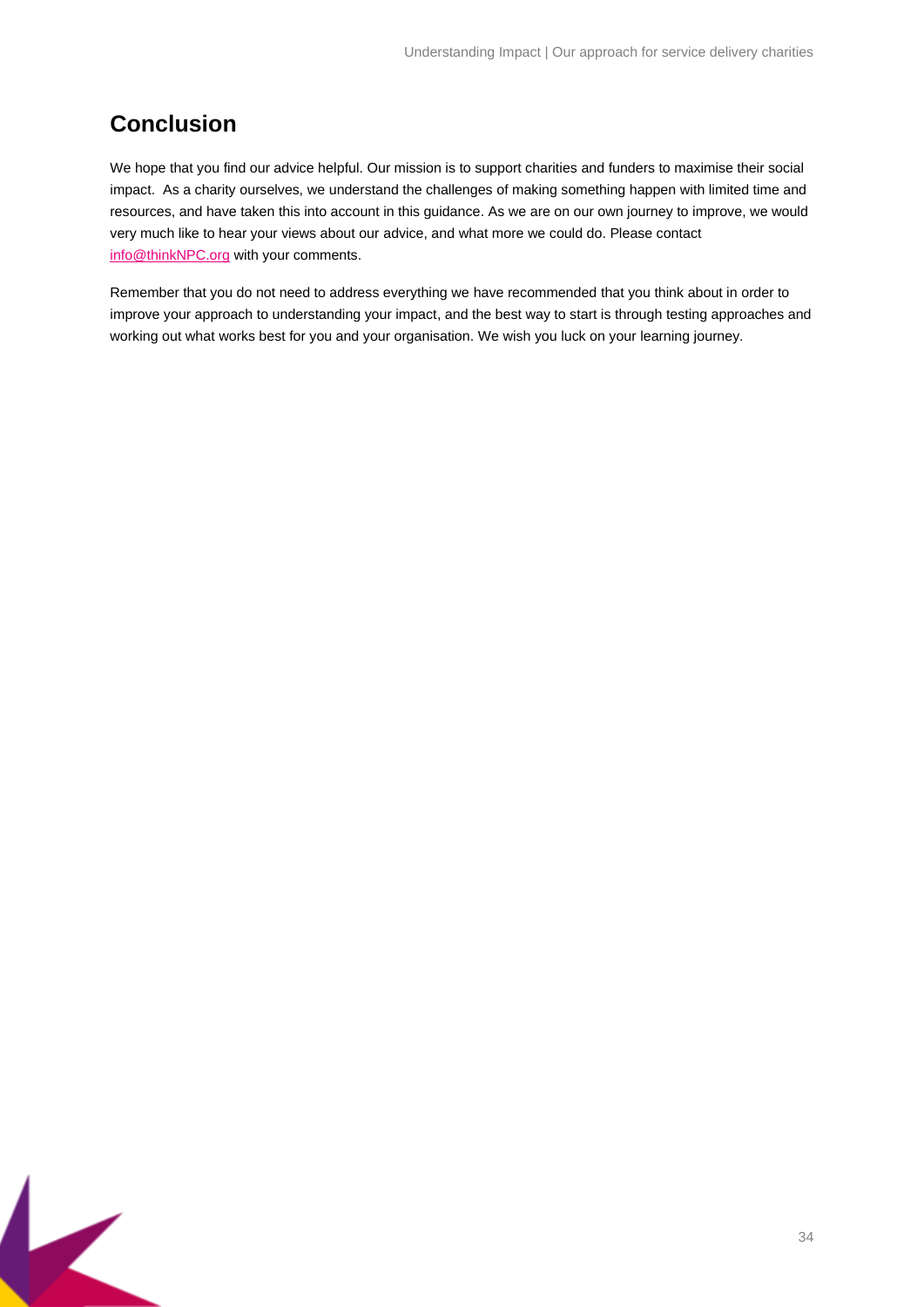## <span id="page-34-0"></span>**Glossary**

### <span id="page-34-1"></span>**Theory of change terms**

**Theory of change:** A process for thinking about and describing; the change you want to see; and your plans for achieving that change.

**Problem:** A summary of the issue or challenge your work is aimed to tackle.

**Context:** The nature, scale, causes and consequences of the problem you are addressing.

**Target group(s):** The group(s) of people you believe you can help or influence the most.

**Impact:** The sustained change you want to see in your target group(s), which they will achieve themselves.

**Outcomes:** Changes in your target group(s) that you believe will contribute to impact.

**Activities:** Whatever actions you take.

**Mechanisms:** What you want people to be thinking, feeling or doing whilst they are experiencing your service or campaign.

**Quality:** How we plan to deliver our services or campaigns, so that people experience them in the way we want.

**Enabling factors:** Things outside your immediate control which might help or hinder the theory of change.

**Assumptions:** Challenges or weaknesses, that reveal the main underlying beliefs on which your theory of change is based.

**Evidence:** Existing research and data that has informed your thinking.

#### <span id="page-34-2"></span>**Common measurement terms**

**Attribution:** Isolating and accurately estimating the contribution of an intervention to an outcome.

**Baseline:** A minimum or starting point in an intervention used for comparisons.

**Causality:** The relation between an event or events (cause or causes) and a second event or events (effect or effects), where it is understood the second is a consequence of the first.

**Contribution analysis:** A technique generating evidence on the role and influence of an intervention on an outcome, in the absence of experimental data.

**Counterfactual:** An estimate of what would have happened in the absence of the intervention or organisation.

**Efficacy:** The ability to produce a desired or intended result.

**Evaluation:** The use of information, from monitoring and elsewhere, to judge and understand the performance of an organisation or project.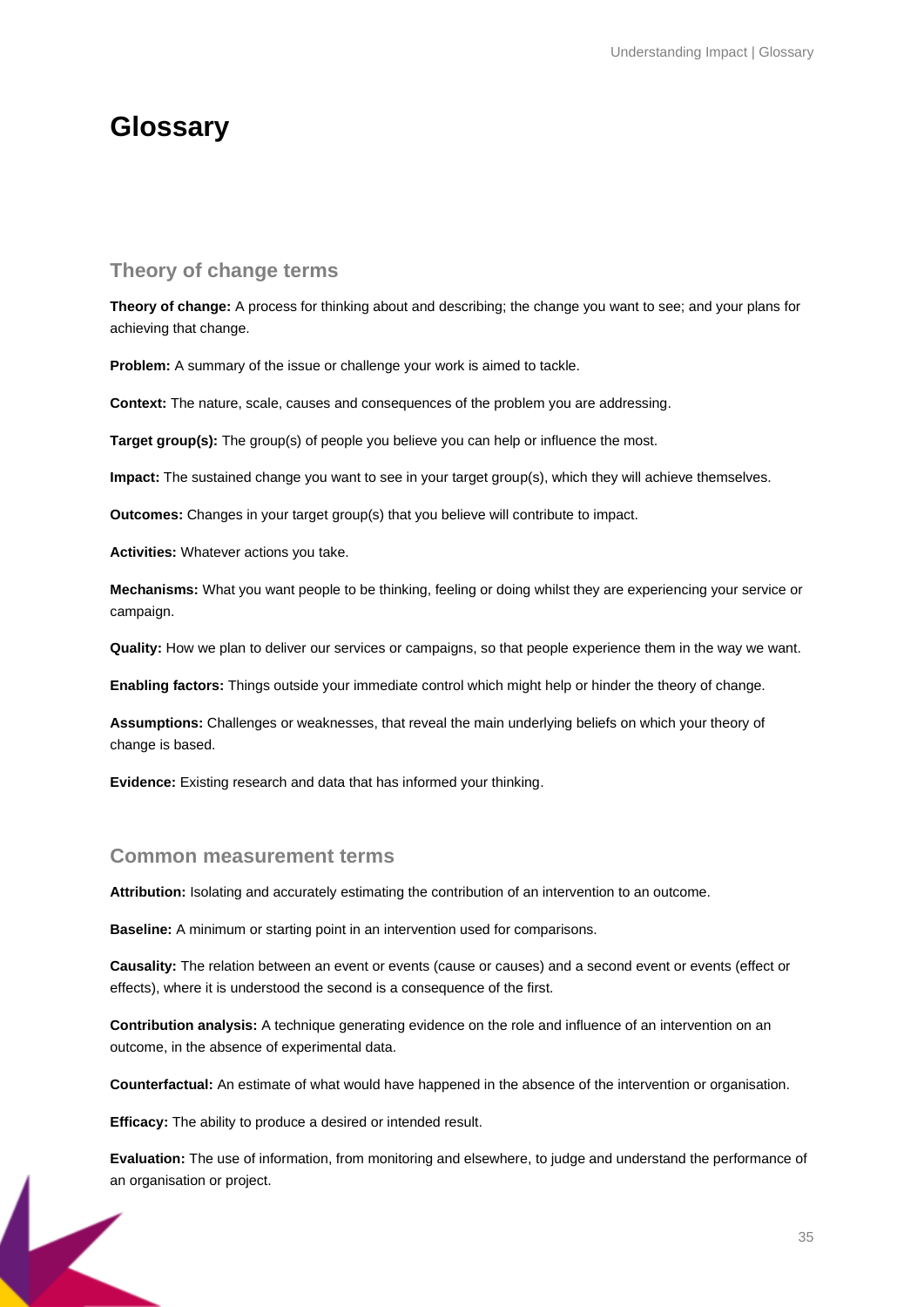**Experimental approach:** An evaluation that compares outcomes of recipients of an intervention to those of a control group who did not receive the intervention.

**Fidelity:** Delivery being faithful to the original model in terms of its core components, the duration of the intervention, and the quality of the service.

**Impact measurement:** The set of practices through which an organisation attempts to learn something about the sustained difference it has achieved. Can be used interchangeably with impact evaluation.

**Indicator:** A marker of accomplishment/progress. It is a specific, observable, and measurable accomplishment or change that shows the progress made…Common examples of indicators include participation rates, attitudes, individual behaviours, incidence and prevalence. The indicators you select should answer your evaluation questions and help you determine whether or not your program objectives have been achieved. [\(Source\)](https://www.cdc.gov/std/Program/pupestd/Developing%20Evaluation%20Indicators.pdf)

**Meta-analysis:** A study which looks at evidence across multiple studies.

**Monitoring:** A systematic way to collect and record information to check progress and enable evaluation.

**Outputs:** Products, services or facilities that result from an organisation's or a project's activities.

**Quasi-experimental approach:** A form of experimental evaluation where the control group is identified by matching the characteristics of people who are receiving the intervention using statistical techniques.

**Randomised controlled trial (RCT):** A study in which people are randomly allocated to one of several interventions.

**Validity:** The method which most accurately measures the issue you want it to.

**Systematic review:** A type of literature review that collects and critically analyses multiple studies or papers.

**Qualitative:** Research used to gain an understanding of underlying reasons, opinions, and motivations.

**Qualitative Comparative Analysis:** An analytic approach and set of research tools that combines detailed within-case analysis and cross-case comparisons.

**Quantitative:** Information or data based on quantities obtained using a quantifiable measurement process.

**Pre and post:** Research into beneficiaries and outcomes before and after the receipt of an intervention.

**Triangulation:** The use of multiple data sources and types of data collection to test a particular research question.

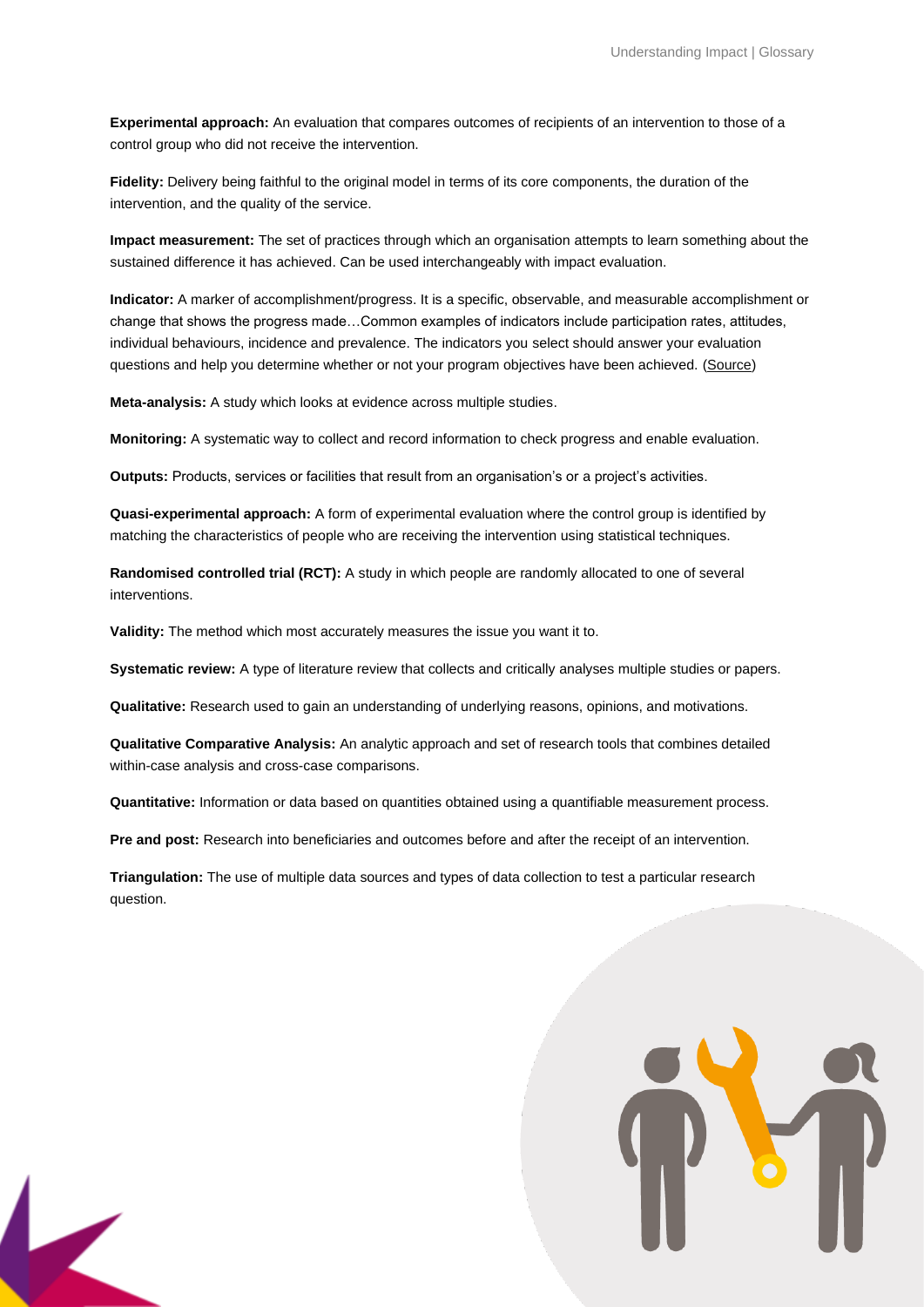## <span id="page-36-0"></span>**Further reading**

## <span id="page-36-1"></span>**NPC and Inspiring Impact Resources**

- Our guidance for smaller charities starting to think about their Impact. **Theory of Change in Ten Steps**: <https://www.thinknpc.org/resource-hub/ten-steps/>
- **Building your measurement framework**: NPC's four pillar approach: [https://www.thinknpc.org/resource](https://www.thinknpc.org/resource-hub/npcs-four-pillar-approach/)[hub/npcs-four-pillar-approach/](https://www.thinknpc.org/resource-hub/npcs-four-pillar-approach/)
- NPC's classification blog on the **Five Types of Data**: [https://www.thinknpc.org/blog/5-types-of-data-for](https://www.thinknpc.org/blog/5-types-of-data-for-assessing-your-work-an-explainer/)[assessing-your-work-an-explainer/](https://www.thinknpc.org/blog/5-types-of-data-for-assessing-your-work-an-explainer/)
- **Inspiring Impact:** the Inspiring Impact partnership's high level advice on the full range of topics related to 'impact practice', including a simple diagnostic tool that offers tailored advice based on the five types of data: <https://www.inspiringimpact.org/>
- NPC's report **Balancing act: A guide to proportionate evaluation** goes into more detail on how smaller organisations might think about approaching evaluation issues: <http://www.thinknpc.org/publications/balancing-act-a-guide-to-proportionate-evaluation/>
- NPC's sectoral contributions to ensure that the **social sector is evidence-led**: <https://www.thinknpc.org/resource-hub/towards-an-evidence-led-social-sector/>
- **Data with destiny: How to turn your charity's data into meaningful action:** <http://www.thinknpc.org/publications/data-with-destiny/>
- **Listen and learn: How charities can use qualitative research**: [https://www.thinknpc.org/resource](https://www.thinknpc.org/resource-hub/listen-and-learn-how-charities-can-use-qualitative-research/)[hub/listen-and-learn-how-charities-can-use-qualitative-research/](https://www.thinknpc.org/resource-hub/listen-and-learn-how-charities-can-use-qualitative-research/)
- Our guide on when it is useful to do an **economic analysis**: [https://www.thinknpc.org/resource](https://www.thinknpc.org/resource-hub/economic-analysis-what-is-it-good-for/)[hub/economic-analysis-what-is-it-good-for/](https://www.thinknpc.org/resource-hub/economic-analysis-what-is-it-good-for/)
- **User voice: Putting people at the heart of impact practice**: [https://www.thinknpc.org/resource-hub/user](https://www.thinknpc.org/resource-hub/user-voice-putting-people-at-the-heart-of-impact-practice/)[voice-putting-people-at-the-heart-of-impact-practice/](https://www.thinknpc.org/resource-hub/user-voice-putting-people-at-the-heart-of-impact-practice/)
- **User involvement: Why impact matters:** [https://www.thinknpc.org/wp-content/uploads/2018/10/Make-it](https://www.thinknpc.org/wp-content/uploads/2018/10/Make-it-count-Why-impact-matters-in-user-involvement-1.pdf)[count-Why-impact-matters-in-user-involvement-1.pdf](https://www.thinknpc.org/wp-content/uploads/2018/10/Make-it-count-Why-impact-matters-in-user-involvement-1.pdf)
- **Learning culture: how to develop a learning organisation:** [https://www.thinknpc.org/resource](https://www.thinknpc.org/resource-hub/developing-a-learning-organisation/)[hub/developing-a-learning-organisation/](https://www.thinknpc.org/resource-hub/developing-a-learning-organisation/)
- **Choosing an electronic case management system for your organisation**: [https://www.thinknpc.org/resource-hub/choosing-an-electronic-case-management-system-for-your](https://www.thinknpc.org/resource-hub/choosing-an-electronic-case-management-system-for-your-organisation/)[organisation/](https://www.thinknpc.org/resource-hub/choosing-an-electronic-case-management-system-for-your-organisation/)
- **The benefits of shared evaluation:** [https://www.thinknpc.org/resource-hub/shared-measurement-greater](https://www.thinknpc.org/resource-hub/shared-measurement-greater-than-the-sum-of-its-parts/)[than-the-sum-of-its-parts/](https://www.thinknpc.org/resource-hub/shared-measurement-greater-than-the-sum-of-its-parts/)
- <span id="page-36-2"></span>• **The latest developments in evaluation:** [https://www.thinknpc.org/resource-hub/global-innovations-in](https://www.thinknpc.org/resource-hub/global-innovations-in-measurement-and-evaluation/)[measurement-and-evaluation/](https://www.thinknpc.org/resource-hub/global-innovations-in-measurement-and-evaluation/)

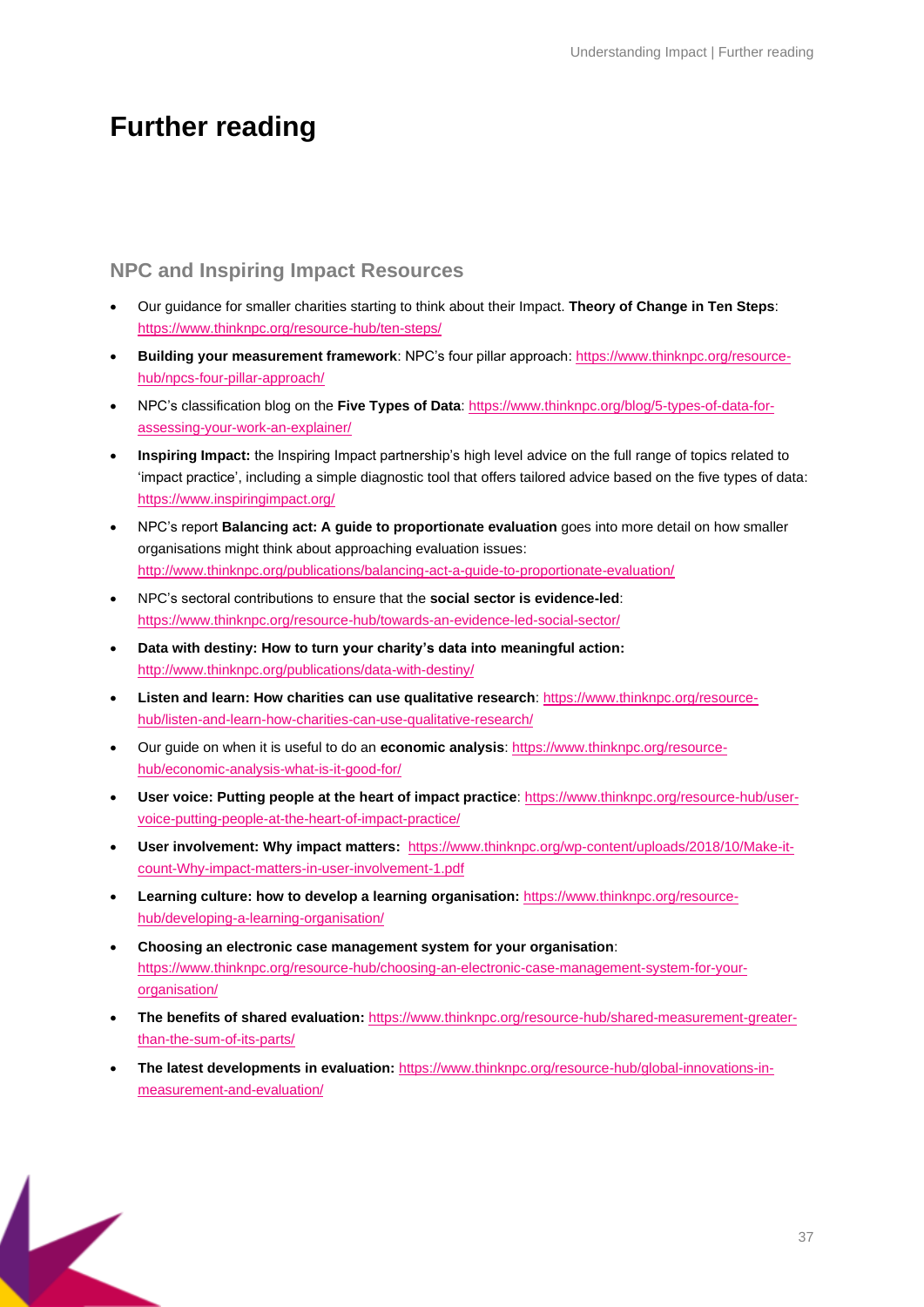## **External resources**

Elsewhere, we recommend the following resources, broken down by themes in the report:

#### **Guidance around evaluation and data collection**

- [Better Evaluation](http://www.betterevaluation.org/) has a vast array of guidance, and notes regarding different tools and approaches to evaluation.
- [Evaluation Support Scotland](http://www.evaluationsupportscotland.org.uk/resources/) has a great array of support guides and evaluation explained videos for beginners.
- Nesta have a grea[t guide](http://www.nesta.org.uk/publications/using-research-evidence-practice-guide) on ensuring evidence informed decision making.
- The [Centre of Excellence for Development Impact and Learning](https://cedilprogramme.org/) and the [Centre for Development Impact](https://www.cdimpact.org/) both come out with very detailed papers suggesting how to go about evaluations in unique contexts.

#### **Evidence standards**

- Nesta's [standards of evidence](https://media.nesta.org.uk/documents/standards_of_evidence.pdf) sets out a very clear framework for what evidence quality is required.
- [EEF Security of Findings](https://educationendowmentfoundation.org.uk/evidence-summaries/about-the-toolkits/evidence-strength/) has a padlock rating based off how strong the evidence base is.
- NPC's scale from our publication ['Untapped potential'](https://richmondgroupofcharities.org.uk/sites/default/files/aw_ncp_report_-_untapping_potential_summary_-_single_pages.pdf) shows how evidence standards can be applied in the field of health and care transformation.

#### **Conducting surveys**

- This [guide](https://www.extension.iastate.edu/Documents/ANR/LikertScaleExamplesforSurveys.pdf) is useful if you are wondering about how to present different Likert scales, based off the number of points that you need.
- We often recommend that charities adopt the standar[d Net Promoter Score approach](https://en.wikipedia.org/wiki/Net_Promoter) of 'How likely is it that you would recommend our company/product/service to a friend or colleague?' Using a 0 to 10 scale.
- For demographic questions you can use the [census questionnaire.](http://www.ons.gov.uk/ons/guide-method/census/2011/the-2011-census/2011-census-questionnaire-content/2011-census-questionnaire-for-england.pdf)
- For questions on wellbeing you can use the [ONS standard questions.](http://www.ons.gov.uk/ons/dcp171778_328486.pdf)

#### **Sampling**

- [Better Evaluation](http://betterevaluation.org/plan/describe/sample) has a very clear list of the different types of sampling approaches that may be useful to your specific research question.
- Social Research Methods has a [language buster](http://www.socialresearchmethods.net/kb/sampterm.php) for all sample related terminology.
- Qualtrics (one of the more common online tools for surveys) has som[e recommendations](http://qualtrics.com/wp-content/uploads/2013/05/Sampling.pdf) on how to avoid sampling errors.

#### **Sample sizes/margin of error**

• Two very useful sample size/margin of error calculators can be found at Survey [System.](mailto:http://www.surveysystem.com/sscalc.htm)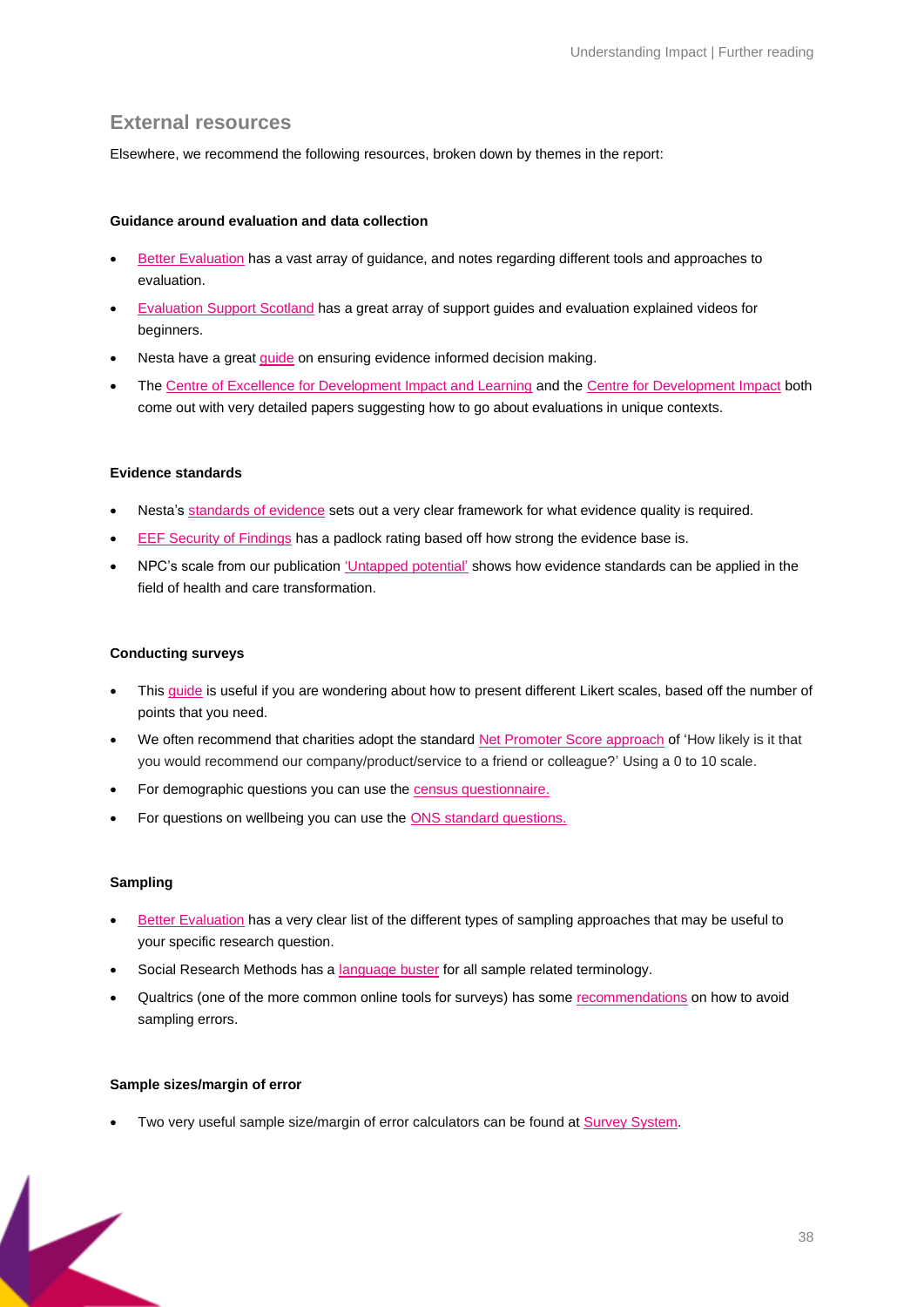#### **Experimental designs**

- A simplified guide to randomised control trials can be found o[n Better Evaluation.](https://www.betterevaluation.org/)
- Regression Discontinuity Design: A type of a quasi-experimental research design where participants are assigned to the treatment and control groups on the basis of whether they meet a certain threshold. This is best addressed [here.](https://www.betterevaluation.org/en/evaluation-options/regressiondiscontinuity)

#### **Qualitative approaches**

- NCVO [here](https://blogs.ncvo.org.uk/wp-content/uploads/sally-cupitt/qualitative-methods-of-assessing-impact.pdf) provides an overview of why qualitative research is used, and what expectations we should have for qualitative methods.
- Inspiring Impact has a good intro to the benefits of [conducting interviews,](https://www.inspiringimpact.org/learn-to-measure/do/interviews/) and advice for setting u[p focus](https://www.inspiringimpact.org/learn-to-measure/do/focus-groups/)  [groups.](https://www.inspiringimpact.org/learn-to-measure/do/focus-groups/)
- Regarding more specialised qualitative tools that attempt to address causality, one can look at Qualitative Comparative Analysis [\(QCA\)](https://www.betterevaluation.org/en/resources/guide/what_is_QCA), or tools such as the qualitative impact protocol [\(QUIP\)](https://www.betterevaluation.org/en/plan/approach/QUIP).
- The Cabinet Office has produced a [framework](https://webarchive.nationalarchives.gov.uk/20140713015625/http:/www.civilservice.gov.uk/wp-content/uploads/2011/09/Quality-in-qualitative-evaulation_tcm6-38739.pdf) for assessing qualitative evidence which looks at practical ways to conduct, improve and use qualitative evidence to a very high standard.

#### **Theory based approaches**

• Theory based evaluation seeks to look at how an intervention is expected to produce its results. Examples of theory based approaches include [Realist Evaluation,](https://www.betterevaluation.org/en/approach/realist_evaluation) [Process Tracing,](https://itad.com/process-tracing-in-impact-evaluation-potentials-and-pitfalls/) an[d Contribution Analysis.](https://www.betterevaluation.org/en/plan/approach/contribution_analysis) Each of which have their own relative strengths and weaknesses.

#### **Economic analysis**

- [Social Value UK](http://www.socialvalueuk.org/) have a number of resources on how to start to monitor the [social value](http://www.socialvalueuk.org/resources/global-value-exchange/) that a charity is creating, and how to [maximise impact.](http://www.socialvalueuk.org/resource/maximise-impact/)
- Pro [Bono Economics](https://www.probonoeconomics.com/) have a number of resources and case studies on how to measure economic impact.
- Finally, there are tools such as Social Return on Investment [\(SROI\)](https://www.betterevaluation.org/en/approach/SROI), that seek to calculate the economic benefit of social actions conducted by a charity.

#### **Ethics**

- The Social Research Association's (SEA[\) ethical guidelines](https://the-sra.org.uk/common/Uploaded%20files/ethical%20guidelines%202003.pdf) are useful for understanding the first principles of research
- Similarly, the UK Evaluation Society has produced useful [guidelines](https://www.evaluation.org.uk/app/uploads/2019/04/UK-Evaluation-Society-Guidelines-for-Good-Practice-in-Evaluation.pdf) of good practice.
- For further advice, th[e Market Research Society's](https://www.mrs.org.uk/standards/code-of-conduct) code of conduct is a very useful framework.

#### **Data protection**

• We highly recommend that you take some time to read th[e ICO's guidance](https://ico.org.uk/for-organisations/guide-to-data-protection/guide-to-the-general-data-protection-regulation-gdpr/) on GDPR.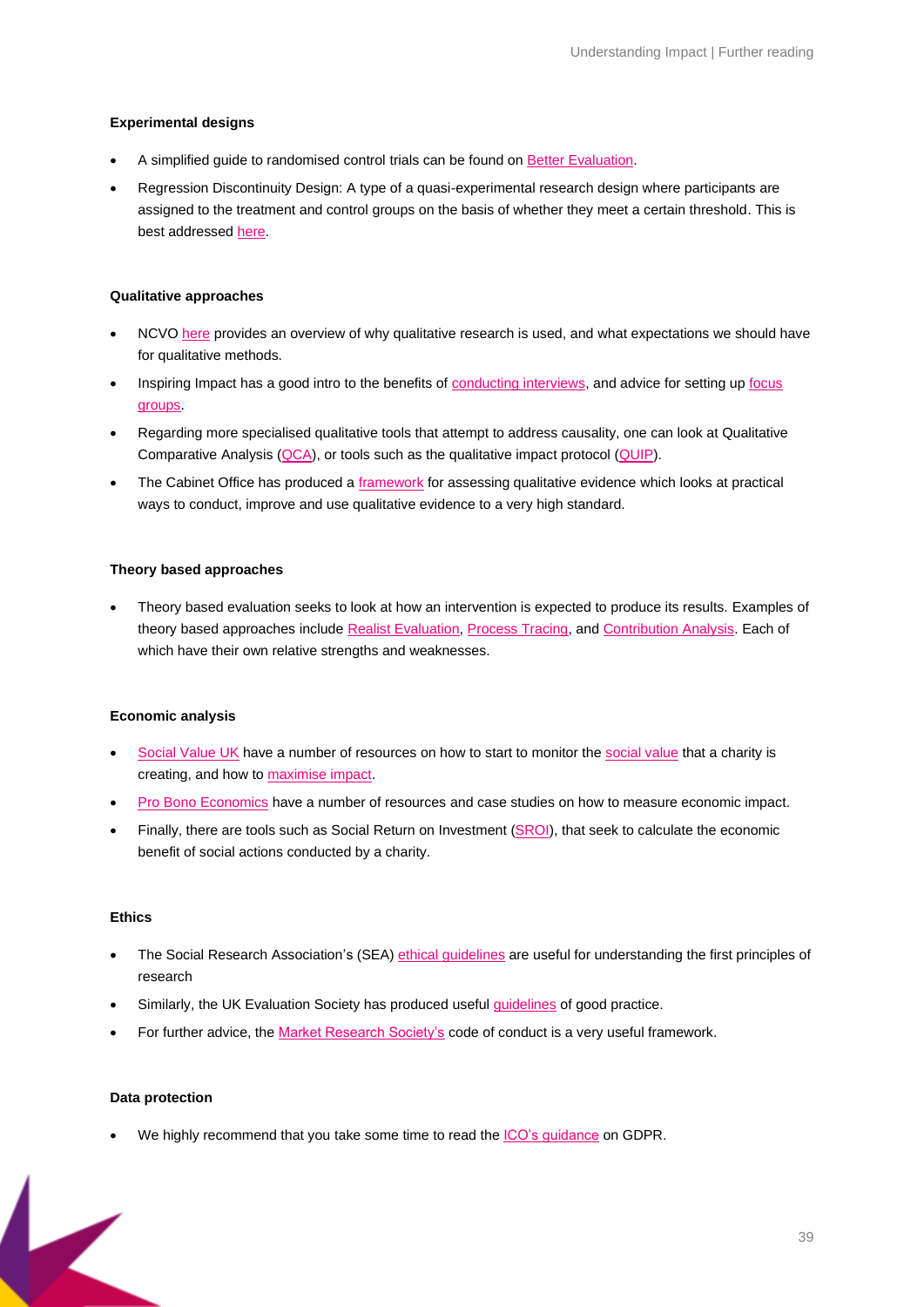#### **Questionnaire design**

These resources say many of the same things that we say here but are worth reviewing if you have time and interest:

- <https://www.inspiringimpact.org/learn-to-measure/do/surveys/>
- [http://psr.iq.harvard.edu/files/psr/files/PSRQuestionnaireTipSheet\\_0.pdf](http://psr.iq.harvard.edu/files/psr/files/PSRQuestionnaireTipSheet_0.pdf)
- <http://www.surveystar.com/startips/jan2010.pdf>
- <http://www.wireuk.org/ten-steps-towards-designing-a-questionnaire.html>

#### **Other interesting links**

- [Cyenfin framework.](https://en.wikipedia.org/wiki/Cynefin_framework)
- If you only have three minutes to learn about a theory of change[, watch this](https://www.youtube.com/watch?v=dpb4AGT684U) video.
- Youth [Impact's](https://www.youthimpact.uk/evaluation/category/tools) compendium of tools to evaluate impact.
- A Centre for Youth Impact blog on the issue of ['The Holy Grail' of evaluation and evidence.](https://www.youthimpact.uk/blogs/thoughts-on-the-holy-grail)
- The American Evaluation Association has a *daily blog*, which features a lot of the issues that evaluators and social researchers can face on a day to day basis.
- Bond's [evidence principles.](https://www.bond.org.uk/resources/evidence-principles)